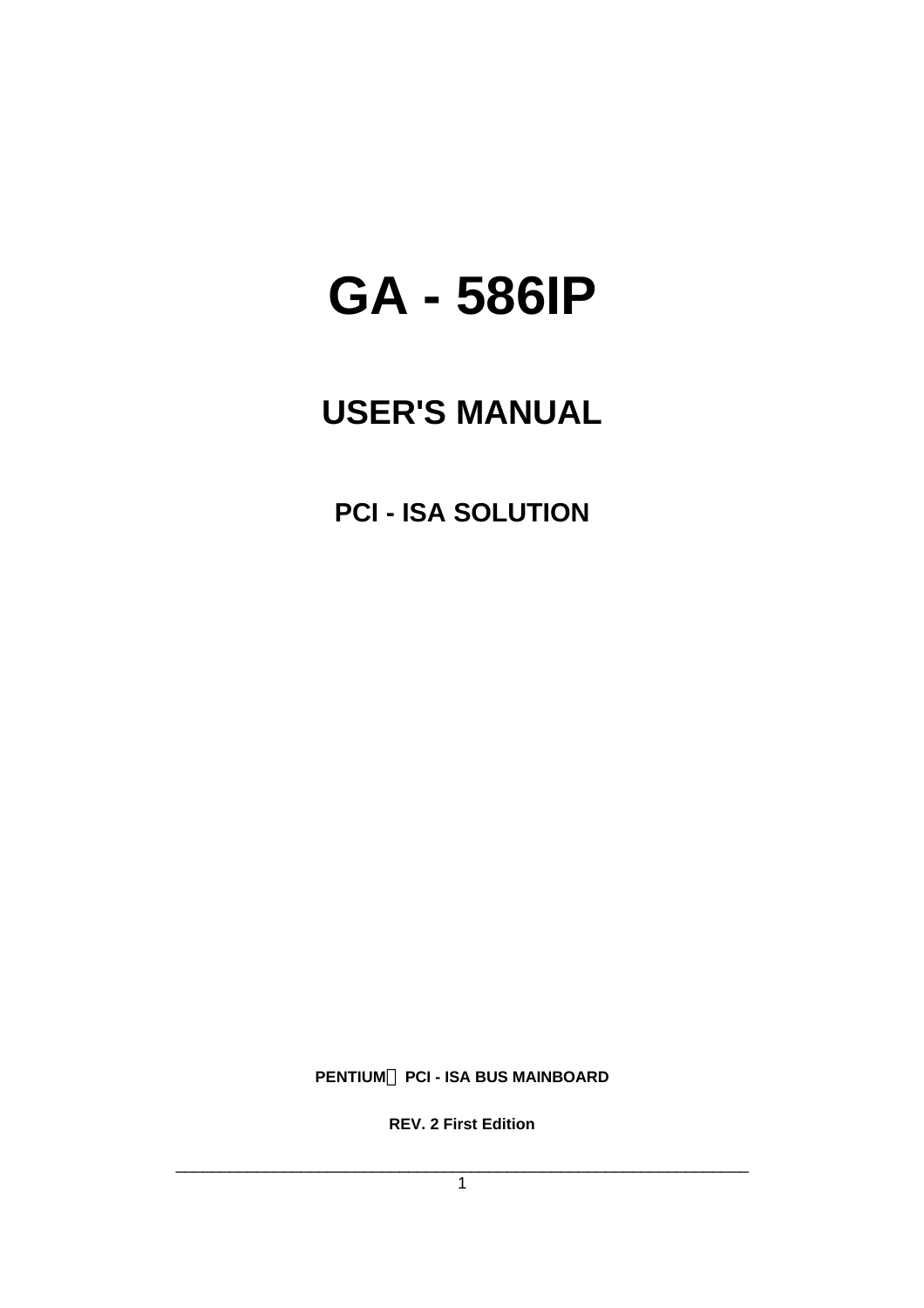The author assumes no responsibility for any errors or omissions which may appear in this document nor does it make a commitment to update the information contained herein.

IBM PC/AT, PC/XT are trademarks of International Business Machine Corporation. PENTIUM is a trademark of Intel Corporation. AWARD is a trademark of Award Software, Inc. MS-DOS WINDOWS NT are registered trademarks of Microsoft Corporation. UNIX is a trademark of Bell Laboratories.

June 1, 1994 Taipei, Taiwan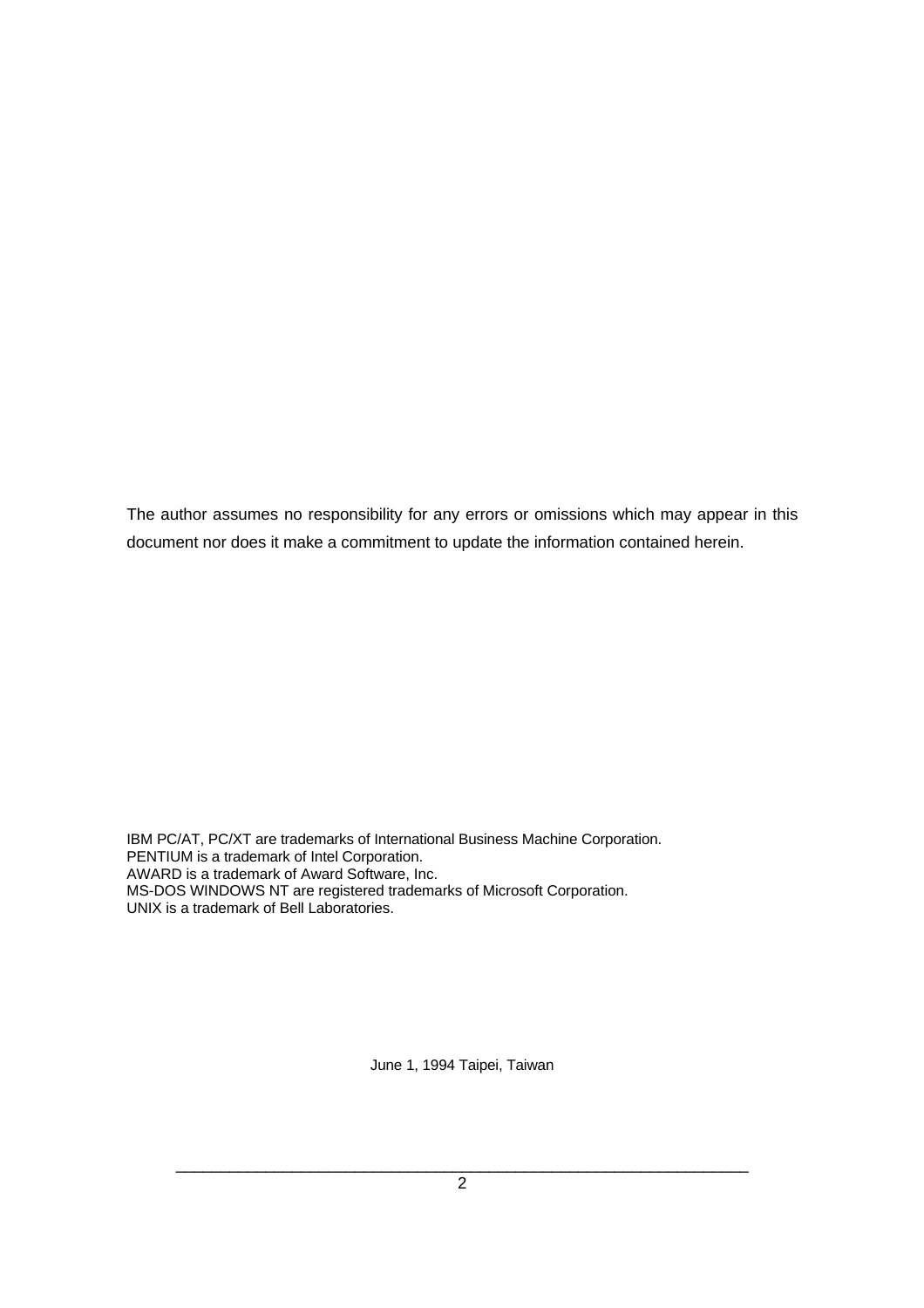# **TABLE OF CONTENTS**

| 1.1.  |                                                            |  |
|-------|------------------------------------------------------------|--|
| 1.2.  |                                                            |  |
| 1.3.  |                                                            |  |
| 1.4.  |                                                            |  |
| 1.5.  |                                                            |  |
| 1.6.  |                                                            |  |
|       |                                                            |  |
| 2.1.  |                                                            |  |
| 2.2.  |                                                            |  |
| 2.3.  |                                                            |  |
|       |                                                            |  |
| 3.1.  |                                                            |  |
| 3.2.  |                                                            |  |
| 3.3.  | QUICK REFERENCE FOR JUMPERS & CONNECTORS  12               |  |
| 3.4.  |                                                            |  |
| 3.5.  |                                                            |  |
| 3.6.  |                                                            |  |
| 3.7.  |                                                            |  |
| 3.8.  |                                                            |  |
| 3.9.  | POWER LED & KEY LOCK CONNECTOR INSTALLATION  18            |  |
| 3.10. |                                                            |  |
| 3.11. |                                                            |  |
| 3.12. | HARDWARE RESET SWITCH CONNECTOR INSTALLATION 18            |  |
|       |                                                            |  |
|       |                                                            |  |
| 4.1.  |                                                            |  |
| 4.2.  |                                                            |  |
| 4.3.  |                                                            |  |
|       | 4.3.1.                                                     |  |
|       | 4.3.2. Status Page Setup Menu / Option Page Setup Menu  21 |  |
| 4.4.  |                                                            |  |
| 4.5.  |                                                            |  |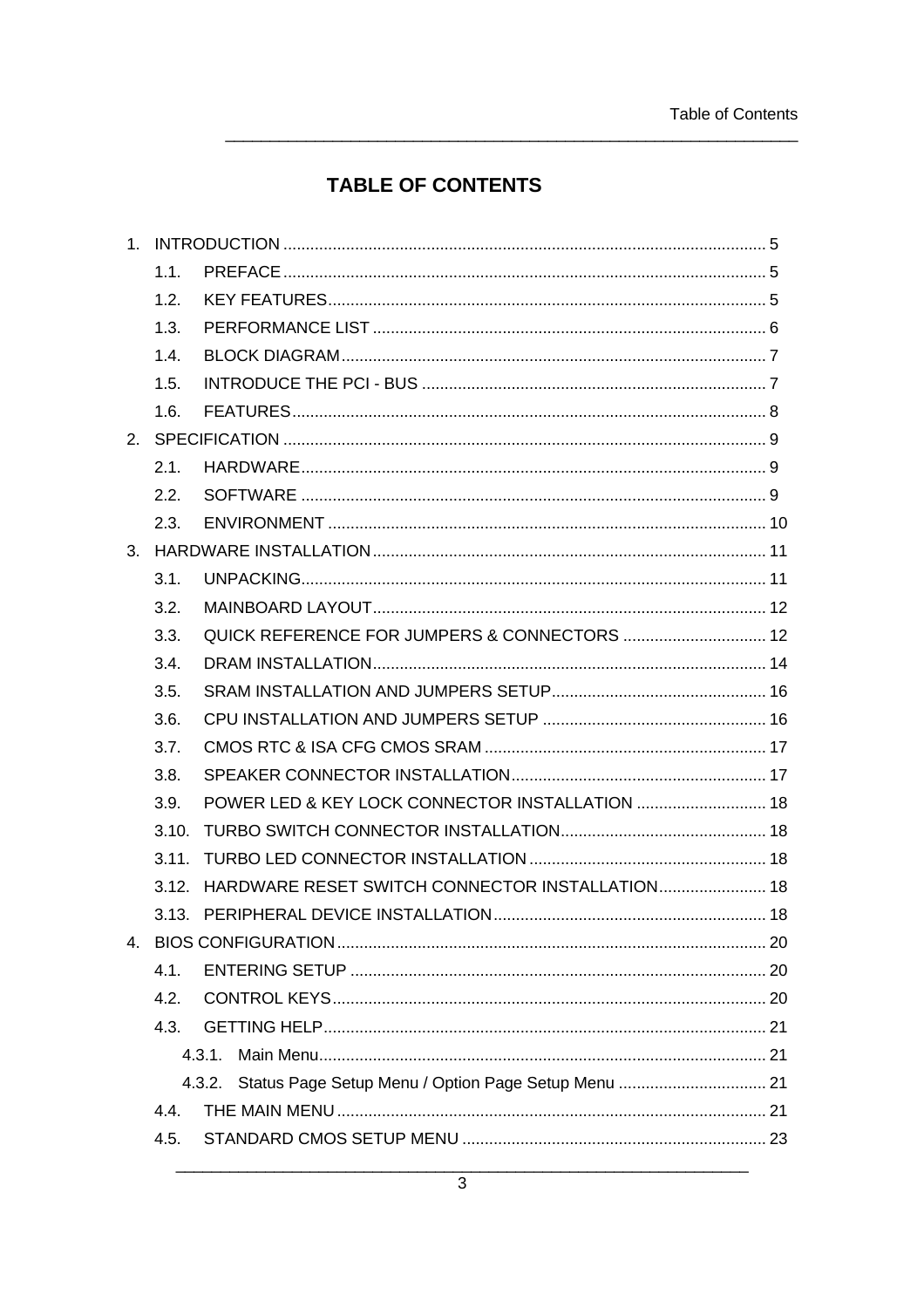|    | 4.6. |  |
|----|------|--|
|    | 4.7. |  |
|    | 4.8. |  |
|    | 49   |  |
|    | 4.10 |  |
|    |      |  |
|    |      |  |
|    |      |  |
|    |      |  |
| 5. |      |  |
|    |      |  |
|    |      |  |
|    |      |  |
|    | 5.2. |  |
|    | 5.3. |  |
|    | 5.4. |  |
|    | 5.5. |  |
|    |      |  |
|    |      |  |
|    |      |  |
|    |      |  |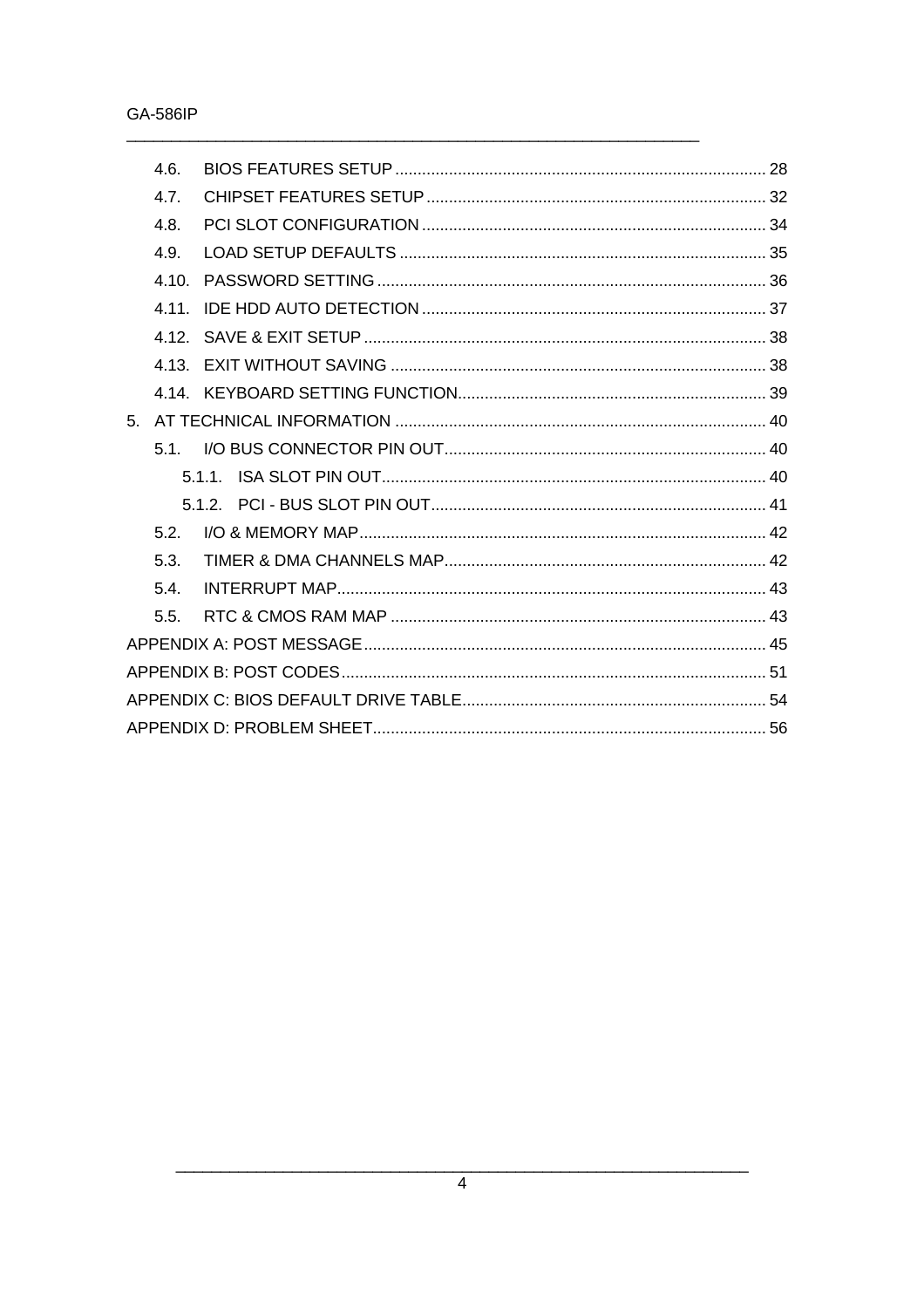# **1. INTRODUCTION**

## **1.1. PREFACE**

Welcome to use the GA-586IP motherboard. The motherboard is a 256 / 512 KB CACHE PENTIUM<sup>™</sup> CPU based PC/AT compatible system with ISA bus and PCI Local Bus, and has been designed to be the fastest PC / AT system. There are some new features allow you to operate the system with just the performance you want.

\_\_\_\_\_\_\_\_\_\_\_\_\_\_\_\_\_\_\_\_\_\_\_\_\_\_\_\_\_\_\_\_\_\_\_\_\_\_\_\_\_\_\_\_\_\_\_\_\_\_\_\_\_\_\_\_\_\_\_\_\_\_\_\_

This manual also explains how to install the motherboard for operation, and how to set up your CMOS CONFIGURATION with BIOS SETUP program.

## **1.2. KEY FEATURES**

- $\Box$  Pentium<sup>TM</sup> based PC / AT compatible mainboard with PCI ISA Bus.
- $\Box$  4 Master / Slave PCI Bus slots, 4 ISA Bus slots.
- $\Box$  Supports Pentium / P54CT running at 90 / 60 MHz, 100 / 66 MHz.
- $\Box$  Supports true 64 bits CACHE and DRAM access mode.
- $\Box$  Supports 320 Pins (Socket 5) ZIF white socket on board.
- $\Box$  Supports 256 / 512 KB second cache memory.
- $\Box$  Support Both CPU (L1) / External (L2) Write Back cache operation.
- $\Box$  Supports 2 768 MB DRAM memory on board.
- □ Supports shadow RAM for BIOS & VIDEO BIOS.
- $\Box$  Supports shadow RAM cacheable function to improve performance.
- □ Licensed AWARD BIOS / FLASH RAM.
- **Q BENCHMARQ 3287 RTC on board.**
- $\Box$  BABY AT size, 6 layers PCB.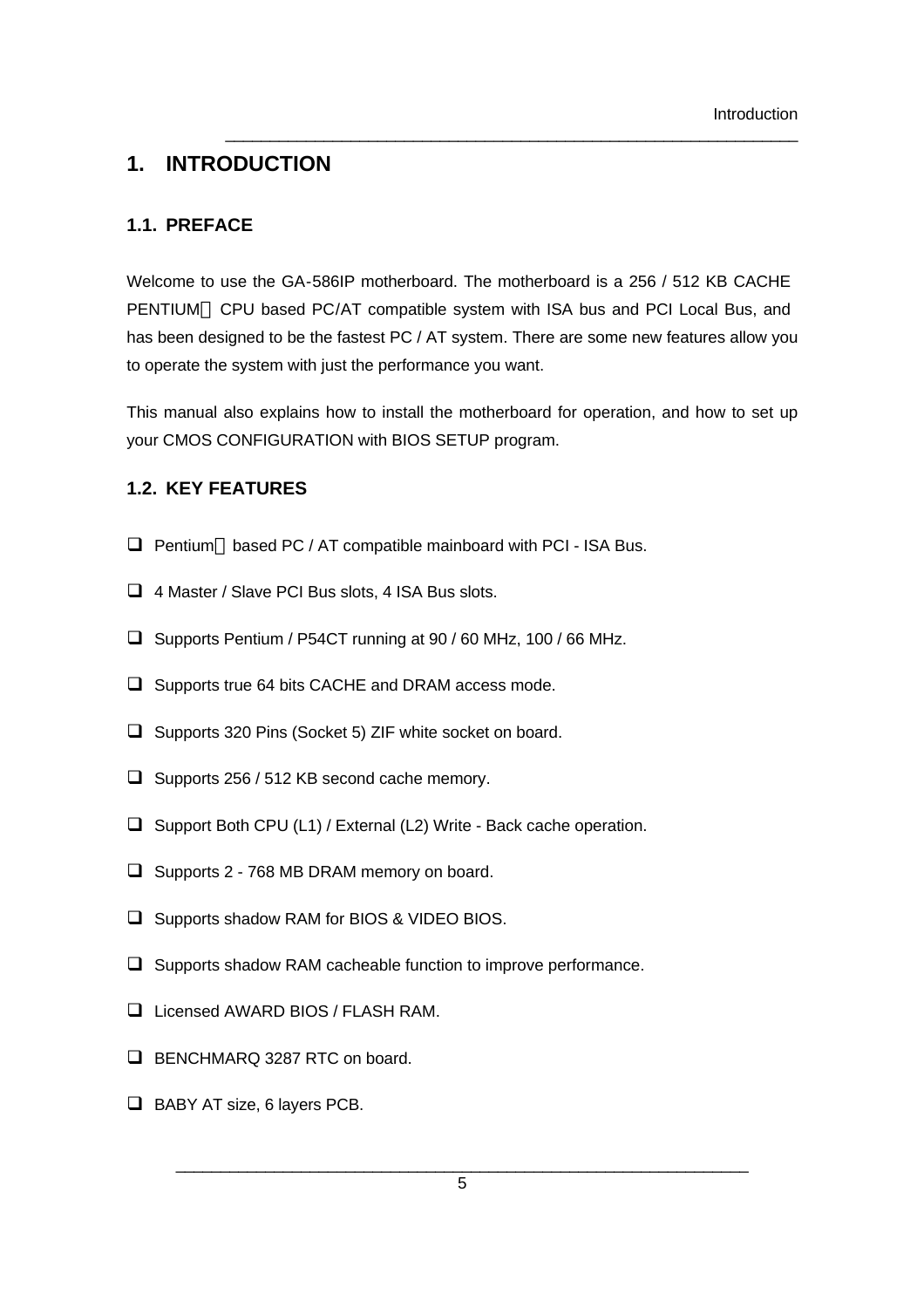## **1.3. PERFORMANCE LIST**

The following performance data list is the testing results of some popular benchmark testing programs. These data are just referred by users, and there is no responsibility for different testing data values gotten by users.( The different Hardware & Software configuration will result in different benchmark testing results.)

- $\bullet$  CPU Pentium<sup>TM</sup> 100 / 90 MHz
- l DRAM 16 MB 70 ns
- CACHE SIZE 256 K<mark>B</mark><br>● DISPLAY GA-306
	- GA-306 PCI VGA
- STORAGE GA 410 PCI Bus SCSI
- $\bullet$  O.S. MS DOS V6.2

| <b>Testing Program</b> | Item                   | Unit            | 100 / 66 MHz | 90 / 60 MHz |
|------------------------|------------------------|-----------------|--------------|-------------|
| LandMark V1.14         | CPU                    | <b>MHz</b>      | $200+$       | $200+$      |
| LandMark V2.0          | <b>CPU</b>             | <b>MHz</b>      | 577.05       | 519.51      |
|                        | <b>FPU</b>             | <b>MHz</b>      | 1690.40      | 1521.85     |
| SI V7.0                | <b>CPU</b>             |                 | 316.8        | 285.2       |
| BenchMark V8.0         | <b>Processor Score</b> |                 | 111.77       | 100.51      |
| <b>PM V1.7</b>         | <b>MIPS</b>            | <b>Mips</b>     | 68.4         | 61.9        |
|                        | <b>DhryStone</b>       | K-Dstone/s      | 87.7         | 79.3        |
|                        | WhetStone              | K-Wstone/s      | 1959.44      | 17844.9     |
| Byte V2.1              | CPU                    | <b>AT Class</b> | 31.88        | 27.17       |
|                        |                        | 386 Class       | 11.99        | 8.30        |
|                        | CPU                    | <b>AT Class</b> | 227.82       | 202.45      |
|                        |                        | 386 Class       | 31.87        | 28.33       |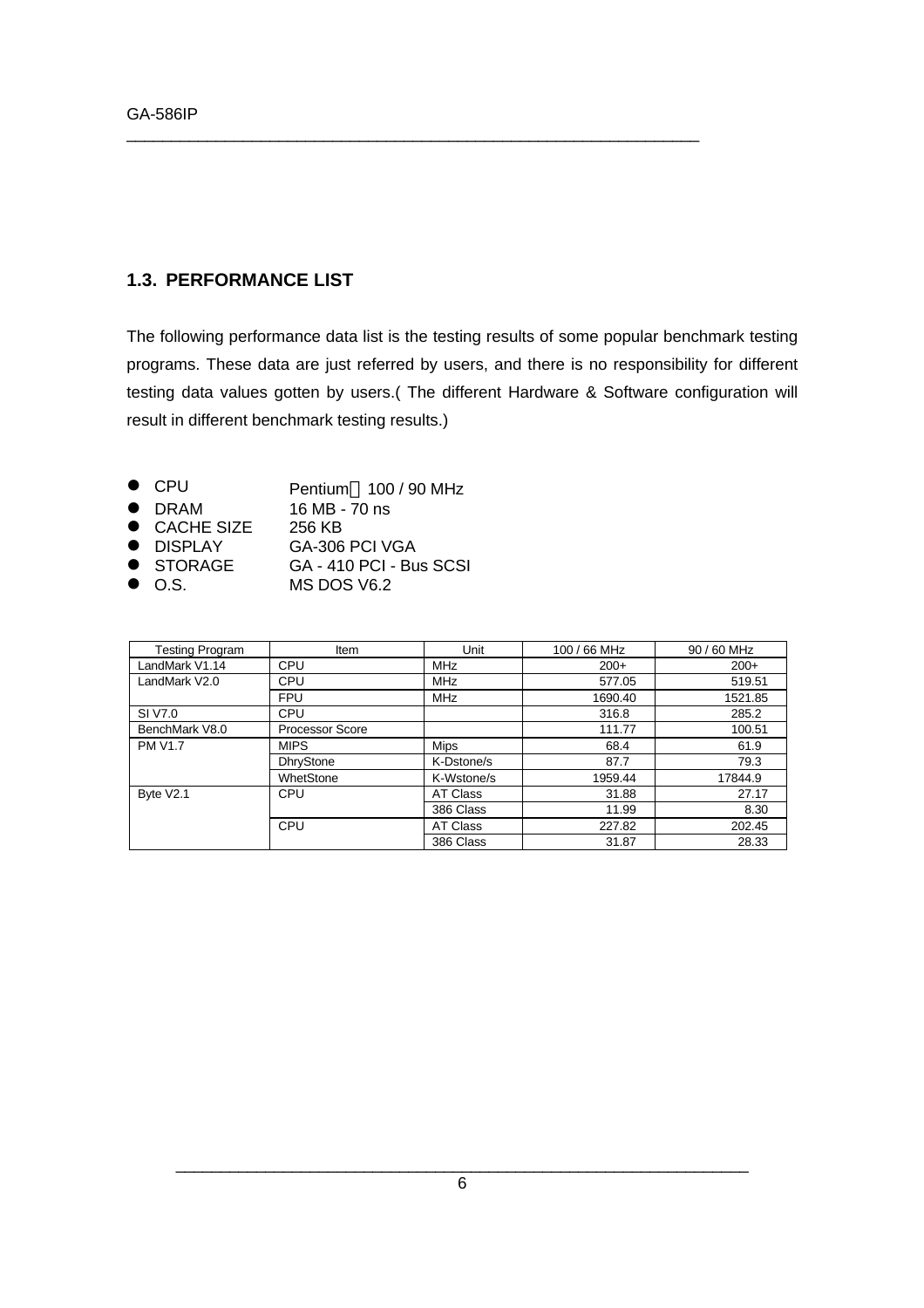#### **1.4. BLOCK DIAGRAM**

×Figure 1.1ÿ



\_\_\_\_\_\_\_\_\_\_\_\_\_\_\_\_\_\_\_\_\_\_\_\_\_\_\_\_\_\_\_\_\_\_\_\_\_\_\_\_\_\_\_\_\_\_\_\_\_\_\_\_\_\_\_\_\_\_\_\_\_\_\_\_

#### **1.5. INTRODUCE THE PCI - BUS**

Connecting devices to a CPU local bus can dramatically increase the speed of I/O-bound peripherals with only a slight increase in cost over traditional systems. This price/performance point has created a vast market potential for local bus products. The main barrier to this market has been the lack of an accepted standard for local bus peripherals. Many mainboard and chipset manufactures developed their own local bus implementations, but they are incompatible with each other. The VL (Video Electronics Standards Association) local bus and PCI (Peripheral Component Interconnect) bus specification was created to end this confusion.

The PCI - bus standard, under development since Jun. 1992, which is designed to bring workstation-level performance to standard PC platform. The PCI - bus removes many of the bottlenecks that have hampered PC for several years. On the PCI - bus, peripherals operate at the native speed of the computer system, thus enabling data transfer between peripherals and the system at maximum speed. This performance is critical for bandwidth-constrained devices such as video, multimedia, mass storage, and networking adapters.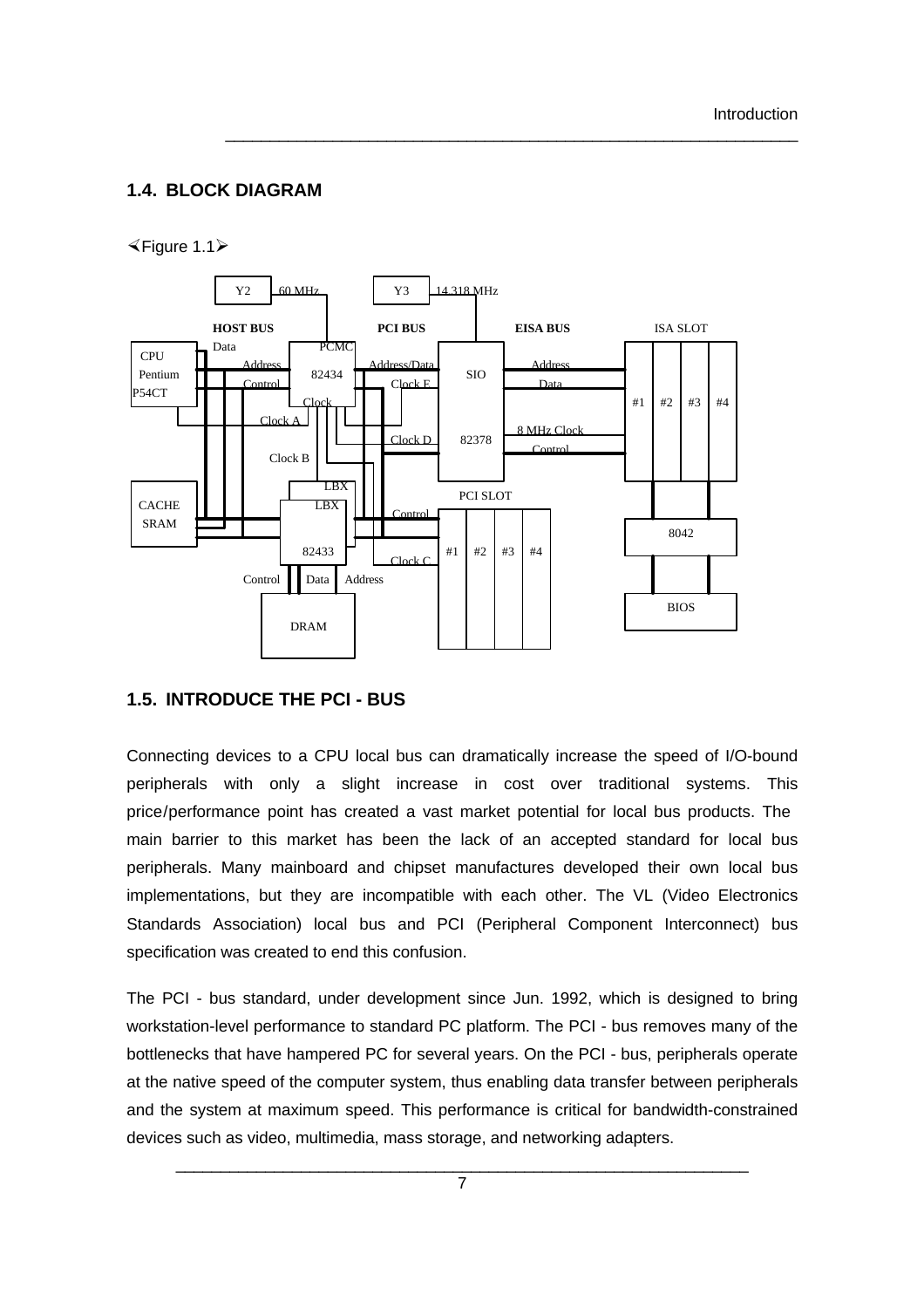PCI - bus standard provides end-users with a low-cost, extendible and portable local bus design, which will allow system and peripherals from different manufactures to work together.

\_\_\_\_\_\_\_\_\_\_\_\_\_\_\_\_\_\_\_\_\_\_\_\_\_\_\_\_\_\_\_\_\_\_\_\_\_\_\_\_\_\_\_\_\_\_\_\_\_\_\_\_\_\_\_\_\_\_\_\_\_\_\_\_

## **1.6. FEATURES**

- $\Box$  32 bits bus transfer mode.
- $\Box$  Bus Master or Slave access.
- $\Box$  Memory burst transfer to 132 MB/sec.
- $\Box$  33 MHz operation speed.
- $\Box$  10 device loading ability.
- Q CPU independent.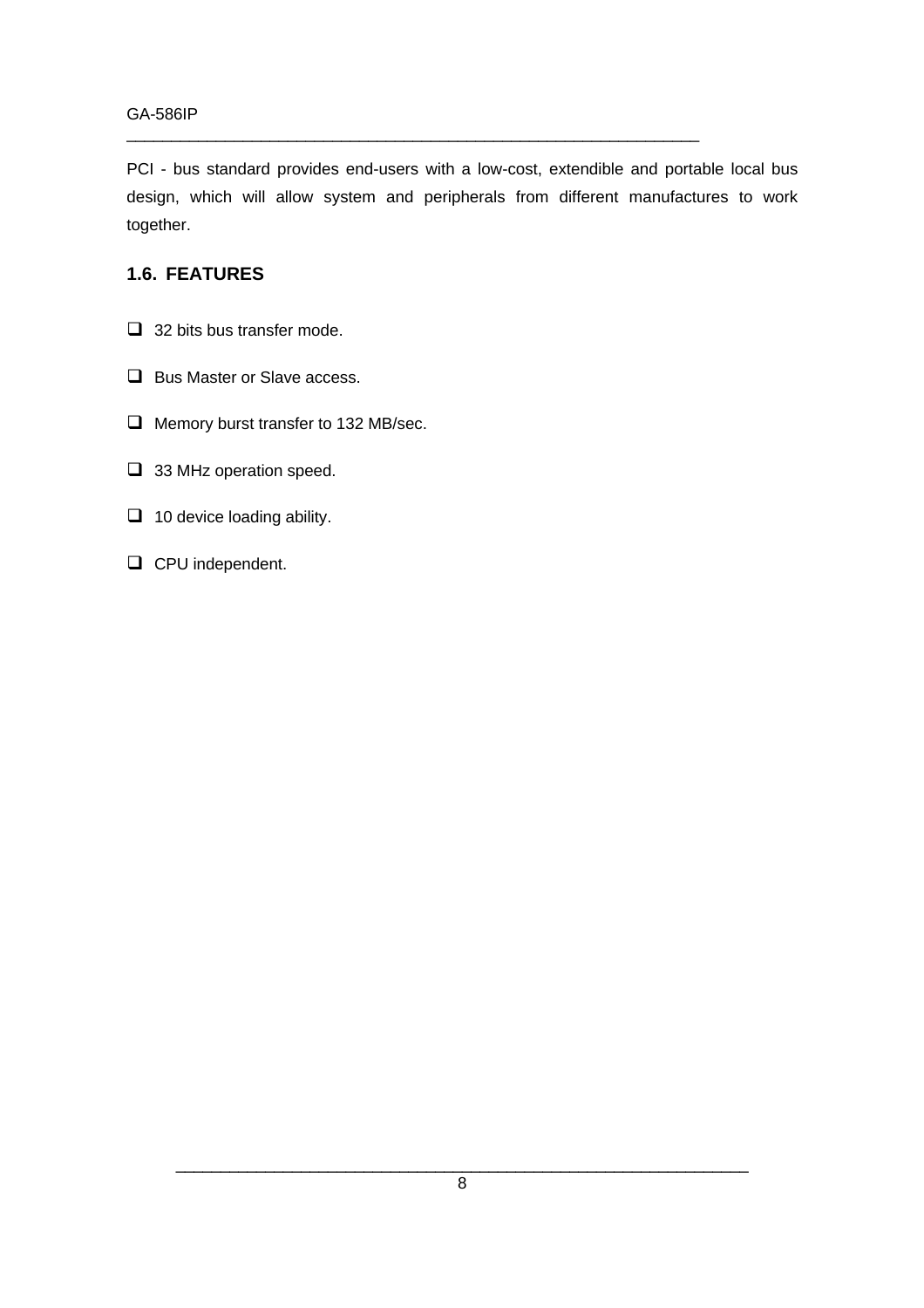# **2. SPECIFICATION**

## **2.1. HARDWARE**

|           | $\bullet$ CPU        |                          | $-$ Pentium <sup>TM</sup> 100 / 90 MHz, P54CT.         |
|-----------|----------------------|--------------------------|--------------------------------------------------------|
|           |                      |                          | 320 pins (socket 5) ZIF white socket on board.         |
|           | <b>COPROCESSOR</b>   |                          | Included in Pentium.                                   |
|           | <b>SPEED</b>         | $\overline{\phantom{m}}$ | 66 / 60 MHz system and 33 / 30 PCI-Bus speed.          |
|           |                      |                          | 8/7.5 MHz AT bus speed.                                |
|           |                      |                          | Hardware and Software speed switchable function (cache |
|           |                      |                          | or non-cache).                                         |
|           | DRAM MEMORY          | $-$                      | 3 double banks 72 pins SIMM module socket on board.    |
|           |                      |                          | $-$ Use 1/2/4/8/16/32/64/128 MB 70 ns SIMM module      |
|           |                      |                          | DRAM.                                                  |
|           |                      |                          | $2 \sim 512$ MB DRAM size.                             |
|           |                      |                          | - Support Fast Page DRAM access mode.                  |
|           | <b>CACHE MEMORY</b>  | $\overline{\phantom{0}}$ | 16 KB cache memory included in Pentium.                |
|           |                      |                          | - 256 / 512 KB second cache memory on board.           |
|           |                      |                          | Support Pentium Burst Read / Write mode on second      |
|           |                      |                          | cache memory access.                                   |
|           | <b>SHADOW RAM</b>    |                          | Main BIOS shadow function.                             |
|           |                      |                          | - Video BIOS shadow function programmable.             |
|           |                      |                          | - Shadow RAM cacheable function programmable.          |
|           | • I/O BUS SLOTS      |                          | - 4 Master / Slave PCI-Bus.                            |
|           |                      |                          | $-416 \text{ bits }$ ISA Bus.                          |
| $\bullet$ | <b>DIMENSION</b>     |                          | - Baby AT size / 6 layers.                             |
|           | <b>BIOS</b>          |                          | - FLASH RAM.                                           |
|           |                      |                          |                                                        |
|           |                      |                          |                                                        |
|           | <b>2.2. SOFTWARE</b> |                          |                                                        |
|           |                      |                          |                                                        |

\_\_\_\_\_\_\_\_\_\_\_\_\_\_\_\_\_\_\_\_\_\_\_\_\_\_\_\_\_\_\_\_\_\_\_\_\_\_\_\_\_\_\_\_\_\_\_\_\_\_\_\_\_\_\_\_\_\_\_\_\_

● BIOS – Licensed AWARD BIOS. − AT CMOS Setup, BIOS / Chipset Setup and Hard Disk Utility included. ● O.S. – Operation with MS-DOS, WINDOWS NT, OS/2, NOVELL and SCO UNIX.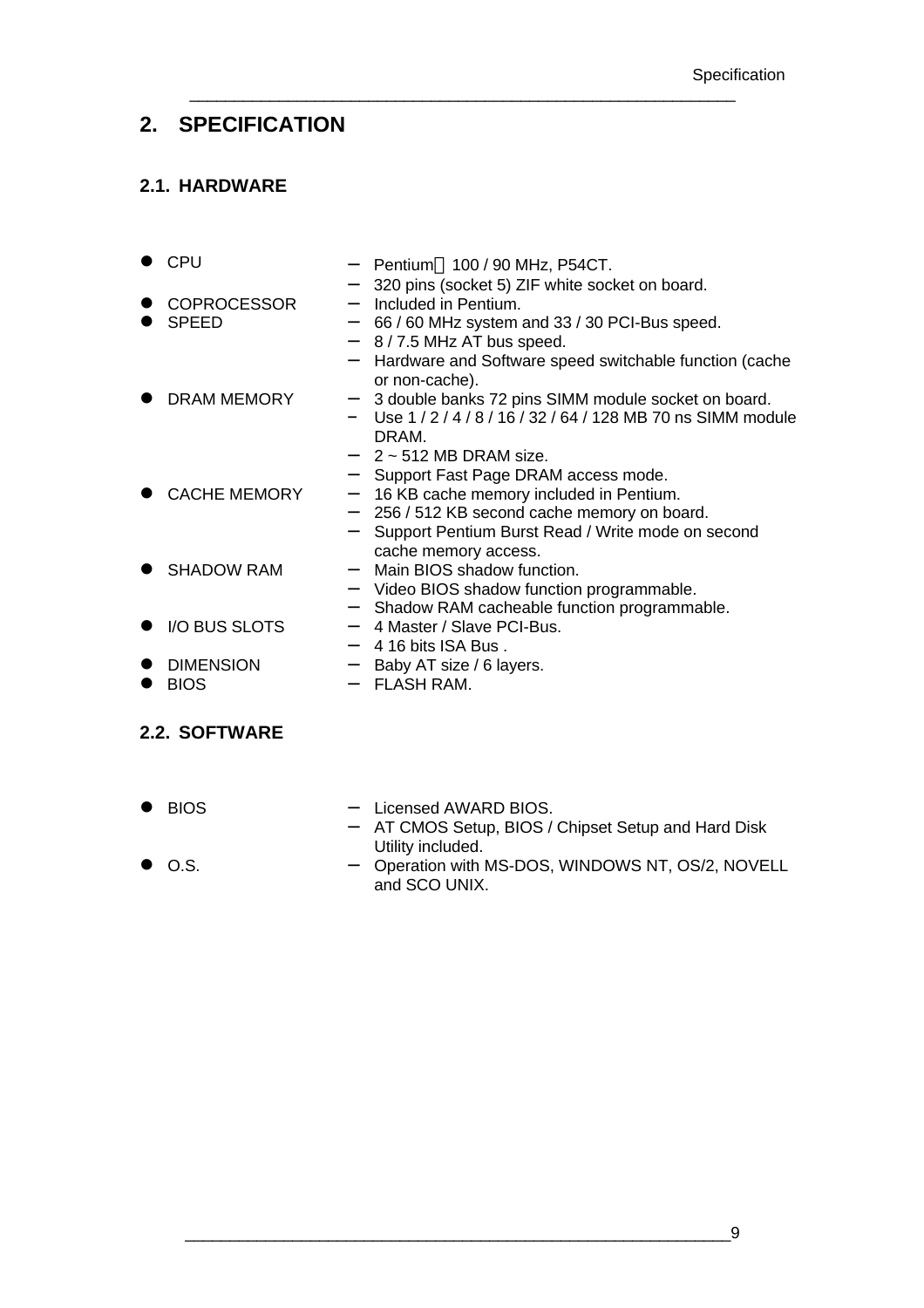## **2.3. ENVIRONMENT**

- 
- 
- 
- 
- 
- $\bullet$  Ambient Temp.  $\qquad -0$ °C to +50°C (Operating).

- Relative Hum. 0 to +85% (Operating).
- Altitude 0 to 10,000 feet (Operating).
- Vibration 0 to 1,000 Hz.
- Electricity  $4.9 V$  to 5.2 V.
	- − 7 A to 10 A current.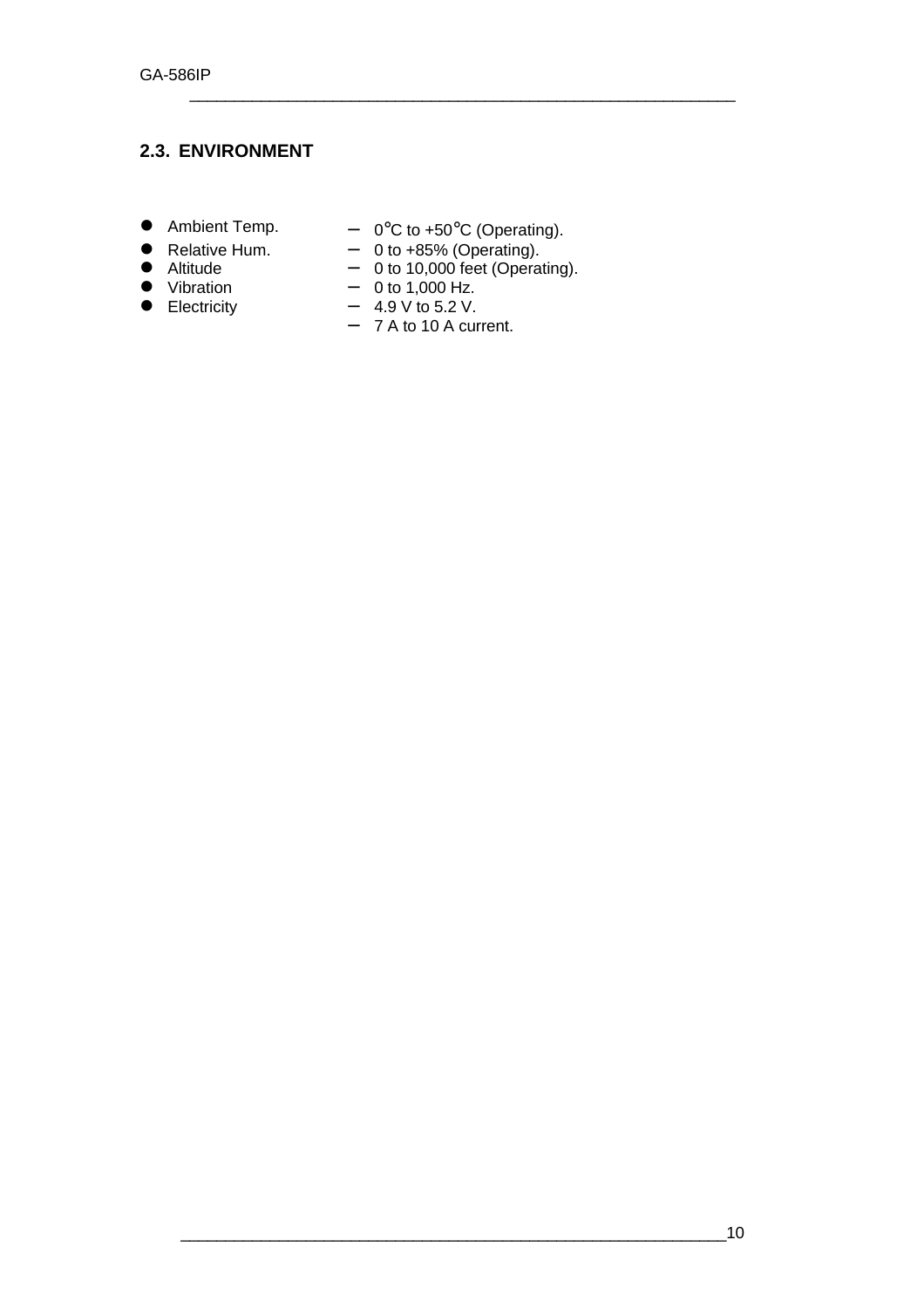# **3. HARDWARE INSTALLATION**

## **3.1. UNPACKING**

The mainboard package should contain the following:

- The GA-586IP mainboard.
- **USER'S MANUAL.**

The mainboard contains sensitive electric components which can be easily damaged by static electricity, so the mainboard should be left in its original packing until it is installed.

\_\_\_\_\_\_\_\_\_\_\_\_\_\_\_\_\_\_\_\_\_\_\_\_\_\_\_\_\_\_\_\_\_\_\_\_\_\_\_\_\_\_\_\_\_\_\_\_\_\_\_\_\_\_\_\_\_\_\_\_\_\_\_\_

Unpacking and installation should be done on a grounded anti-static mat. The operator should be wearing an anti static wristband, grounded at the same point as the anti-static mat.

Inspect the mainboard carton for obvious damage. Shipping and handling may cause damage to your board. Be sure there are no shipping and handling damages on the board before proceeding.

After opening the mainboard carton, extract the system board and place it only on a grounded anti-static surface component side up. Again inspect the board for damage. Press down on all of the socket IC's to make sure that they are properly seated. Do this only on with the board placed on a firm flat surface.

#### **M DO NOT APPLY POWER TO THE BOARD IF IT HAS BEEN DAMAGED.**

You are now ready to install your maniboard. The mounting hole pattern on the mainboard matches the IBM-AT system board. It is assumed that the chassis is designed for a standard IBM XT/AT mainboard mounting.

Place the chassis on the anti-static mat and remove the cover. Take the plastic clips, Nylon stand-off and screws for mounting the system board, and keep them separate.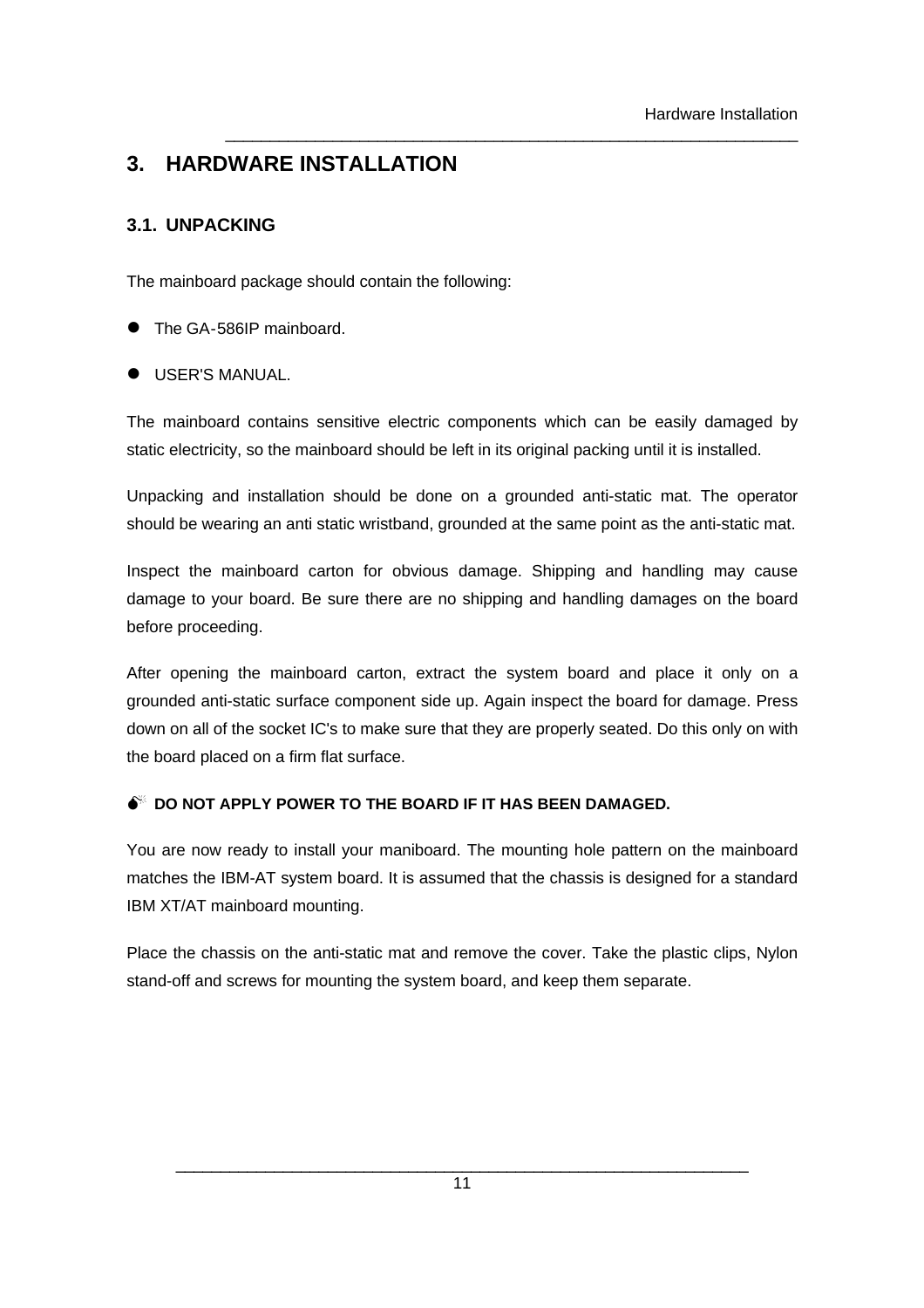## **3.2. MAINBOARD LAYOUT**

#### $\leq$ Figure 3.1 $\geq$



\_\_\_\_\_\_\_\_\_\_\_\_\_\_\_\_\_\_\_\_\_\_\_\_\_\_\_\_\_\_\_\_\_\_\_\_\_\_\_\_\_\_\_\_\_\_\_\_\_\_\_\_\_\_\_\_\_\_\_\_\_

#### **3.3. QUICK REFERENCE FOR JUMPERS & CONNECTORS**

|         | KB1: Keyboard Connector |
|---------|-------------------------|
| Pin No. | Function                |
|         | Key Clock.              |
|         | Key Data.               |
| ິ       | NC.                     |
|         | $VCC$ (+5V).            |
|         | GND.                    |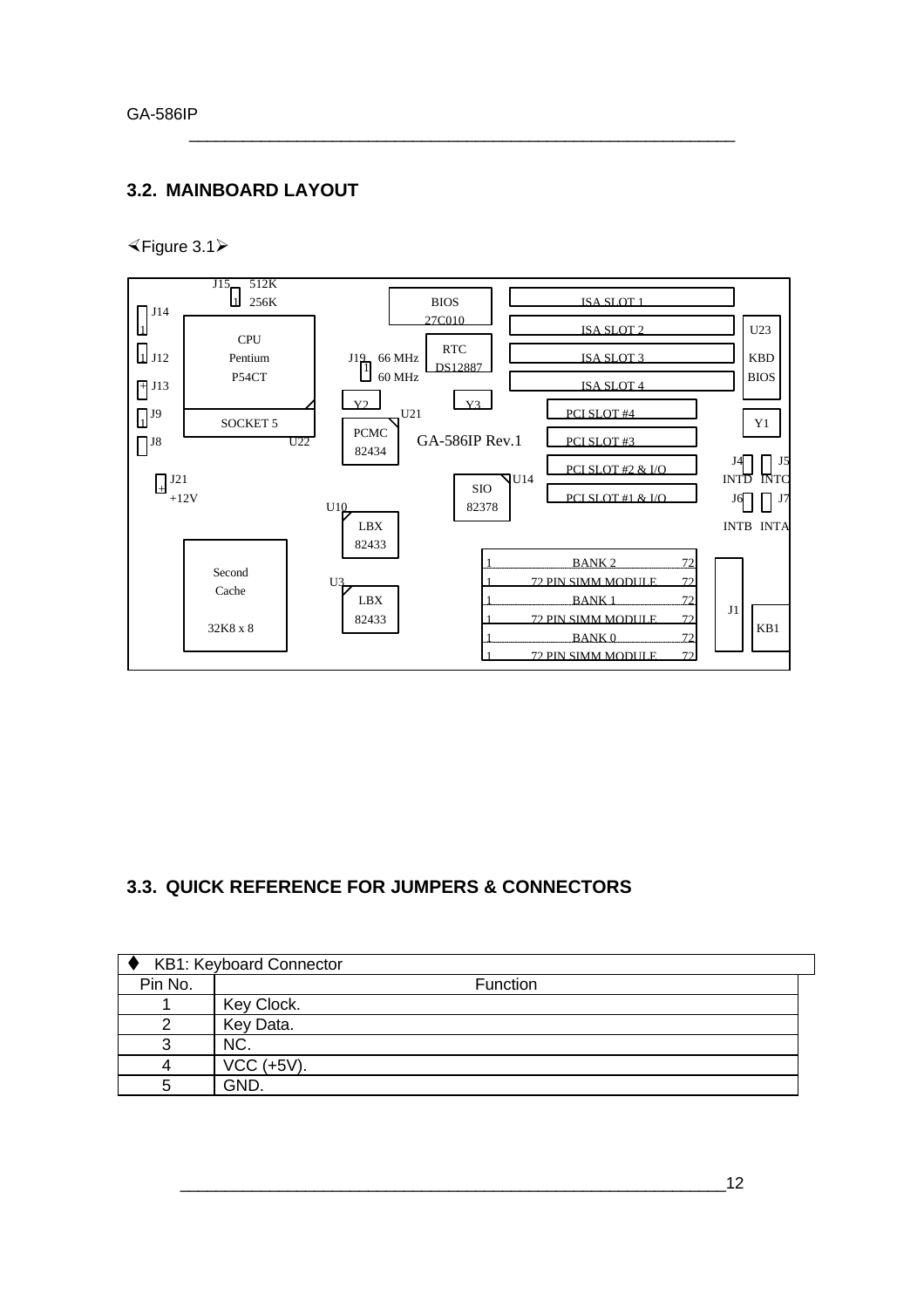|            | J1: Power Connector |  |  |
|------------|---------------------|--|--|
| Pin No.    | Function            |  |  |
|            | Power Good signal   |  |  |
| 2,10,11,12 | $VCC$ (+5V)         |  |  |
|            | $+12V$              |  |  |
|            | $-12V$              |  |  |
| 5,6,7,8    | <b>GND</b>          |  |  |
|            | $-5V$               |  |  |

|                | $\blacklozenge$ J4 ~ J7: PCI Device Interrupt (IRQ) Selection        |  |  |
|----------------|----------------------------------------------------------------------|--|--|
| Jump No.       | <b>Function</b>                                                      |  |  |
| J4             | Closed for Enable PCI INT-D connect to ISA IRQ-14 or IRQ-5.          |  |  |
| J5             | Closed for Enable PCI INT-C connect to ISA IRQ-11 or IRQ-12.         |  |  |
| J <sub>6</sub> | Closed for Enable PCI INT-B connect to ISA IRQ-10 or IRQ-15.         |  |  |
| J7             | Closed for Enable PCI INT-A connect to ISA IRQ-9 or IRQ-14.          |  |  |
| NOTE:          | If any PCI device use INT-X, the Jumper setting must match with BIOS |  |  |
|                | SETUP.                                                               |  |  |

| J8: Reset Switch |                            |  |
|------------------|----------------------------|--|
| Jpen             | For normal operation.      |  |
| Close            | For hardware reset system. |  |

|         | J9: Power LED and Key-Lock Connector |
|---------|--------------------------------------|
| Pin No. | Function                             |
|         | LED anode $(+)$ .                    |
|         | NC.                                  |
|         | LED cathode (-).                     |
|         | Key lock.                            |
|         | GND.                                 |

|         | J12: Turbo Switch          |  |  |
|---------|----------------------------|--|--|
| Pin No. | Function                   |  |  |
| $1 - 2$ | For low speed (Non-cache). |  |  |
| $2 - 3$ | For high speed.            |  |  |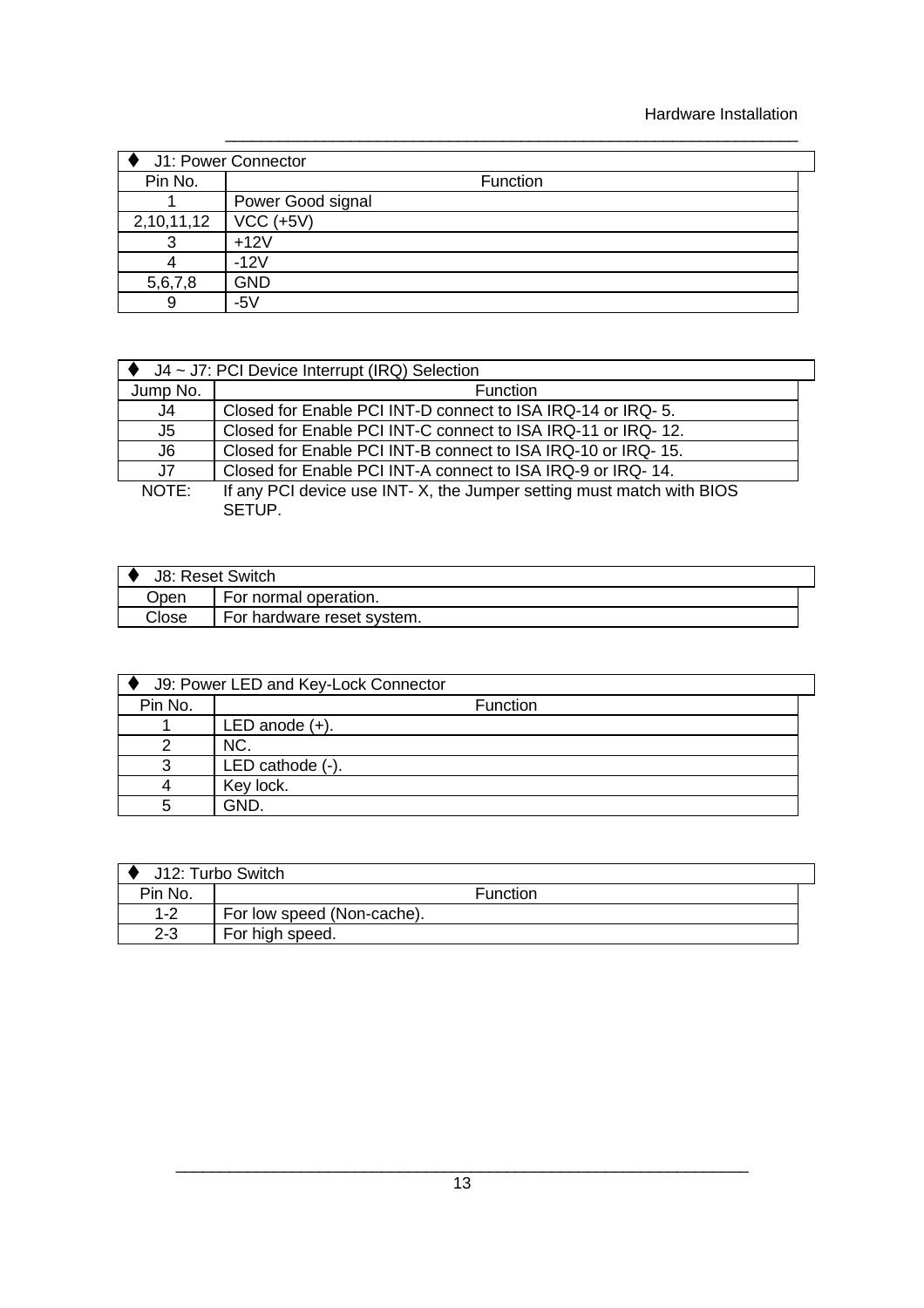|         | J13: Turbo LED Connector |  |
|---------|--------------------------|--|
| Pin No. | Function                 |  |
|         | LED cathode $(-)$ .      |  |
|         | LED anode $(+)$ .        |  |

\_\_\_\_\_\_\_\_\_\_\_\_\_\_\_\_\_\_\_\_\_\_\_\_\_\_\_\_\_\_\_\_\_\_\_\_\_\_\_\_\_\_\_\_\_\_\_\_\_\_\_\_\_\_\_\_\_\_\_\_\_

|         | J14: Speaker Connector |
|---------|------------------------|
| Pin No. | Function               |
|         | Data.                  |
|         | NC.                    |
|         | GND.                   |
|         | VCC (+5V).             |

|         | J15: Second Cache Size Selection |
|---------|----------------------------------|
| Pin No. | <b>Function</b>                  |
| $1 - 2$ | Close for 256 KB cache size.     |
| $2 - 3$ | Close for 512 KB cache size.     |

|         | J19: System Speed Selection                     |
|---------|-------------------------------------------------|
| Pin No. | Function                                        |
| $1 - 2$ | Close for 66 MHz system speed. (CPU at 100 MHz) |
| $2 - 3$ | Close for 60 MHz system speed. (CPU at 90 MHz)  |

|         | J21: CPU Cooling Fan Power Connector |  |
|---------|--------------------------------------|--|
| Pin No. | Function                             |  |
|         | +12V                                 |  |
|         | GND                                  |  |

## **3.4. DRAM INSTALLATION**

The mainboard can be installed with 1 / 2 / 4 / 8 / 16 / 32 / 64 / 128 MB 72 pins SIMM module DRAM, and the DRAM speed must be 70 ns. The DRAM memory system on mainboard consists of bank 0, 1 & bank 2. The DRAM of any bank can be installed first. Each bank consist of 2 PCs, 72 pins SIMM module DRAM. Because the 72 pins SIMM module is 32 bits width, using 2 PCs which can match a 64 bits system. The total memory size is 2 - 512 MB, and various configuration of DRAM types in the following TABLE are available: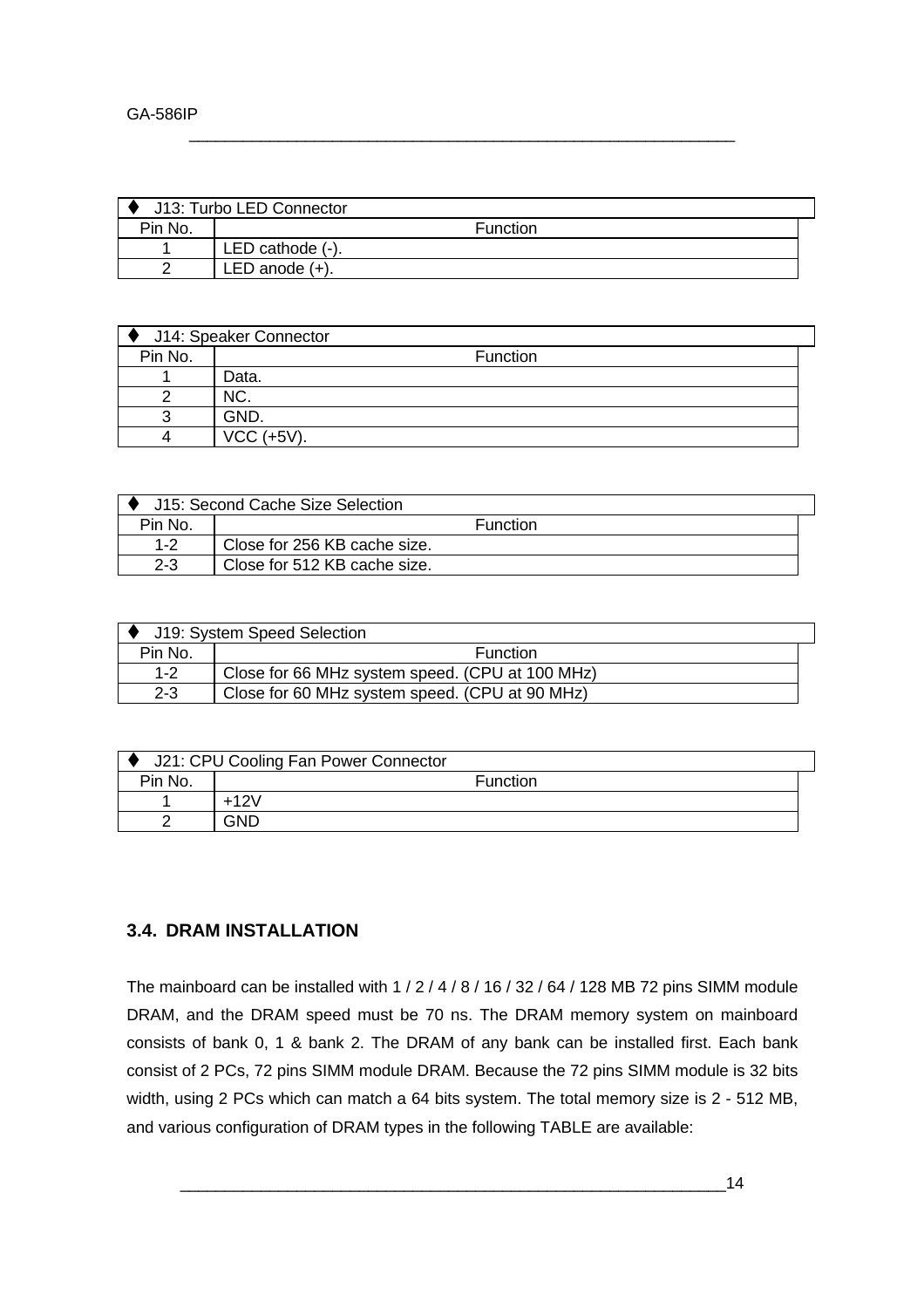\_\_\_\_\_\_\_\_\_\_\_\_\_\_\_\_\_\_\_\_\_\_\_\_\_\_\_\_\_\_\_\_\_\_\_\_\_\_\_\_\_\_\_\_\_\_\_\_\_\_\_\_\_\_\_\_\_\_\_\_\_\_\_\_

| Size         | Bank 0          | Bank 1          | Bank 2          |
|--------------|-----------------|-----------------|-----------------|
| 2 MB         | 1 MB x 2        | None            | None            |
| 4 MB         | $1 MB \times 2$ | $1 MB \times 2$ | None            |
| 4 MB         | $2 MB \times 2$ | None            | None            |
| 6 MB         | $1 MB \times 2$ | $1 MB \times 2$ | $1 MB \times 2$ |
| 8 MB         | $2 MB \times 2$ | $2 MB \times 2$ | None            |
| 8 MB         | 4 MB x 2        | None            | None            |
| <b>12 MB</b> | $2 MB \times 2$ | $2 MB \times 2$ | $2 MB \times 2$ |
| <b>12 MB</b> | 4 MB x 2        | $2 MB \times 2$ | None            |
| <b>16 MB</b> | 4 MB x 2        | $2 MB \times 2$ | 2 MB x 2        |
| <b>16 MB</b> | 4 MB x 2        | 4 MB x 2        | None            |
| <b>16 MB</b> | 8 MB x 2        | None            | None            |
| <b>20 MB</b> | 4 MB x 2        | 4 MB x 2        | $2 MB \times 2$ |
| 20 MB        | 8 MB x 2        | $2 MB \times 2$ | None            |
| 24 MB        | 4 MB x 2        | 4 MB x 2        | 4 MB x 2        |
| <b>24 MB</b> | 8 MB x 2        | $2 MB \times 2$ | $2 MB \times 2$ |
| 24 MB        | 8 MB x 2        | 4 MB x 2        | None            |
| 32 MB        | 16 MB x 2       | None            | None            |
| 32 MB        | 8 MB x 2        | 8 MB x 2        | None            |
| 32 MB        | 8 MB x 2        | 4 MB x 2        | 4 MB x 2        |
| <b>48 MB</b> | 16 MB x 2       | 8 MB x 2        | None            |
| <b>48 MB</b> | 16 MB x 2       | 4 MB x2         | 4 MB x 2        |
| <b>48 MB</b> | 8 MB x 2        | 8 MB x 2        | 8 MB x 2        |
| 64 MB        | 32 MB x 2       | None            | None            |
| 64 MB        | 16 MB x 2       | 16 MB x 2       | None            |
| 64 MB        | 16 MB x 2       | 8 MB x 2        | 8 MB x 2        |
| 96 MB        | 32 MB x 2       | 16 MB x 2       | None            |
| 96 MB        | 32 MB x 2       | 8 MB x 2        | 8 MB x 2        |
| 96 MB        | 16 MB x 2       | 16 MB x 2       | 16 MB x 2       |
| 128 MB       | 32 MB x 2       | 32 MB x 2       | None            |
| 128 MB       | 32 MB x 2       | 16 MB x 2       | 16 MB x 2       |
| 128 MB       | 64 MB x 2       | None            | None            |
| 192 MB       | 32 MB x 2       | 32 MB x 2       | 32 MB x 2       |
| 256 MB       | 64 MB x 2       | 64 MB x 2       | None            |
| 256 MB       | 128 MB x 2      | None            | None            |
| 384 MB       | 64 MB x 2       | 64 MB x 2       | 64 MB x 2       |
| 512 MB       | 128 MB x 2      | 128 MB x 2      | None            |

The DRAM installation position refer to Figure 3.1, and notice the Pin 1 of SIMM module must match with the Pin 1 of SIMM socket when the DRAM SIMM module is installed.

Insert the DRAM SIMM module into the SIMM socket at 45 degree angle. If there is a wrong direction of Pin 1, the DRAM SIMM module couldn't be inserted into socket completely. After completely insert SIMM module into socket, then press the SIMM module in vertical direction until the left and right metal holders can keep the SIMM module standing up confirmly.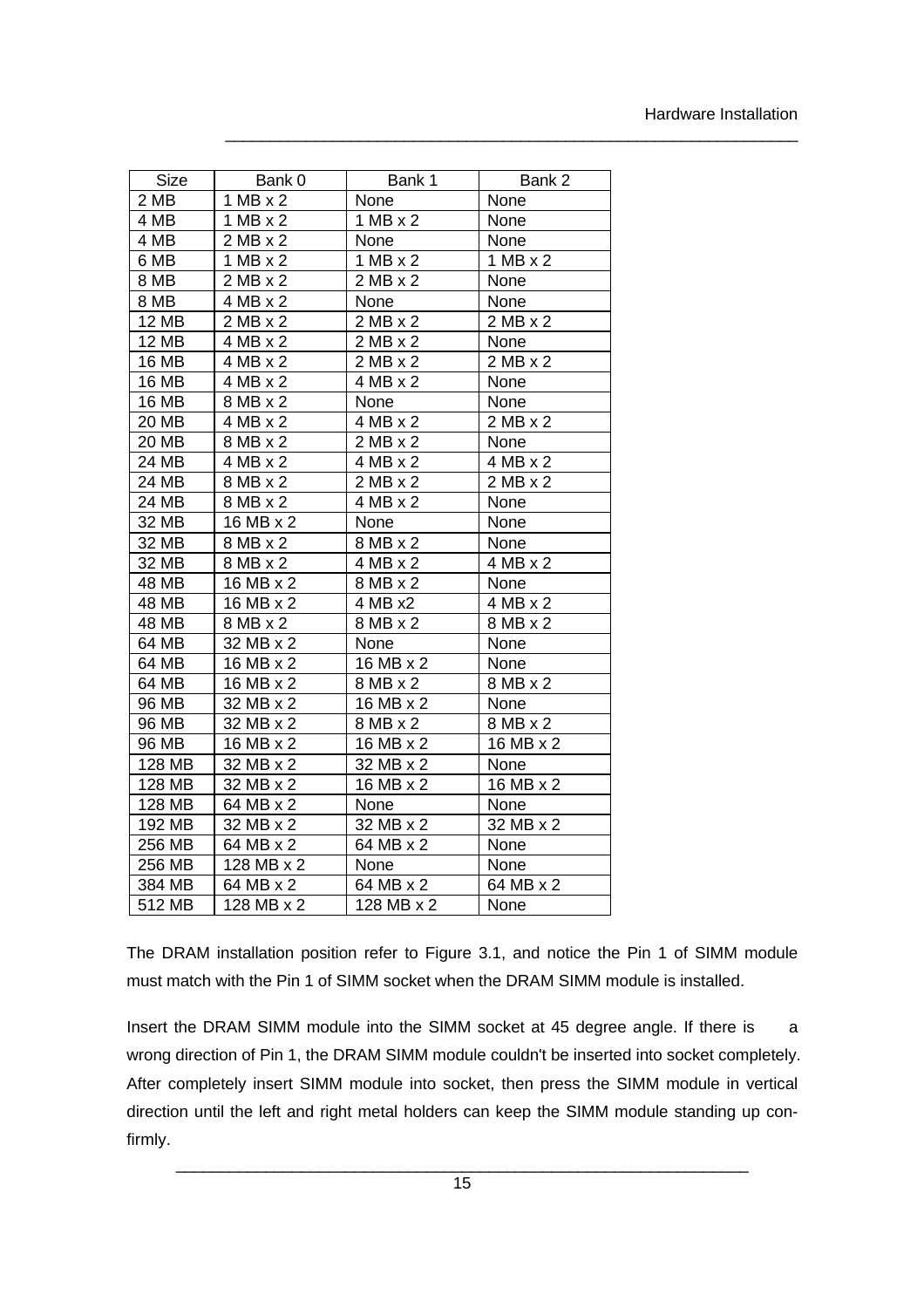GA-586IP

## **3.5. SRAM INSTALLATION AND JUMPERS SETUP**

The cache memory system consists of SRAM, the SRAM type is 3.3V 32Kx8-15 ns, 64Kx8- 15 ns or 128Kx8-15 ns.

\_\_\_\_\_\_\_\_\_\_\_\_\_\_\_\_\_\_\_\_\_\_\_\_\_\_\_\_\_\_\_\_\_\_\_\_\_\_\_\_\_\_\_\_\_\_\_\_\_\_\_\_\_\_\_\_\_\_\_\_\_

The mainboard can be installed 256 KB or 512 KB cache memory when using 32Kx8 or 64Kx8 (128Kx8) type DATA SRAM separately. Please refer to the following table to install cache memory system :

| マリフロ   | TYPF                  | J15.    |
|--------|-----------------------|---------|
| 256 KB | 32 K x 8              | $1 - 2$ |
| 512 KB | 64 K x 8 or 128 K x 8 | 2 - 3   |

Because there are not standard IC's coding number of SRAM, refer to the following table to identify the SRAM component:

| 32Kx8       | 64 K x 8    | 128 K $\times$ 8 |
|-------------|-------------|------------------|
| W24257AK-15 | W24512AK-15 | W241024AK-15     |
| UM61256-15  | AS7C512-15  | AS7C1024-15      |
| 71256-15    |             |                  |

#### **3.6. CPU INSTALLATION AND JUMPERS SETUP**

The system's speed depends on the frequency of CLOCK GENERATOR. The user can change the JUMPER (J19) selection to set up the system speed to 60 MHz or 66 MHz for 60 or 66 MHz PENTIUM™ CPU.

The mainboard can use 3.3V PENTIUM™ or P54CT CPU, and the CPU speed must match with the frequency of CLOCK GEN. It will cause system hanging up if the CLOCK GEN.'S frequency is higher than CPU's.

| J19     | CPU Type       | CLK. GEN. Speed | CPU Speed |
|---------|----------------|-----------------|-----------|
| $1 - 2$ | PENTIUM™ - 100 | 66.667 MHz      | 100 MHz   |
| $2 - 3$ | PENTIUM™ - 90  | 60 MHz          | 90 MHz    |

 $\bullet^*$  The CPU is a sensitive electric component and it can be easily damaged by static **electricity, so users must keep it away from metal surface when the CPU is installed onto mainboard.**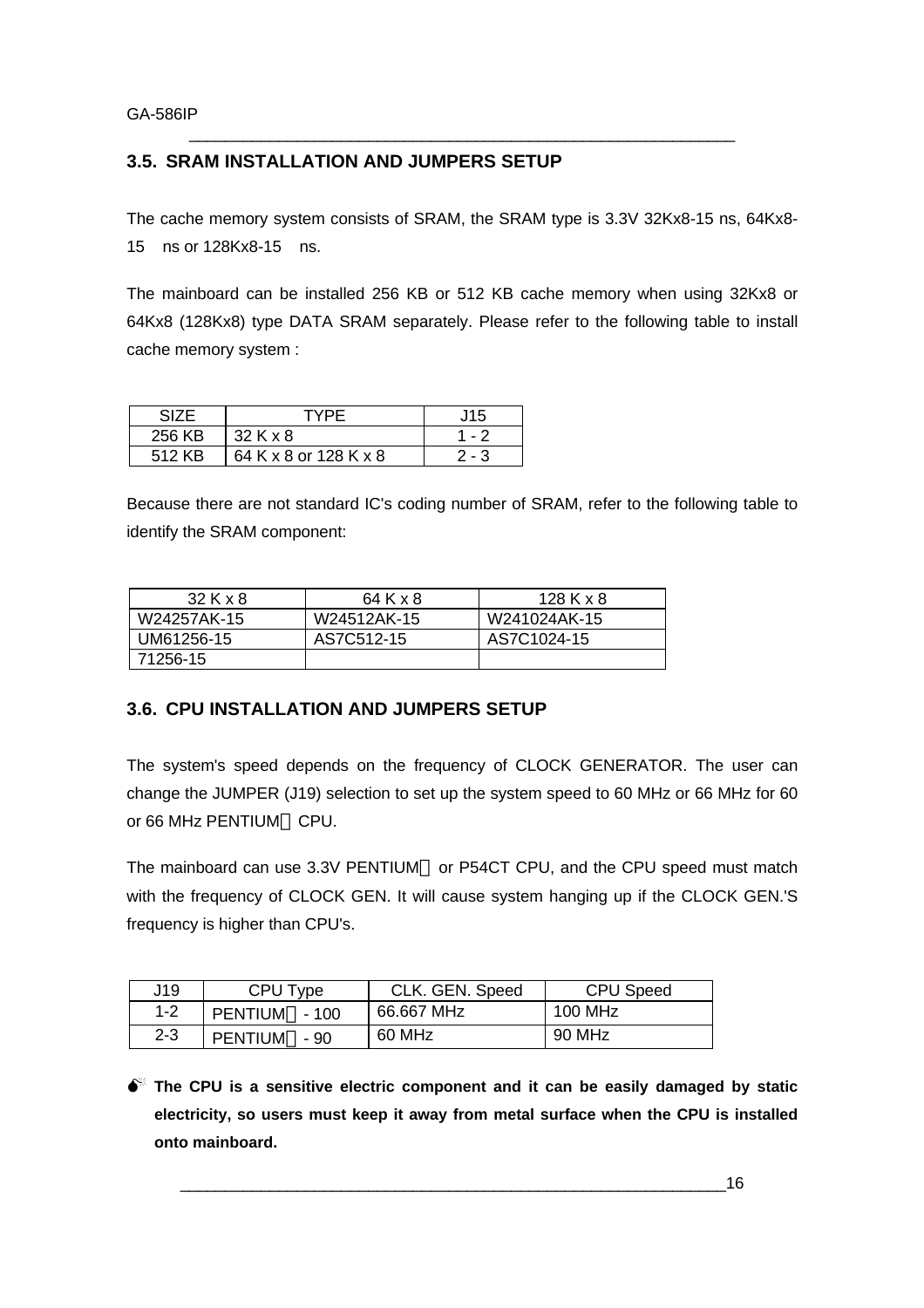**M When the user installs the CPU on socket, please notice the PIN 1 of CPU is in the same corner as the PIN 1 of socket!**

\_\_\_\_\_\_\_\_\_\_\_\_\_\_\_\_\_\_\_\_\_\_\_\_\_\_\_\_\_\_\_\_\_\_\_\_\_\_\_\_\_\_\_\_\_\_\_\_\_\_\_\_\_\_\_\_\_\_\_\_\_\_\_\_

**M Before the CPU is installed, the mainboard must be placed on a flat plane in order to avoid being broken by the pressure of CPU installation.**

#### **3.7. CMOS RTC & ISA CFG CMOS SRAM**

There're RTC & CMOS SRAM on board, they have a power supply from internal battery to keep the DATA inviolate & effective. The RTC is a REAL-TIME CLOCK device which provides the DATE & TIME to system. The CMOS SRAM is used for keeping the information of ISA device system configuration, so the system can automatically boot OS. every time.

Due to the life-time of RTC internal battery is 10 years, the user can change a new RTC to replace old one after it can not work. The new one's brand and type must be same with old one.

#### **3.8. SPEAKER CONNECTOR INSTALLATION**

There is always a speaker in AT system for sound purpose. The 4-Pins connector J14 is used to connect speaker. The speaker can work well in both direction of connector when it is installed to the connector J14 on mainboard.

#### **3.9. POWER LED & KEY LOCK CONNECTOR INSTALLATION**

There are a system power LED lamp and a key on the panel of case. The power LED will light on when system is powered-on, and the key can lock the keyboard input or unlock it, both of them are connected to a 5 PIN connector. The connector should be installed to J9 of mainboard in correct direction.

## **3.10. TURBO SWITCH CONNECTOR INSTALLATION**

The TURBO switch on the panel is used for controlling the system speed. Some program developed on XT should be executed with a low speed system, so a high speed system needs the speed switching function to change its running speed.

Because a PENTIUM cannot accept real clock speed change when program is executed, so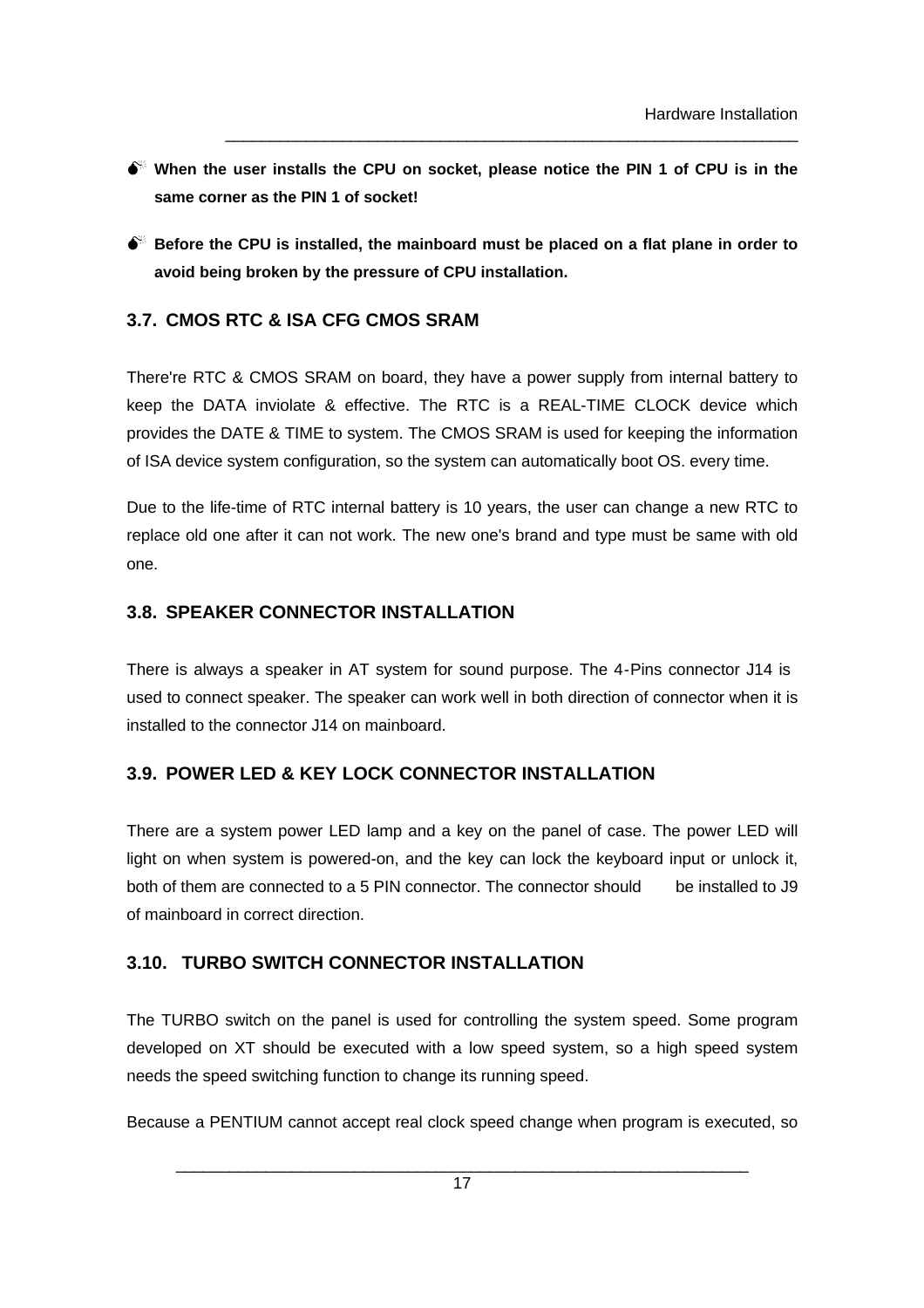the mainboard uses simulation method to implement TURBO switching function. The J12 on mainboard should be connected to the TURBO switch on panel, and user can push in or pop out the TURBO switch to enable or disable the turbo function of system.

\_\_\_\_\_\_\_\_\_\_\_\_\_\_\_\_\_\_\_\_\_\_\_\_\_\_\_\_\_\_\_\_\_\_\_\_\_\_\_\_\_\_\_\_\_\_\_\_\_\_\_\_\_\_\_\_\_\_\_\_\_

# **M If not necessary, please don't use De-turbo mode. (always keep system in Turbo mode)**

## **3.11. TURBO LED CONNECTOR INSTALLATION**

The TURBO LED on panel can indicate the current speed status of system. The TURBO LED connector should be installed to J13 in correct direction.

## **3.12. HARDWARE RESET SWITCH CONNECTOR INSTALLATION**

The RESET switch on panel provides users with HARDWARE RESET function which is almost the same as power-on/off. The system will do a cold start after the RESET switch is pushed and released by user. The RESET switch is a 2 PIN connector and should be installed to J8 on mainboard.

#### **3.13. PERIPHERAL DEVICE INSTALLATION**

After the device installation and jumpers setup, the mainboard can be mounted into the case and fixed by screw. To complete the mainboard installation, the peripheral device could be installed now. The basic system needs a display interface card and a disk control interface card.

If the PCI - Bus device is to be installed in the system, any one of three PCI - Bus slots can be used no matter Slave or Master PCI - Bus device being installed.

After installing the peripheral device, the user should check everything again, and prepare to power-on the system.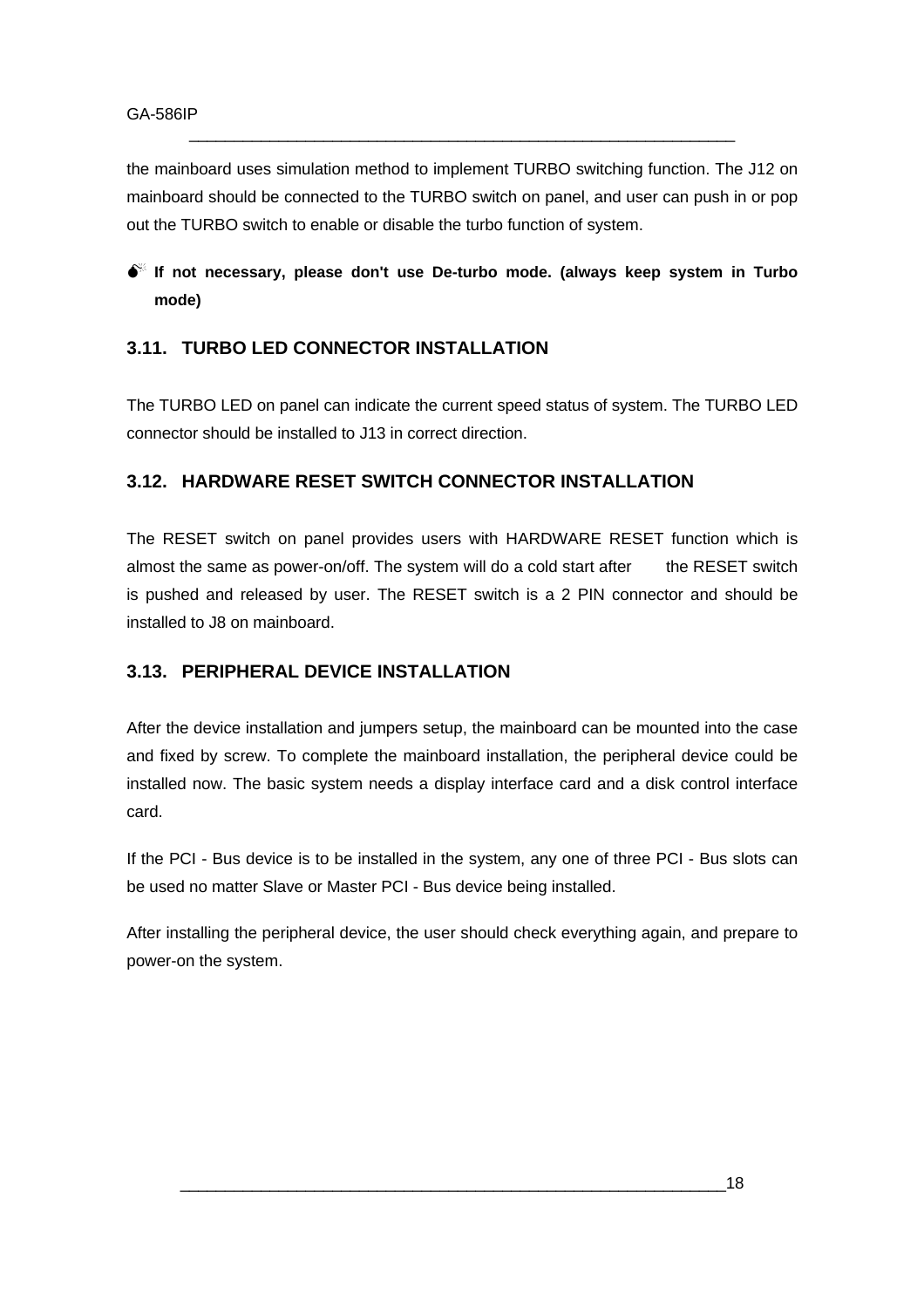# **4. BIOS CONFIGURATION**

Award's BIOS ROM has a built-in Setup program that allows users to modify the basic system configuration. This type of information is stored in battery-backed CMOS SRAM so that it retains the Setup information when the power is turned off.

\_\_\_\_\_\_\_\_\_\_\_\_\_\_\_\_\_\_\_\_\_\_\_\_\_\_\_\_\_\_\_\_\_\_\_\_\_\_\_\_\_\_\_\_\_\_\_\_\_\_\_\_\_\_\_\_\_\_\_\_\_\_\_\_

## **4.1. ENTERING SETUP**

Power ON the computer and press <Del> immediately will allow you to enter Setup. The other way to enter Setup is to power on the computer, when the below message appears briefly at the bottom of the screen during the POST (PowerOnSelfTest), press<Del>key or simultaneously press<Ctrl>,<Alt>, and <Esc> keys.

• TO ENTER SETUP BEFORE BOOT PRESS CTRL-ALT-ESC OR DEL KEY

If the message disappears before you respond and you still wish to enter Setup, restart the system to try again by turning it OFF then ON or pressing the "RESET" bottom on the system case. You may also restart by simultaneously press <Ctrl>,<Alt>,and<Del> keys. If you do not press the keys at the correct time and the system does not boot, an error message will be displayed and you will again be asked to,

• PRESS F1 TO CONTINUE, CTRL-ALT-ESC OR DEL TO ENTER SETUP

## **4.2. CONTROL KEYS**

| Up arrow           | Move to previous item                                                 |
|--------------------|-----------------------------------------------------------------------|
| Down arrow         | Move to next item                                                     |
| Left arrow         | Move to the item in the left hand                                     |
| <b>Right arrow</b> | Move to the item in the right hand                                    |
| Esc key            | Main Menu - Quit and not save changes into CMOS                       |
|                    | Status Page Setup Menu and Option Page Setup Menu - Exit current page |
|                    | and return to Main Menu                                               |
| PgUp key           | Increase the numeric value or make changes                            |
| PgDn key           | Decrease the numeric value or make changes                            |
| F1 key             | General help, only for Status Page Setup Menu and Option Page Setup   |
|                    | Menu                                                                  |
| F <sub>2</sub> key | Change color from total 16 colors                                     |
| F <sub>3</sub> key | Calendar, only for Status Page Setup Menu                             |
| F4 key             | Reserved                                                              |
| F <sub>5</sub> key | Restore the previous CMOS value from CMOS, only for Option Page Setup |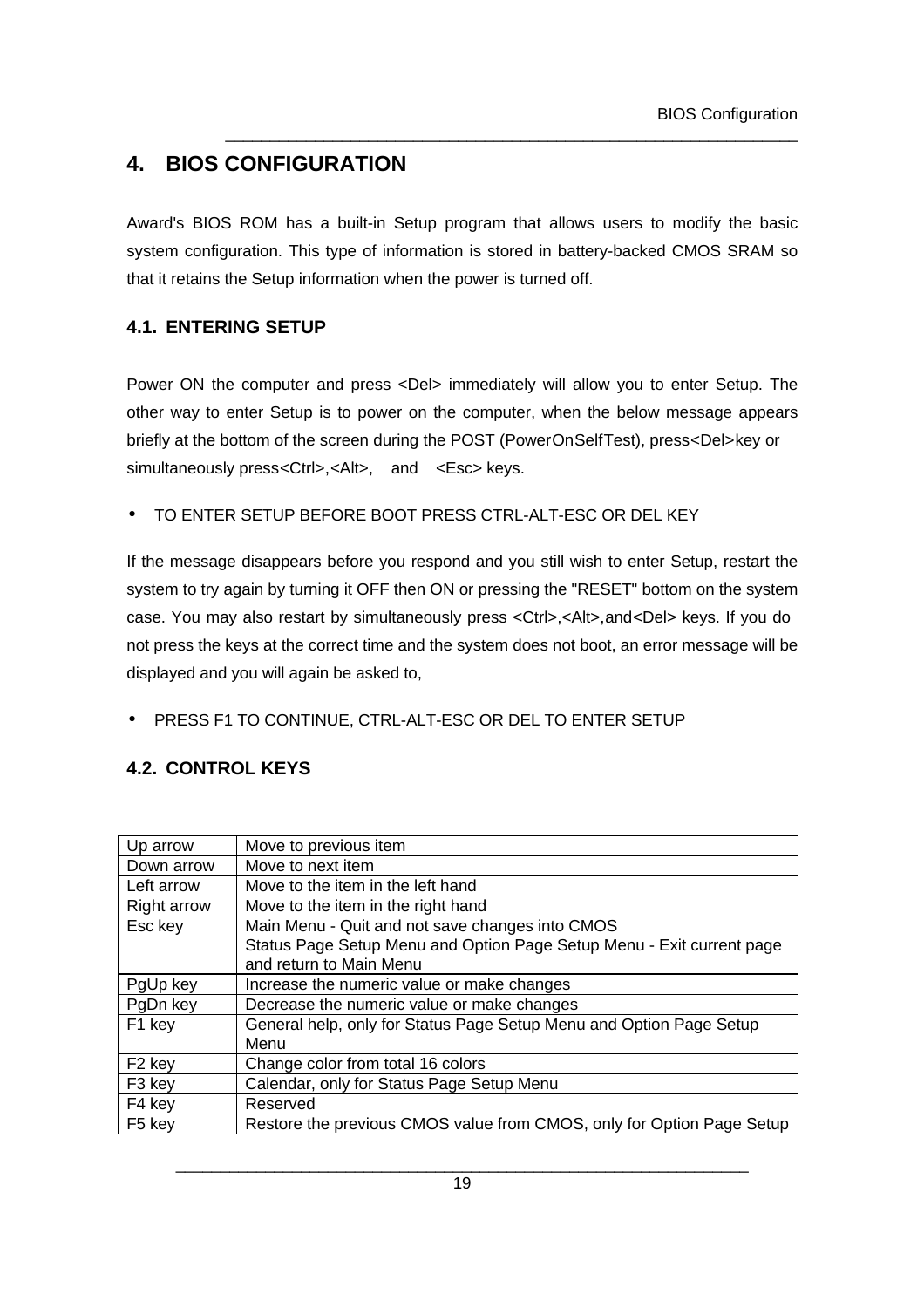GA-586IP

|                     | Menu                                                                 |
|---------------------|----------------------------------------------------------------------|
| F6 key              | Load the default CMOS value from BIOS default table, only for Option |
|                     | Page Setup Menu                                                      |
| F7 key              | Load the default                                                     |
| F8 key              | Reserved                                                             |
| F9 key              | Reserved                                                             |
| F <sub>10</sub> key | Save all the CMOS changes, only for Main Menu                        |

\_\_\_\_\_\_\_\_\_\_\_\_\_\_\_\_\_\_\_\_\_\_\_\_\_\_\_\_\_\_\_\_\_\_\_\_\_\_\_\_\_\_\_\_\_\_\_\_\_\_\_\_\_\_\_\_\_\_\_\_\_

## **4.3. GETTING HELP**

## *4.3.1. Main Menu*

The on-line description of the highlighted setup function is displayed at the bottom of the screen.

## *4.3.2. Status Page Setup Menu / Option Page Setup Menu*

Press F1 to pop up a small help window that describes the appropriate keys to use and the possible selections for the highlighted item. To exit the Help Window press <Esc>.

## **4.4. THE MAIN MENU**

Once you enter Award BIOS CMOS Setup Utility, the Main Menu (Figure 4.1) will appear on the screen. The Main Menu allows you to select from seven setup functions and two exit choices. Use arrow keys to select among the items and press <Enter> to accept or enter the sub-menu.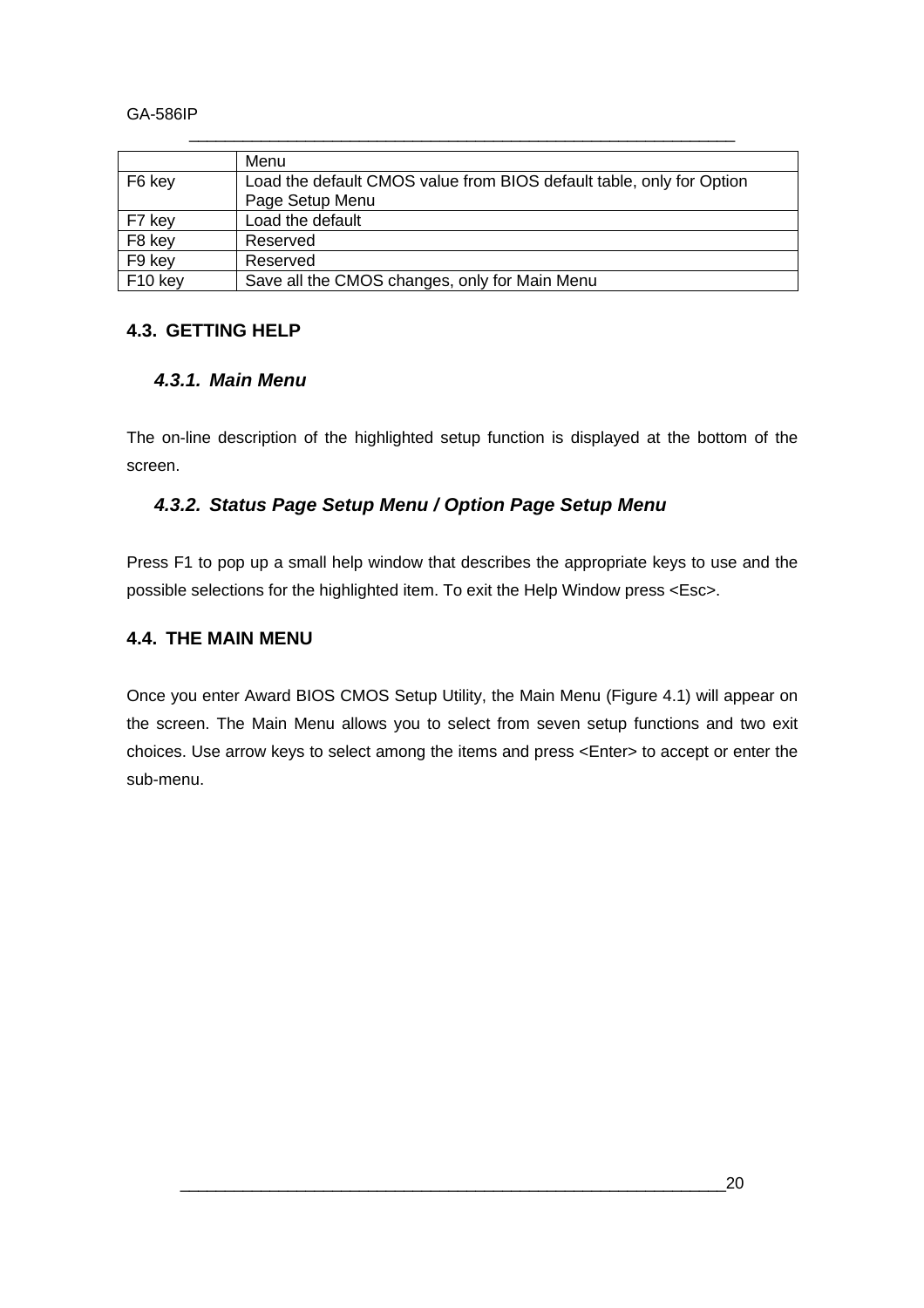#### Figure 4.1: Main Menu

#### ROM ISA BIOS CMOS SETUP UTILITY AWARD SOFTWARE, INC.

\_\_\_\_\_\_\_\_\_\_\_\_\_\_\_\_\_\_\_\_\_\_\_\_\_\_\_\_\_\_\_\_\_\_\_\_\_\_\_\_\_\_\_\_\_\_\_\_\_\_\_\_\_\_\_\_\_\_\_\_\_\_\_\_

| <b>STANDARD CMOS SETUP</b>    | PASSWORD SETTING                                   |  |
|-------------------------------|----------------------------------------------------|--|
| <b>BIOS FEATURES SETUP</b>    | <b>IDE HDD AUTO DETECTION</b>                      |  |
| <b>CHIPSET FEATURES SETUP</b> | <b>SAVE &amp; EXIT SETUP</b>                       |  |
| <b>PCI SLOT CONFIGURATION</b> | <b>EXIT WITHOUT SAVING</b>                         |  |
| <b>LOAD SETUP DEFAULTS</b>    |                                                    |  |
|                               |                                                    |  |
|                               |                                                    |  |
| ESC : Save & Exit Setup       | $\wedge \vee \rightarrow \leftarrow$ : Select Item |  |
| $F10$ : Quit                  | (Shift)F2 : Chang Color                            |  |
| Time, Date, Hard Disk Type,   |                                                    |  |

Standard CMOS setup

This setup page includes all the items in a standard compatible BIOS.

• BIOS features setup

This setup page includes all the items of Award special enhanced features.

Chipset features setup

This setup page includes all the items of chipset special features.

• PCI slot configuration

This setup page includes all the configurations of PCI slots parameters

Load setup defaults

BIOS defaults indicates the most appropriate value of the system parameter which the system would be in maximum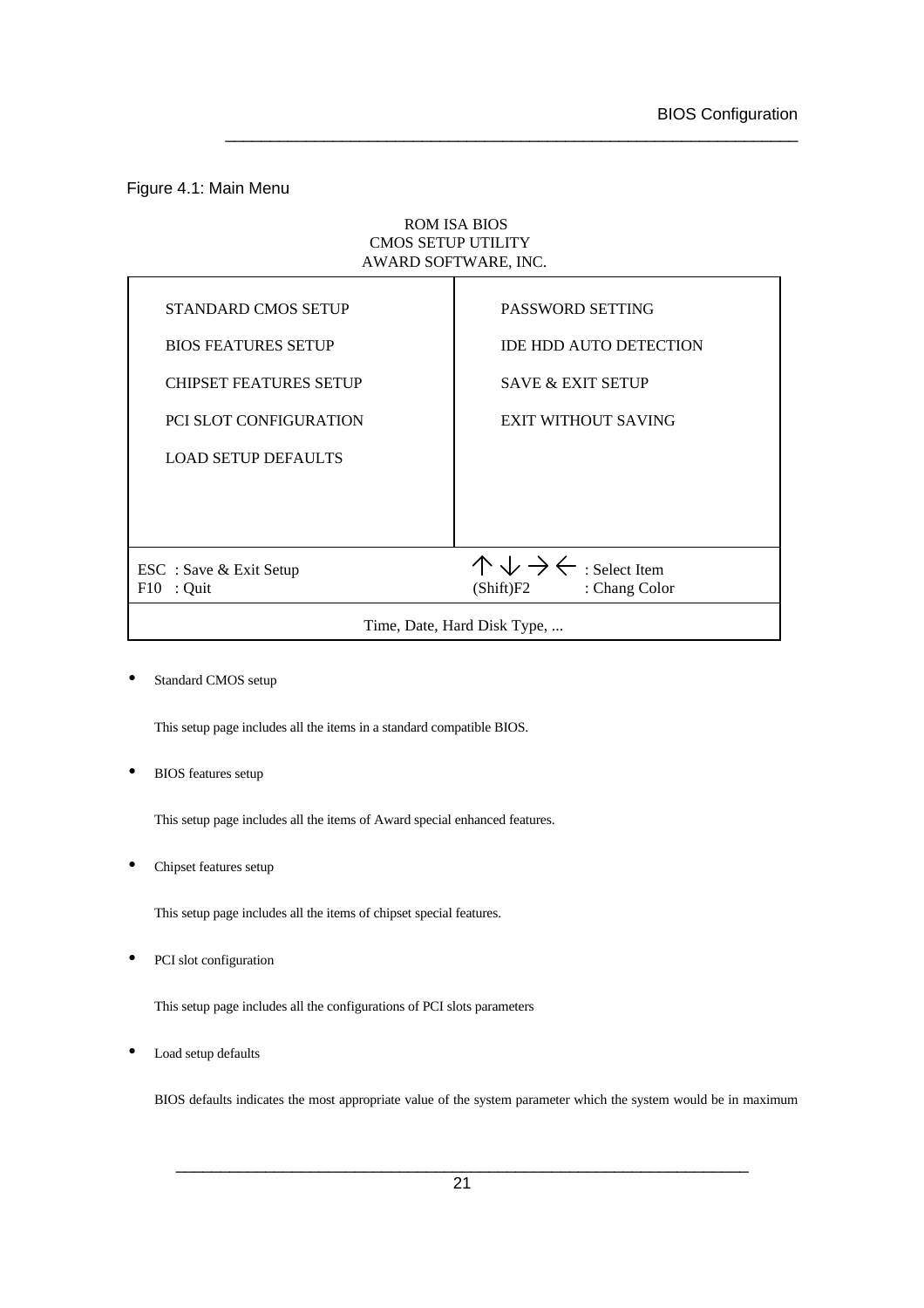#### GA-586IP

performance.

• Password setting

Change, set, or disable password. It allows you to limit access to the system and Setup, or just to Setup.

\_\_\_\_\_\_\_\_\_\_\_\_\_\_\_\_\_\_\_\_\_\_\_\_\_\_\_\_\_\_\_\_\_\_\_\_\_\_\_\_\_\_\_\_\_\_\_\_\_\_\_\_\_\_\_\_\_\_\_\_\_

• IDE HDD auto detection

Automatically configure hard disk parameter.

• Save & exit setup

Save CMOS value changes to CMOS and exit setup.

Exit without save

Abandon all CMOS value changes and exit setup.

#### **4.5. STANDARD CMOS SETUP MENU**

The items in Standard CMOS Setup Menu (Figure 4.2) are divided into 9 categories. Each category includes no, one or more than one setup items. Use the arrows to highlight the item and then use the <PgUp> or <PgDn> keys to select the value you want in each item.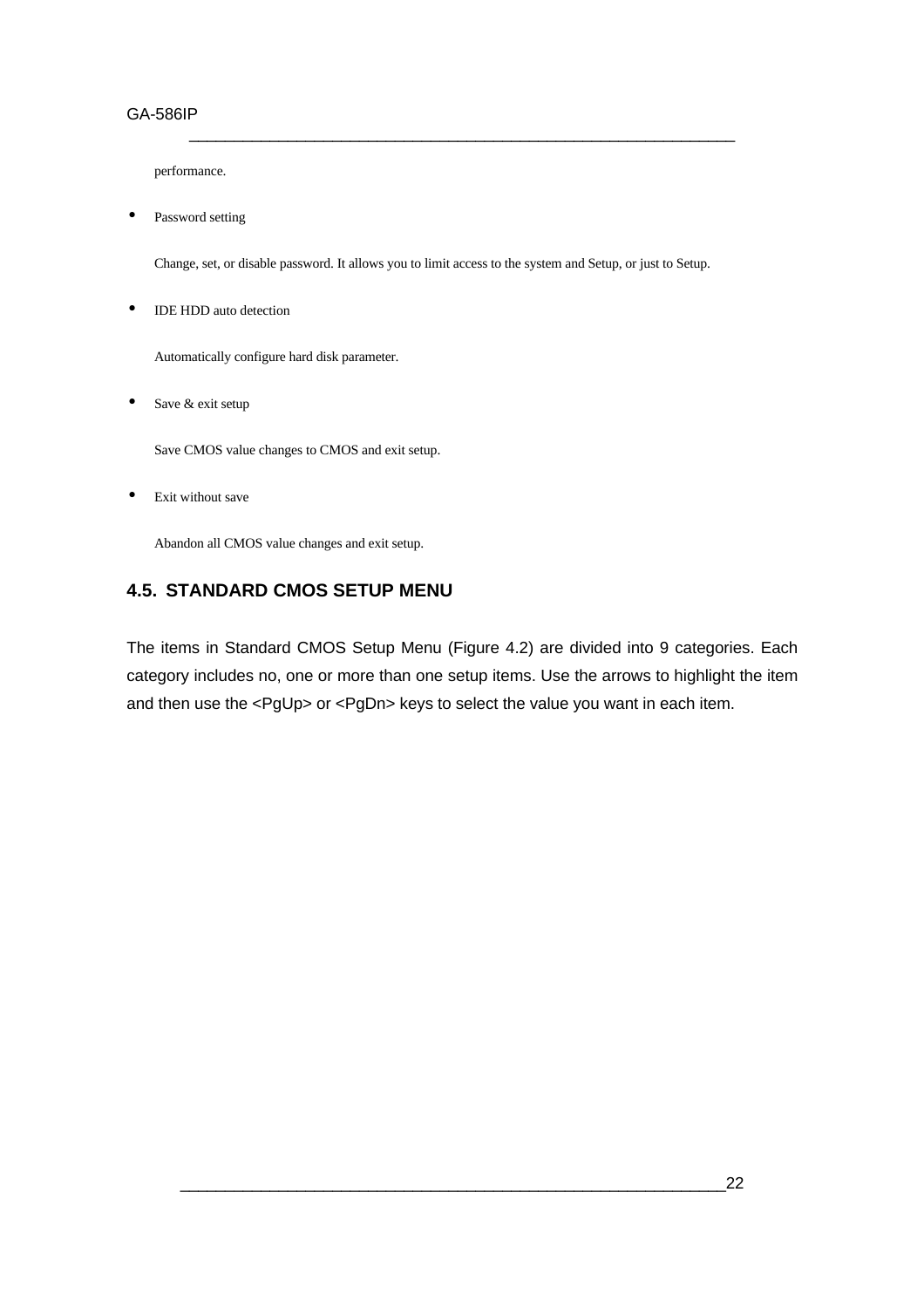#### Figure 4.2: Standard CMOS Setup Menu

#### ROM ISA BIOS STANDARD CMOS SETUP AWARD SOFTWARE, INC.

\_\_\_\_\_\_\_\_\_\_\_\_\_\_\_\_\_\_\_\_\_\_\_\_\_\_\_\_\_\_\_\_\_\_\_\_\_\_\_\_\_\_\_\_\_\_\_\_\_\_\_\_\_\_\_\_\_\_\_\_\_\_\_\_

| Date (mm:dd:yy) : Mon, Feb $7$ 1994<br>Time (hh:mm:ss) : 10 : 45 : 38                                         |                                                  |                            |                         |                                                                                                                        |                      |
|---------------------------------------------------------------------------------------------------------------|--------------------------------------------------|----------------------------|-------------------------|------------------------------------------------------------------------------------------------------------------------|----------------------|
|                                                                                                               |                                                  | CYLS. HEADS                |                         | PRECOMP LANDZONE                                                                                                       | <b>SECTORS</b>       |
| Drive C: $1(10Mb)$<br>Drive $D : None (0 Mb)$                                                                 | 306<br>$\Omega$                                  | $\overline{4}$<br>$\Omega$ | 128<br>$\Omega$         | 305<br>$\Omega$                                                                                                        | 17<br>$\Omega$       |
| Drive A : $1.44$ M $3.5$ in.<br>Drive $B: 1.2 M, 5.25$ in.<br>$\cdot$ EGA/VGA<br>Video<br>Halt On: All Errors |                                                  |                            | <b>Expanded Memory:</b> | Base Memory:<br>640 K<br>Extended Memory: 7168 K<br>$\sim 0~\mathrm{K}$<br>Other Memory: 384 K<br>Total Memory: 8192 K |                      |
| ESC: Quit                                                                                                     | $\wedge \vee \rightarrow \leftarrow$ Select Item |                            |                         |                                                                                                                        | $PU/PD/+/-$ : Modify |
| $F1$ : Help                                                                                                   | (Shift)F2                                        | : Chang Color              |                         |                                                                                                                        | F3 : Taggle Calender |

• Date

The date format is <day>, <date> <month> <year>. Press <F3> to show the calendar.

| day   | The day, from Sun to Sat, determined by the BIOS and is display-only |
|-------|----------------------------------------------------------------------|
| date  | The date, from 1 to 31 (or the maximum allowed in the month)         |
| month | The month, Jan. through Dec.                                         |
| year  | The year, from 1900 through 2099                                     |

• Time

The time format in <hour> <minute> <second>. The time is calculated base on the 24-hour military-time clock. For example, 1 p.m. is 13:00:00.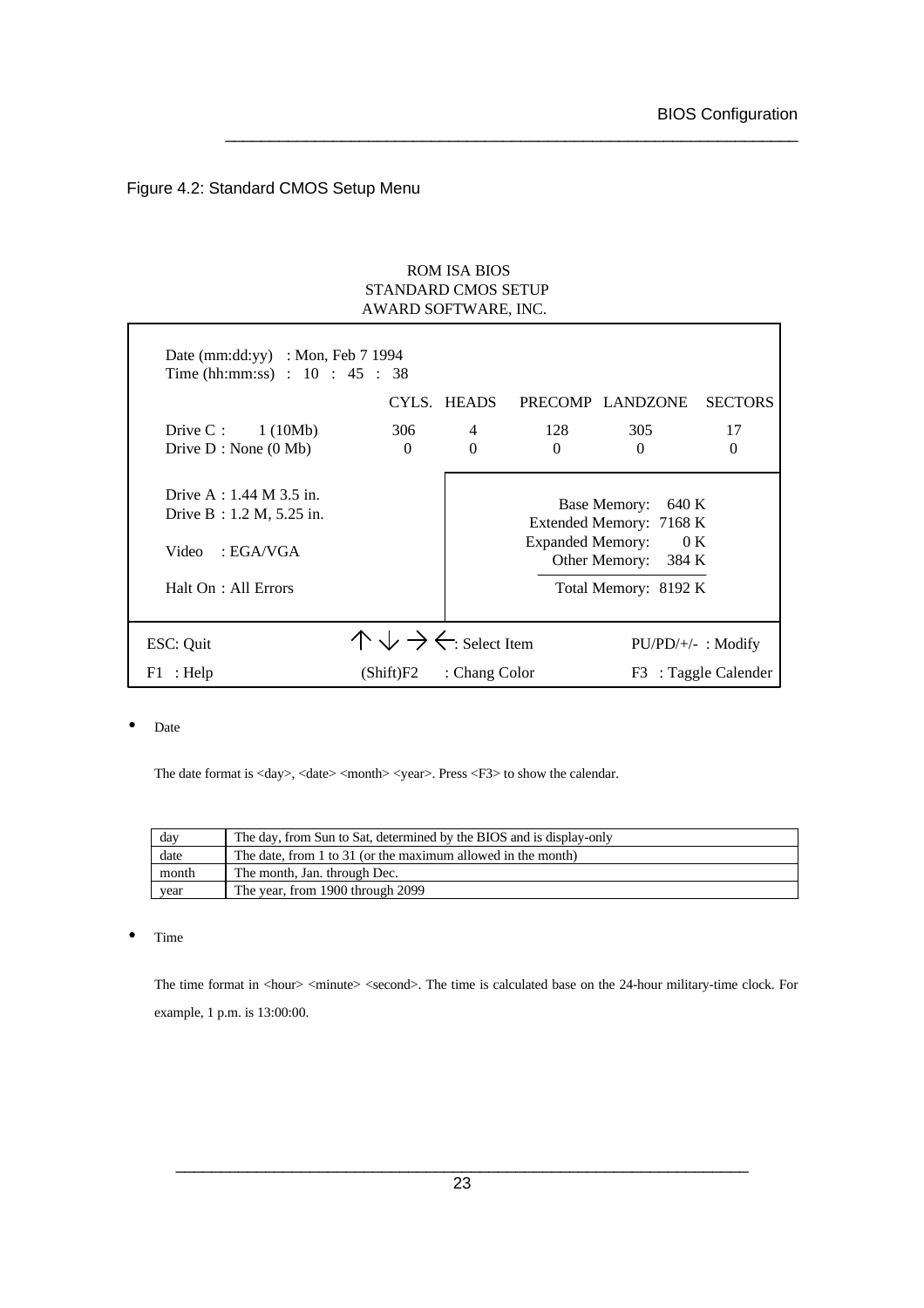#### Drive C type / Drive D type

The category identify the types of hard disk drive C or drive D that has been installed in the computer. There are 46 pre-defined types and a user definable type. Type 1 to Type 46 are pre-defined. Type User is user-definable.

\_\_\_\_\_\_\_\_\_\_\_\_\_\_\_\_\_\_\_\_\_\_\_\_\_\_\_\_\_\_\_\_\_\_\_\_\_\_\_\_\_\_\_\_\_\_\_\_\_\_\_\_\_\_\_\_\_\_\_\_\_

Press PgUp or PgDn to select a numbered hard disk type or type the number and press <Enter>. Note that the specifications of your drive must match with the drive table. The hard disk will not work properly if you enter improper information for this category. If your hard disk drive type is not matched or listed, you can use Type User to define your own drive type manually.

If you select Type User, related information is asked to be entered to the following items. Enter the information directly from the keyboard and press <Enter>. Those information should be provided in the documentation form your hard disk vendor or the system manufacturer.

| CYLS.          | number of cylinders |
|----------------|---------------------|
| <b>HEADS</b>   | number of heads     |
| PRECOMP        | write precom        |
| LANDZONE       | landing zone        |
| <b>SECTORS</b> | number of sectors   |

If a hard disk has not been installed select NONE and press <Enter>.

#### • Drive A type / Drive B type

The category identify the types of floppy disk drive A or drive B that has been installed in the computer.

| None           | No floppy drive installed                                    |
|----------------|--------------------------------------------------------------|
| 360K, 5.25 in. | 5-1/4 inch PC-type standard drive; 360 kilobyte capacity     |
| 1.2M, 5.25 in. | 5-1/4 inch AT-type high-density drive; 1.2 megabyte capacity |
| 720K, 3.5 in.  | 3-1/2 inch double-sided drive; 720 kilobyte capacity         |
| 1.44M, 3.5 in. | 3-1/2 inch double-sided drive; 1.44 megabyte capacity        |
| 2.88M, 3.5 in. | 3-1/2 inch double-sided drive; 2.88 megabyte capacity        |

• Video

The category detects the type of adapter used for the primary system monitor that must matches your video display card and monitor. Although secondary monitors are supported, you do not have to select the type in setup.

| EGA/VGA | Enhanced Graphics Adapter/Video Graphics Array. For EGA, VGA, SVGA, or PGA monitor |  |
|---------|------------------------------------------------------------------------------------|--|
|         | adapters                                                                           |  |
| CGA40   | Color Graphics Adapter, power up in 40 column mode                                 |  |
|         |                                                                                    |  |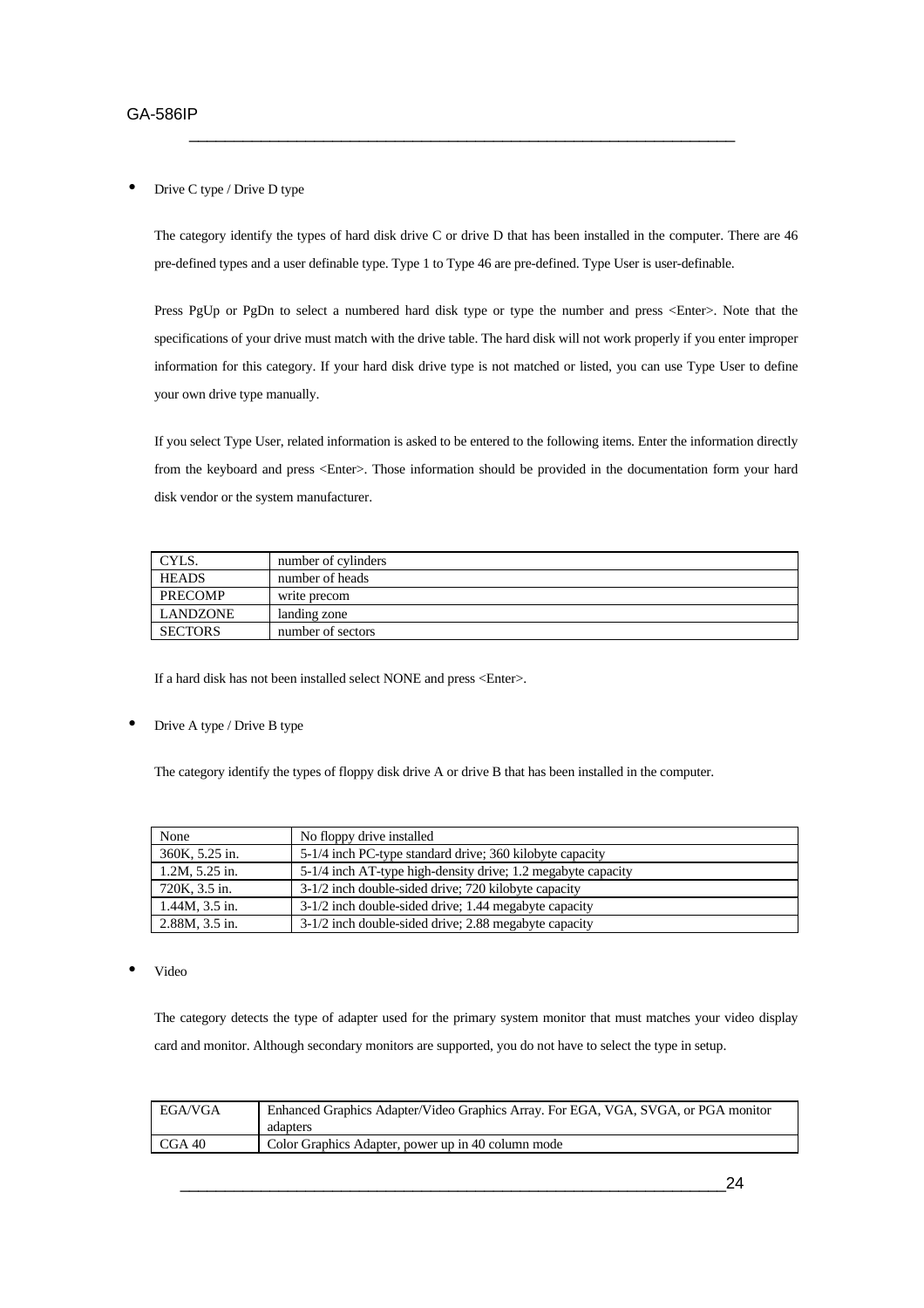| -80         | Graphics Adapter, power up in 80 column mode                     |
|-------------|------------------------------------------------------------------|
| . `CiA      | :olor                                                            |
| <b>MONC</b> | Monochrome adapter, includes high resolution monochrome adapters |

\_\_\_\_\_\_\_\_\_\_\_\_\_\_\_\_\_\_\_\_\_\_\_\_\_\_\_\_\_\_\_\_\_\_\_\_\_\_\_\_\_\_\_\_\_\_\_\_\_\_\_\_\_\_\_\_\_\_\_\_\_\_\_\_

#### • Halt on

The category determines whether the computer will stop if an error is detected during power up.

| NO errors         | Whenever the BIOS detects a non-fatal error the system will be stopped and you will    |
|-------------------|----------------------------------------------------------------------------------------|
|                   | be prompted                                                                            |
| All errors        | The system boot will not be stopped for any error that may be detected                 |
| All,              | The system boot will not stop for a keyboard error; it will stop for all other errors  |
| But Keyboard      |                                                                                        |
| All, But Diskette | The system boot will not stop for a disk error; it will stop for all other errors      |
| All, But Disk/Key | The system boot will not stop for a keyboard or disk error; it will stop for all other |
|                   | errors                                                                                 |

#### **Memory**

The category is display-only which is determined by POST (Power On Self Test) of the BIOS.

#### Base Memory

The POST of the BIOS will determine the amount of base (or conventional) memory installed in the system. The value of the base memory is typically 512 K for systems with 512 K memory installed on the motherboard, or 640 K for systems with 640 K or more memory installed on the motherboard.

#### Extended Memory

The BIOS determines how much extended memory is present during the POST. This is the amount of memory located above 1 MB in the CPU's memory address map.

#### Expanded Memory

Expanded Memory in memory defined by the Lotus/Intel/Microsoft (LIM) standard as EMS. Many standard DOS applications can not utilize memory above 640K, the Expanded Memory Specification (EMS) swaps memory which not utilized by DOS with a section, or frame, so these applications can access all of the system memory. Memory can be swapped by EMS is usually 64K within 1 MB or memory above 1 MB, depends on the chipset design.

Expanded memory device driver is required to use memory as Expanded Memory.

#### Other Memory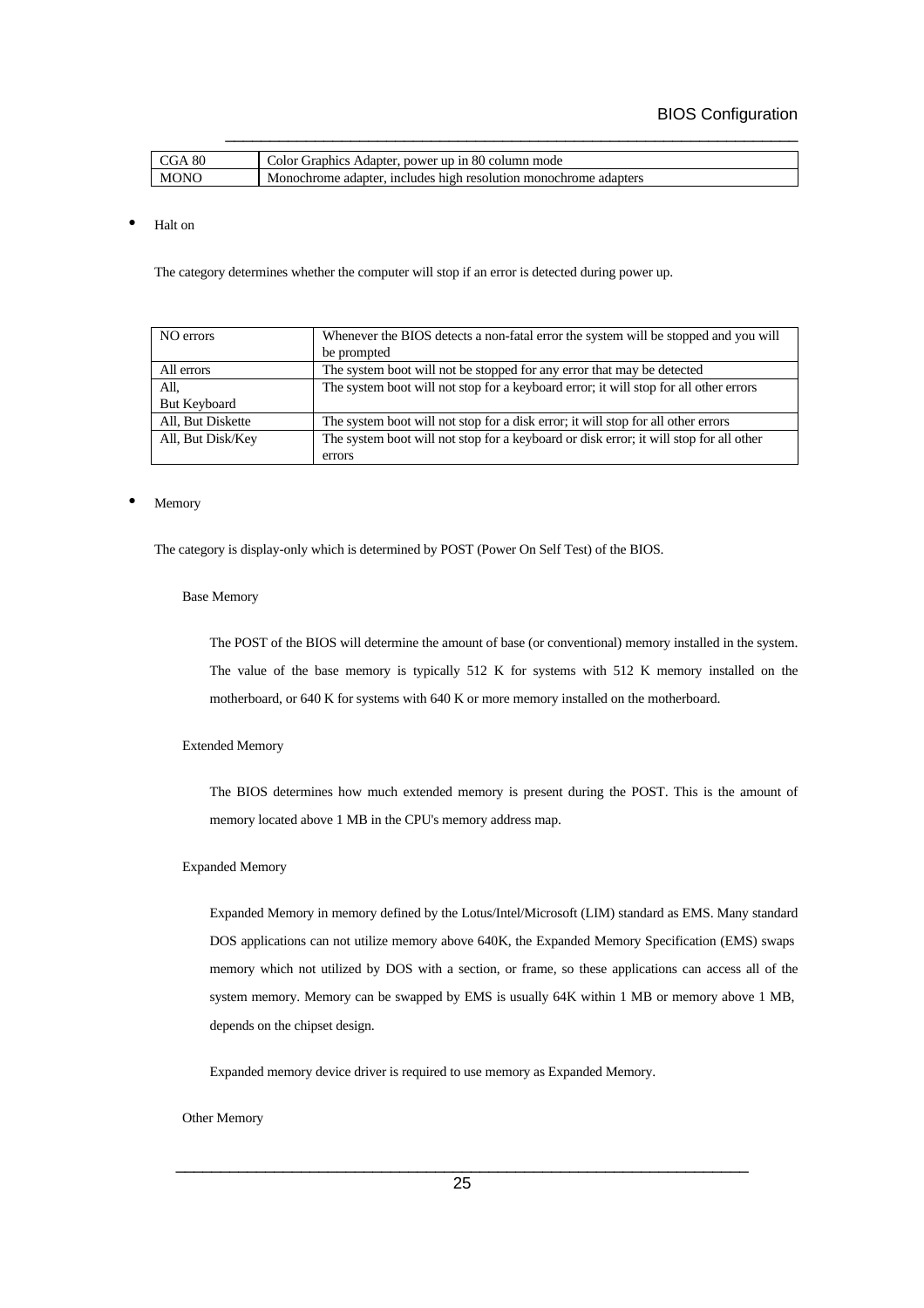This refers to the memory located in the 640K to 1024K address space. This is memory that can be used for different applications. DOS uses this area to load device drivers to keep as much base memory free for application programs. Most use for this area is Shadow RAM.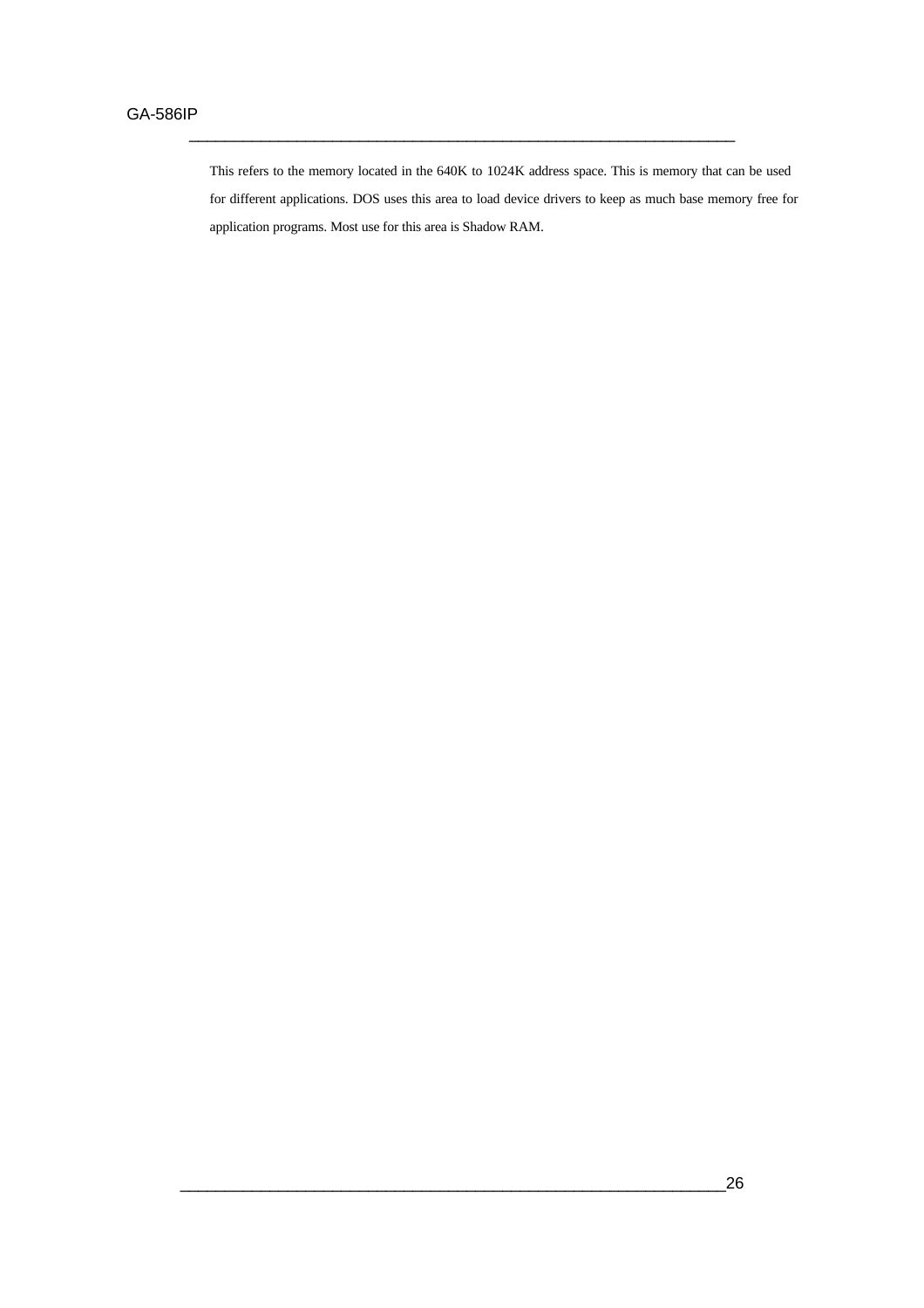## **4.6. BIOS FEATURES SETUP**

|                                                                                                                                                                                                                                                     | AWARD SOFTWARE, INC.                                                                              | <b>ROM ISA BIOS</b><br><b>BIOS FEATURES SETUP</b>                                                                                                                                                                                          |
|-----------------------------------------------------------------------------------------------------------------------------------------------------------------------------------------------------------------------------------------------------|---------------------------------------------------------------------------------------------------|--------------------------------------------------------------------------------------------------------------------------------------------------------------------------------------------------------------------------------------------|
| Virus Warning<br>CPU Internal Cache<br><b>External Cache</b><br>Quick Power On Self Test: Enabled<br><b>Boot Sequence</b><br>Swap Floppy Drive<br>Boot Up Floppy Seek<br>Boot Up NumLock Status: On<br><b>IDE HDD Block Mode</b><br>Security Option | : Enabled<br>: Enabled<br>: Enabled<br>: A, C<br>: Disabled<br>: Enabled<br>: Disabled<br>: Setup | Video BIOS Shadow<br>: Enabled<br>C8000 - CBFFF Shadow: Disabled<br>CC000 - CFFFF Shadow: Disabled<br>D0000 - D3FFF Shadow: Disabled<br>D4000 - D7FFF Shadow: Disabled<br>D8000 - DBFFF Shadow: Disabled<br>DC000 - DFFFF Shadow: Disabled |
|                                                                                                                                                                                                                                                     |                                                                                                   | $\wedge \vee \rightarrow \leftarrow$ : Select Item<br>ESC: Quit<br>$F1$ : Help<br>$PU/PD/+/-$<br>$:$ Modify<br>F5 : Old Values<br>(Shift)F2<br>: Color<br>: Load BIOS Defaults<br>F6.<br>: Load Setup Defaults<br>F7                       |

\_\_\_\_\_\_\_\_\_\_\_\_\_\_\_\_\_\_\_\_\_\_\_\_\_\_\_\_\_\_\_\_\_\_\_\_\_\_\_\_\_\_\_\_\_\_\_\_\_\_\_\_\_\_\_\_\_\_\_\_\_\_\_\_

#### • Virus Warning

This category flashes on the screen. During and after the system boots up, any attempt to write to the boot sector or partition table of the hard disk drive will halt the system and the following error message will appear, in the mean time, you run can anti-virus program to locate the problem. Default value is Enabled.

| Enabled  | Activate automatically when the system boots up causing a warning message to appear when<br>anything attempts to access the boot sector or hard disk partition table |
|----------|----------------------------------------------------------------------------------------------------------------------------------------------------------------------|
| Disabled | No warning message to appear when anything attempts to access the boot sector or hard disk<br>partition table                                                        |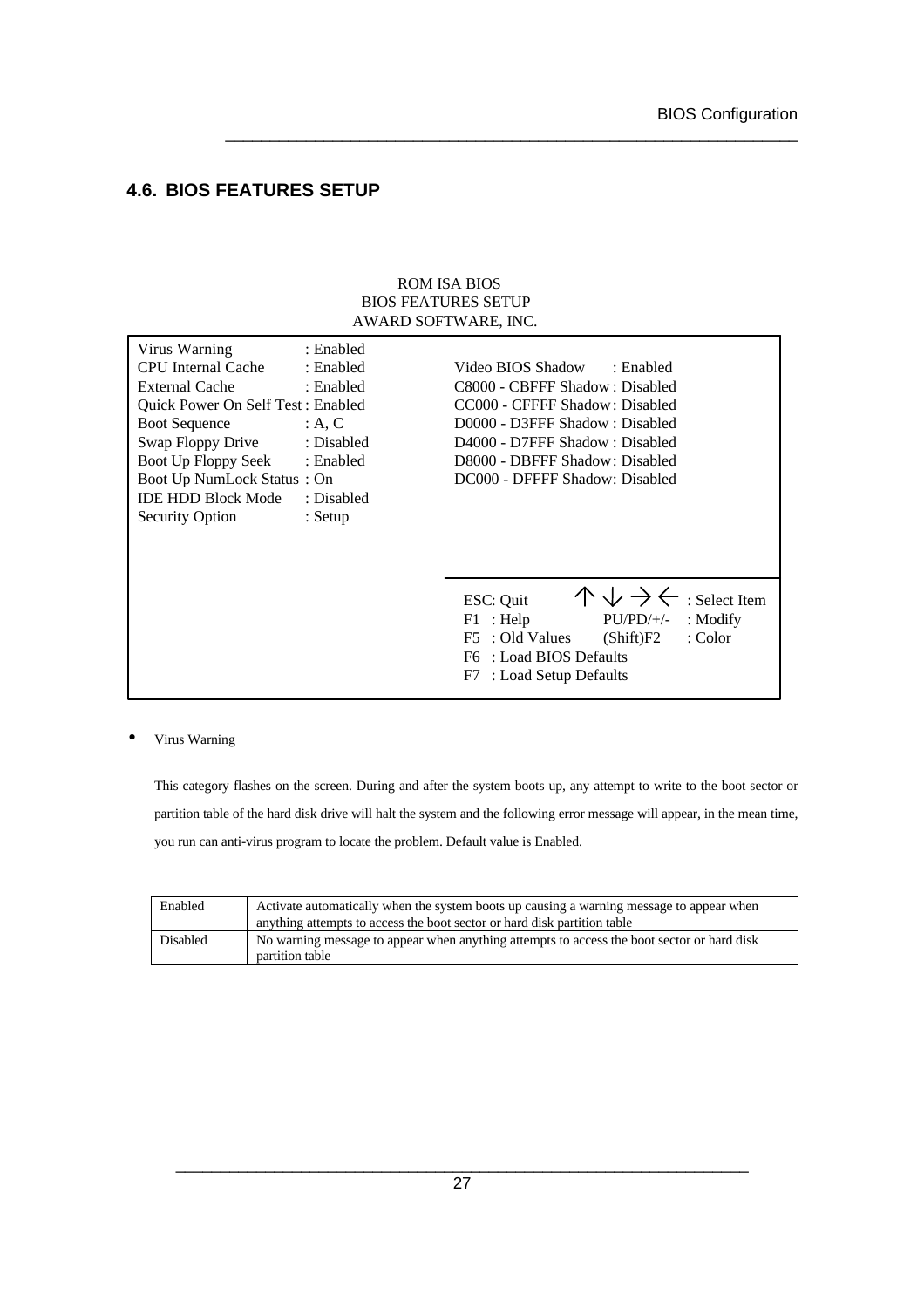GA-586IP

• CPU Internal Cache / External Cache

These two categories speed up memory access. However, it depends on CPU / chipset design. The default value is Enabled.

\_\_\_\_\_\_\_\_\_\_\_\_\_\_\_\_\_\_\_\_\_\_\_\_\_\_\_\_\_\_\_\_\_\_\_\_\_\_\_\_\_\_\_\_\_\_\_\_\_\_\_\_\_\_\_\_\_\_\_\_\_

|                          | -                                  |
|--------------------------|------------------------------------|
| $\overline{\phantom{0}}$ | $\sim$ $\sim$ $\sim$ $\sim$ $\sim$ |
| ماممنا                   | cache                              |
| ^le                      | anie                               |
| --                       | ∵ despie u…                        |
| ™sableo                  | ıche                               |

• Quick Power On Self Test

This category speeds up Power On Self Test (POST) after you power on the computer. If it is set to Enable, BIOS will shorten or skip some check items during POST. The default value is Disabled.

| -<br>∵nable⊾         | $\sqrt{C}$<br>∽<br>quick<br>Enable<br>UJ 1<br>$\cdots$ |
|----------------------|--------------------------------------------------------|
| –<br><b>hsable</b> G | - -<br>D <sub>f</sub><br>Norma<br>د ۱                  |

**Boot Sequence** 

This category determines which drive computer searches first for the disk operating system (i.e., DOS). Default value is A,C.

| System will first search for floppy disk drive then hard disk drive |
|---------------------------------------------------------------------|
| System will first search for hard disk drive then floppy disk drive |

Swap Floppy Drive

The default value is Disabled.

| ∹nabled  | swapped under DOS<br>W1ll<br>⊡oppv<br>ΔZ<br>be<br>д<br>в   |
|----------|------------------------------------------------------------|
| Jisabled | definition<br>$\chi$<br>be normal<br>Will<br>Floppy<br>. в |

#### • Boot Up Floppy Seek

During POST, BIOS will determine if the floppy disk drive installed is 40 or 80 tracks. 360K type is 40 tracks while 720K, 1.2M and 1.44M are all 80 tracks. The default value is Enabled.

| Enabled | BIOS searches for floppy disk drive to determine if it is 40 or 80 tracks, Note that BIOS can not |
|---------|---------------------------------------------------------------------------------------------------|
|         | tell from 720K, 1.2M or 1.44M drive type as they are all 80 tracks                                |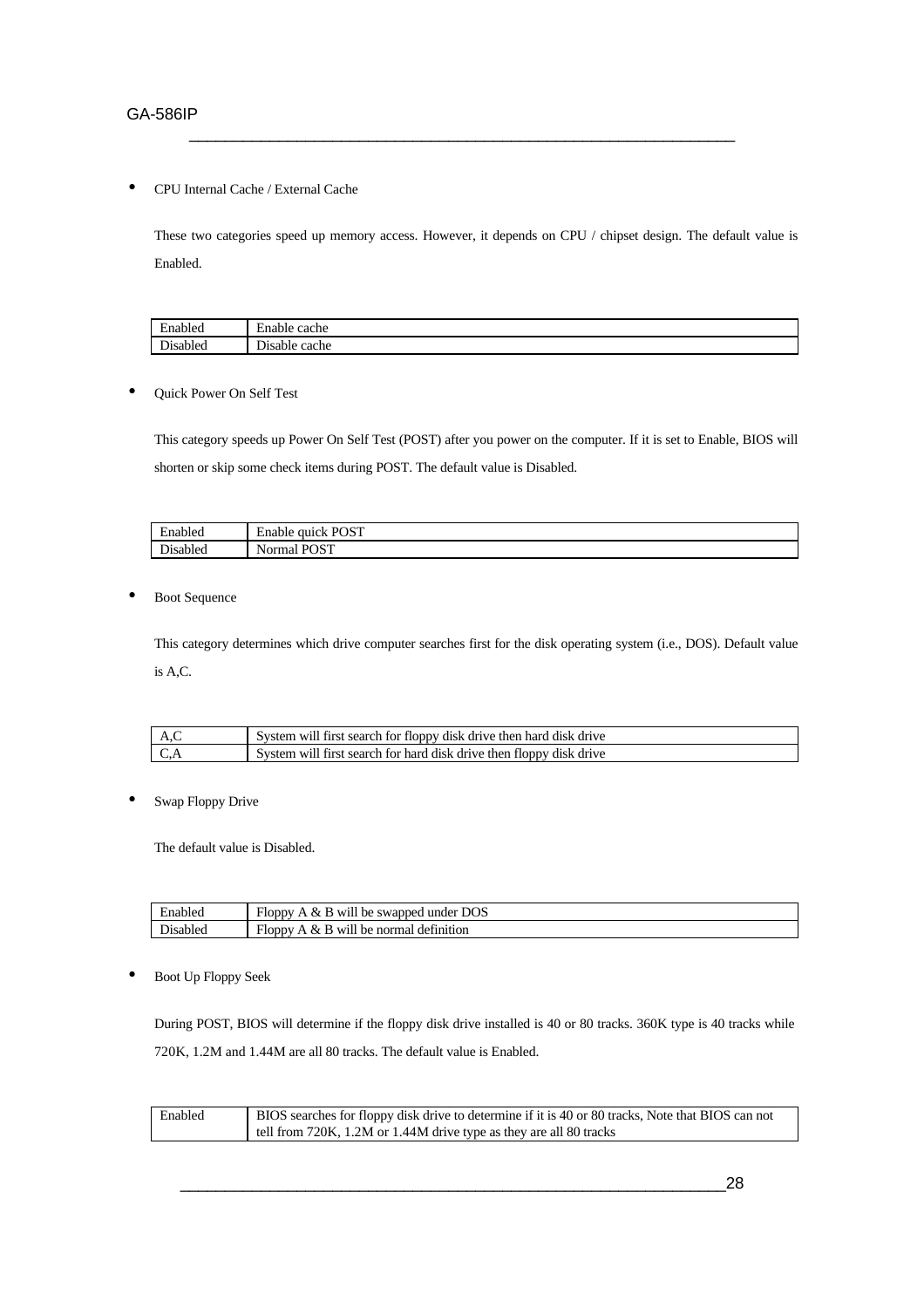| Disabled | BIOS will not search for the type of floppy disk drive by track number. Note that there will not be |
|----------|-----------------------------------------------------------------------------------------------------|
|          | any warning message if the drive installed is 360K                                                  |

\_\_\_\_\_\_\_\_\_\_\_\_\_\_\_\_\_\_\_\_\_\_\_\_\_\_\_\_\_\_\_\_\_\_\_\_\_\_\_\_\_\_\_\_\_\_\_\_\_\_\_\_\_\_\_\_\_\_\_\_\_\_\_\_

• Boot Up NumLock Status

The default value is On

| $\Omega$<br>Un | $-$<br>kevs<br>nun<br>$\alpha$<br>mber<br>DИ<br>ÞС |
|----------------|----------------------------------------------------|
| Off            | - -<br>evpac<br>arrow<br>keys<br>LС                |

• IDE HDD Block Mode

The default value is Disabled.

| ⊷<br>aabled | <b>Block</b><br>11)I<br>Mode<br>JЕ<br>Enable |
|-------------|----------------------------------------------|
| hsabled     | ۱ь<br>Block.<br>Mode<br>лsable<br>н          |

**Security Option** 

This category allows you to limit access to the system and Setup, or just to Setup. The default value is Setup.

| System | The system will not boot and access to Setup will be denied if the correct password is not entered<br>at the prompt |
|--------|---------------------------------------------------------------------------------------------------------------------|
| Setup  | The system will boot, but access to Setup will be denied if the correct password is not entered at<br>the prompt    |

- $\bullet^*$  To disable security, select PASSWORD SETTING at Main Menu and then you will be **asked to enter password. Do not type anything and just press <Enter>, it will disable security. Once the security is disabled, the system will boot and you can enter Setup freely.**
- Video BIOS Shadow

It determines whether video BIOS will be copied to RAM, however, it is optional from chipset design. Video Shadow will increase the video speed. The default value is Enabled.

| Enabled  | Video shadow is enabled  |
|----------|--------------------------|
| Disabled | Video shadow is disabled |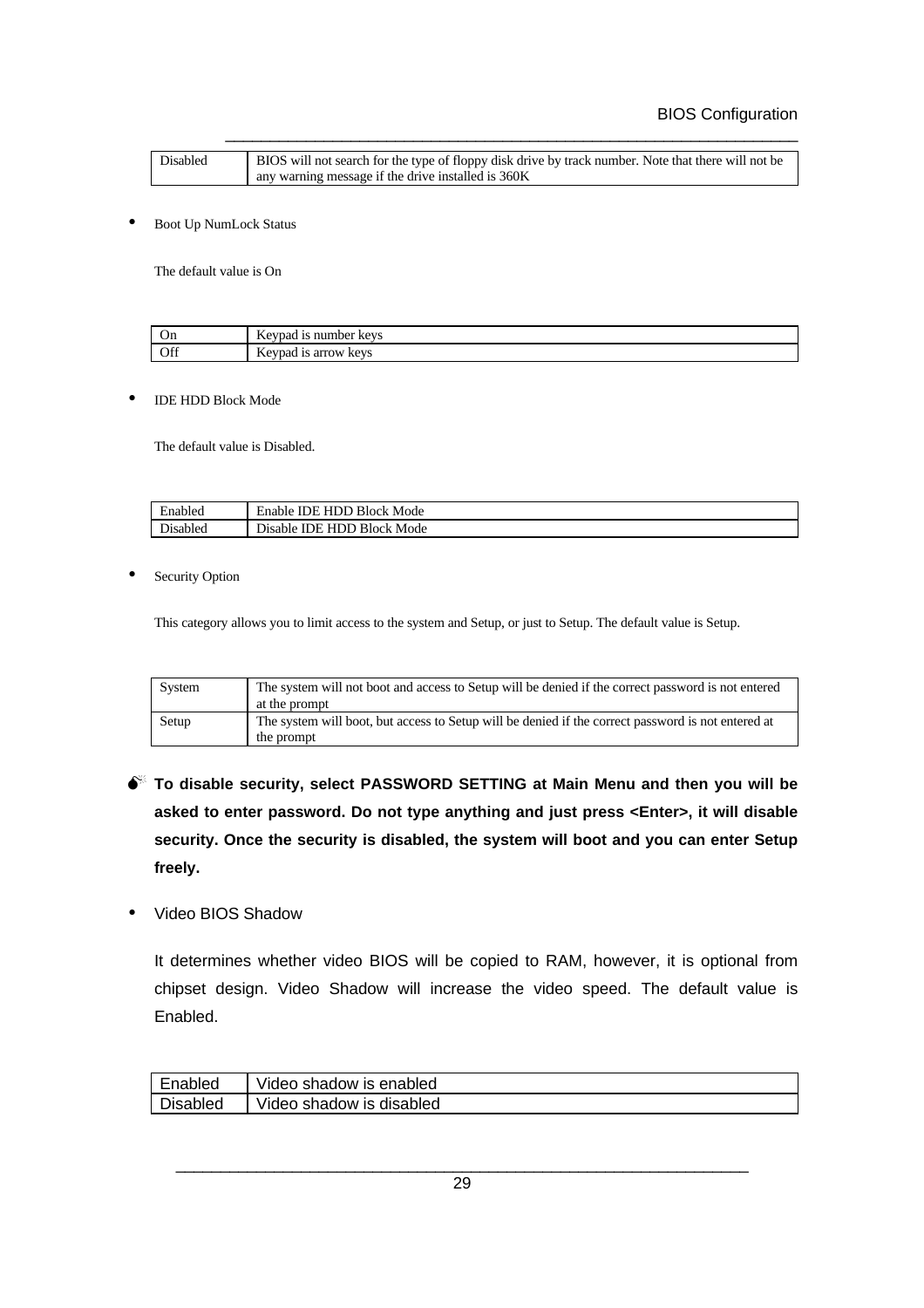#### GA-586IP

• C8000 - CFFFF Shadow / D0000 - DFFFF Shadow

These categories determine whether optional ROM will be copied to RAM by 16K byte. The default value are Disabled.

| Enabled  | Optional shadow is enabled  |
|----------|-----------------------------|
| Disabled | Optional shadow is disabled |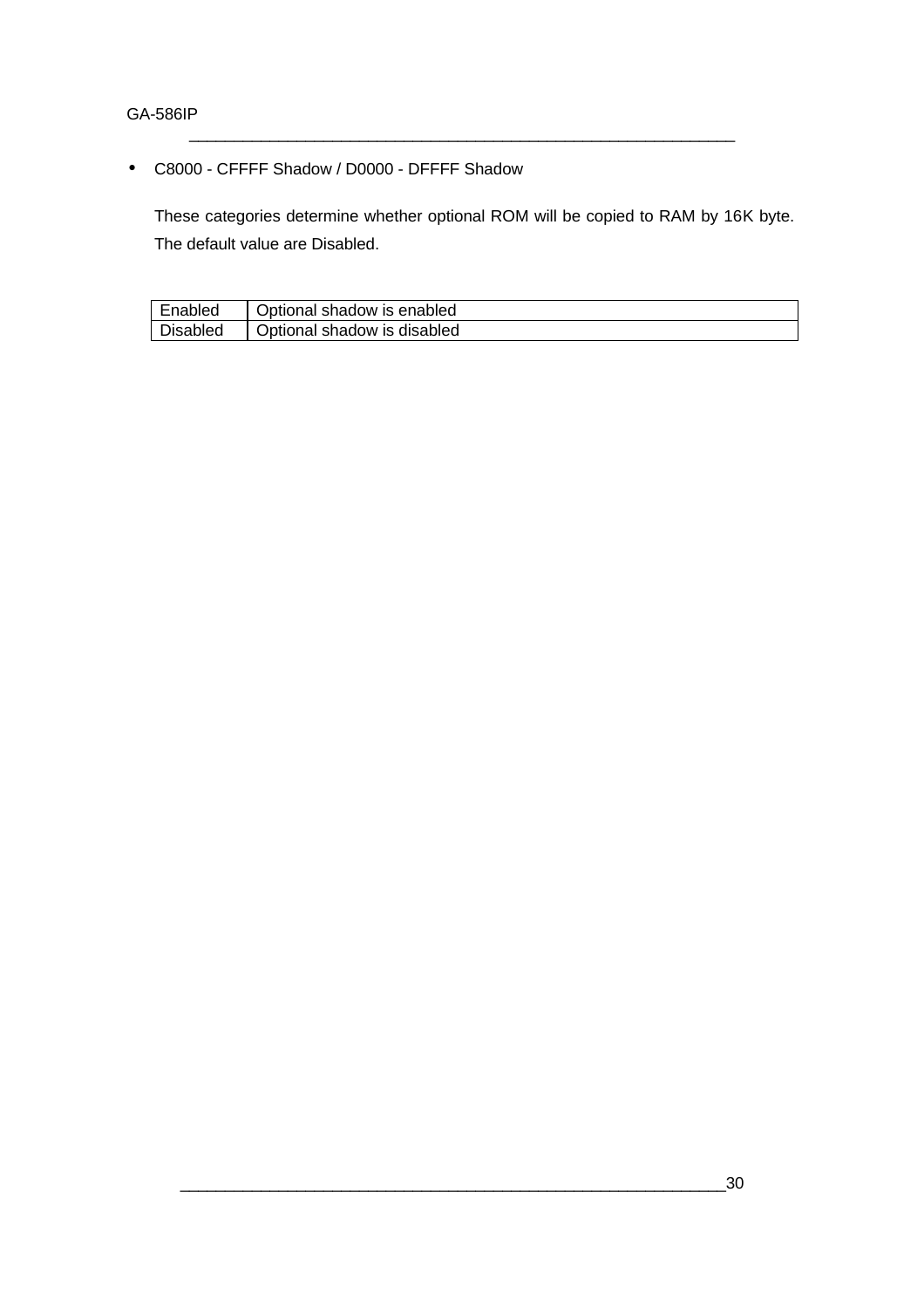## **4.7. CHIPSET FEATURES SETUP**

|                                                                                                                                                                                                                                                                                                              | <b>CHIPSET FEATURES SETUP</b>                            | AWARD SOFTWARE, INC.                                                                                                                                                                                          |
|--------------------------------------------------------------------------------------------------------------------------------------------------------------------------------------------------------------------------------------------------------------------------------------------------------------|----------------------------------------------------------|---------------------------------------------------------------------------------------------------------------------------------------------------------------------------------------------------------------|
| <b>DRAM</b> Wait State<br>CPU To PCI write buffer<br>PCI Memory Burst Write : Enabled<br>System BIOS Cacheable : Enabled<br>Video BIOS Cacheable<br>Using ET4000/W32P PCI VGA: NO<br>Memory Hole Start Address : 15 MB<br>Memory Hole Size<br>NCR 810 SCSI Controller : Enabled<br>Delay For SCSI/HDD (secs) | $: 0$ Wait<br>: Enabled<br>: Enabled<br>: Disabled<br>:5 |                                                                                                                                                                                                               |
|                                                                                                                                                                                                                                                                                                              |                                                          | $\wedge \vee \rightarrow \leftarrow$ : Select Item<br>ESC: Quit<br>$F1$ : Help<br>$PU/PD/+/-$<br>$:$ Modify<br>F5 : Old Values (Shift)F2<br>: Color<br>F6 : Load BIOS Defaults<br>: Load Setup Defaults<br>F7 |

ROM ISA BIOS

\_\_\_\_\_\_\_\_\_\_\_\_\_\_\_\_\_\_\_\_\_\_\_\_\_\_\_\_\_\_\_\_\_\_\_\_\_\_\_\_\_\_\_\_\_\_\_\_\_\_\_\_\_\_\_\_\_\_\_\_\_\_\_\_

#### • DRAM Wait State

The default value is 0 Wait.

| 0 Wait | $70$ ns<br>DRAM.<br>For           |
|--------|-----------------------------------|
| 1 Wait | $80$ ns<br>$70 -$<br>DRAM.<br>For |

• CPU To PCI write buffer

The default value is Enabled.

| Enabled         | <b>PCI</b><br>∽<br>Enhanced<br>performance.        |
|-----------------|----------------------------------------------------|
| <b>Disabled</b> | ∽<br>PC.<br>device.<br>* some slower F<br>For<br>◡ |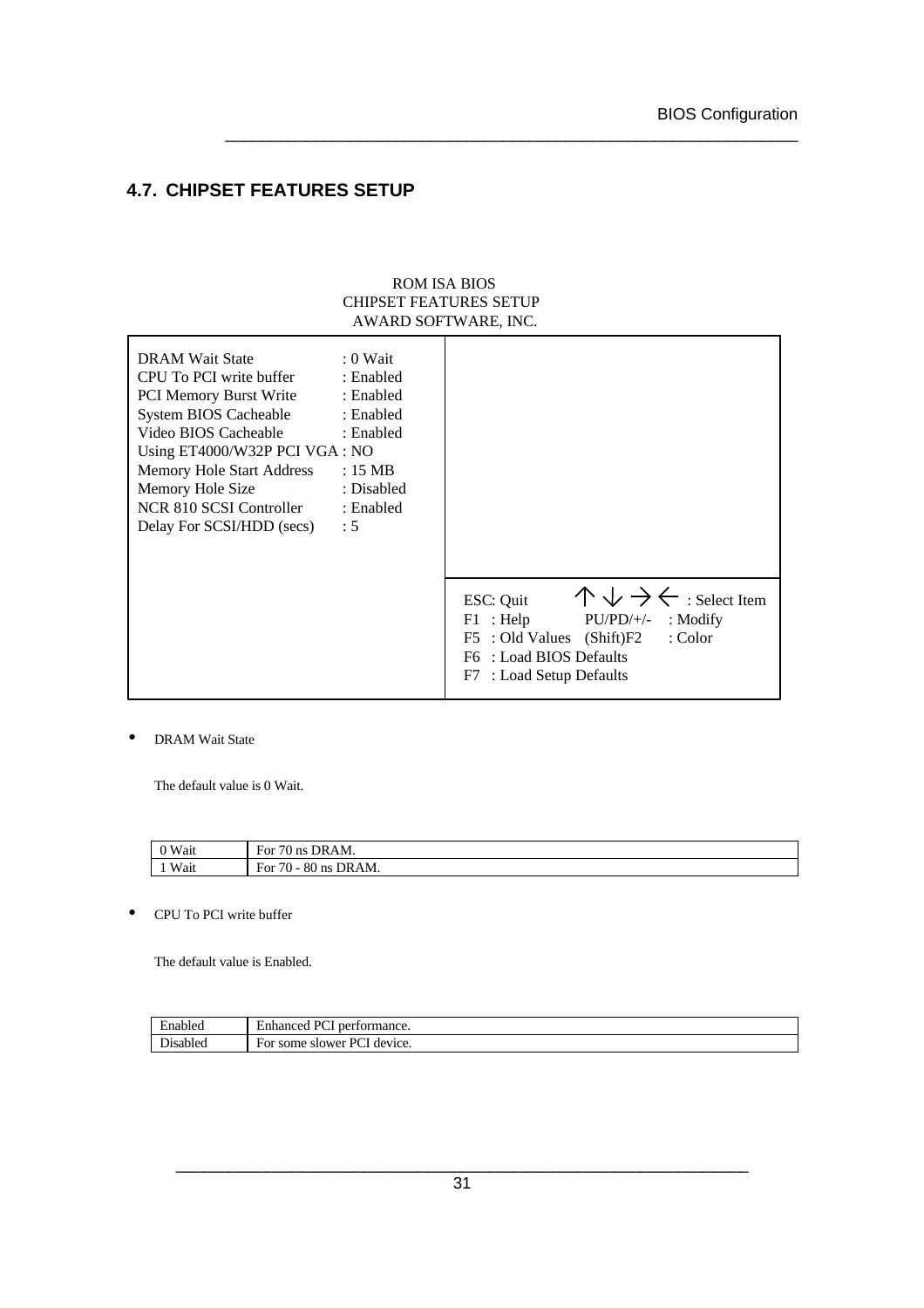#### GA-586IP

PCI Memory Burst Write

The default value is Enabled.

| inabled         | DC.<br>performance.<br>device<br>Master<br>Enhanced |
|-----------------|-----------------------------------------------------|
| <b>Jisabled</b> | -pr<br>device.<br>some<br>slower<br>For<br>$\sim$   |

\_\_\_\_\_\_\_\_\_\_\_\_\_\_\_\_\_\_\_\_\_\_\_\_\_\_\_\_\_\_\_\_\_\_\_\_\_\_\_\_\_\_\_\_\_\_\_\_\_\_\_\_\_\_\_\_\_\_\_\_\_

• System BIOS Cacheable

The default value is Enabled.

|       | cacheable.<br>shadowed<br>able<br>гла |
|-------|---------------------------------------|
| nier. | shadowed<br>only                      |

• Video BIOS Cacheable

The default value is Enabled.

| Enabled  | Enable Video BIOS shadowed cacheable. |
|----------|---------------------------------------|
| Disabled | Video BIOS shadowed only.             |

• Using ET4000/W32P PCI VGA

The default value is NO.

| <b>VEC</b><br>1. LN | PC<br>.4000/W<br>ר?<br>VGA<br>enhanced<br>mode.<br>Jsing- |
|---------------------|-----------------------------------------------------------|
| NC                  | 'GA.<br>$\mathcal{L}$<br>other<br>Using                   |

• Memory Hole Start Address

A memory space reserved for ISA bus, it starting address is from 1 MB to 15 MB and ending address is 16 MB. The default value is 15 MB.

• Memory Hole Size

For some linear address VGA / Video card on ISA bus can run a large frame port (not like standard VGA only access A0000 - BFFFF). The size = 16 MB - [starting address]. The default value is Disabled.

• NCR 810 SCSI Controller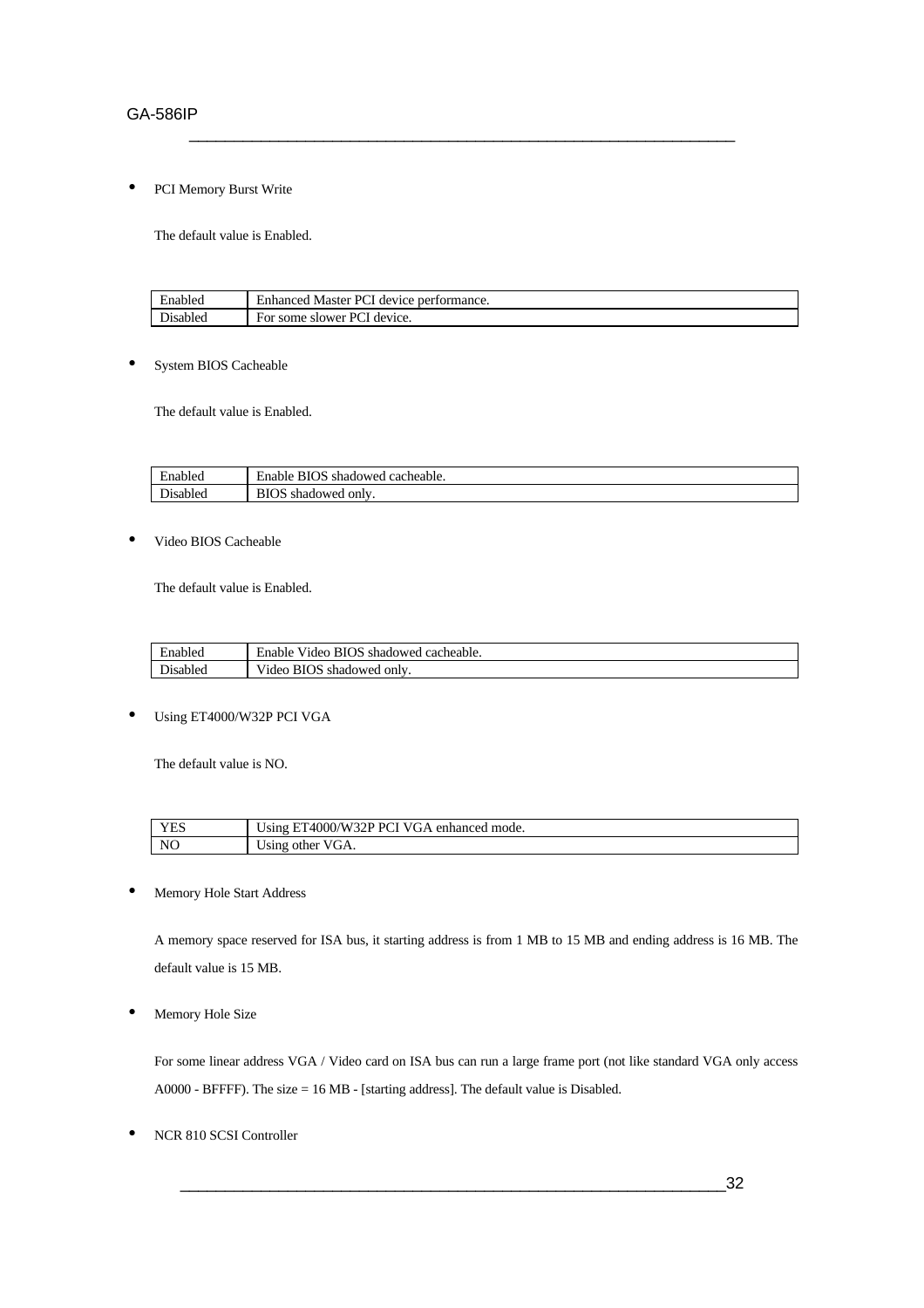The default value is Enabled.

| T.<br>Enabled | SCSI device.<br>. 810 PCI<br>`R-<br>Enable NC |
|---------------|-----------------------------------------------|
| Disabled      | Disable NCR 810 PCI SCSI<br>device.           |

\_\_\_\_\_\_\_\_\_\_\_\_\_\_\_\_\_\_\_\_\_\_\_\_\_\_\_\_\_\_\_\_\_\_\_\_\_\_\_\_\_\_\_\_\_\_\_\_\_\_\_\_\_\_\_\_\_\_\_\_\_\_\_\_

• Delay For SCSI / HDD (secs)

Set start timing for some slower speed SCSI hard disk. The start timing can set from 0 to 30 seconds. The default value is 5.

# **4.8. PCI SLOT CONFIGURATION**

| <b>SLOT 1 Location</b> | : C3XX   |                                                                                                               |
|------------------------|----------|---------------------------------------------------------------------------------------------------------------|
| Using IRQ              | : NA     |                                                                                                               |
| <b>SLOT 2 Location</b> | : C4XX   |                                                                                                               |
| Using IRQ              | : NA     |                                                                                                               |
| <b>SLOT 3 Location</b> | : $C5XX$ |                                                                                                               |
| Using IRQ              | : NA     |                                                                                                               |
| <b>SLOT 4 Location</b> | C6XX     |                                                                                                               |
| Using IRQ              | : NA     | $\wedge \vee \rightarrow \leftarrow$ : Select Item<br>ESC: Quit<br>$F1$ : Help<br>$PU/PD/+\!/-$<br>$:$ Modify |
| NCR Using IRQ          | : 9      | : Color<br>F5 : Old Values (Shift)F2<br>F6 : Load BIOS Defaults<br>F7 : Load Setup Defaults                   |

ROM ISA BIOS PCI SLOT CONFIGURATION AWARD SOFTWARE, INC.

#### • SLOT 1 / SLOT 2 / SLOT 3 / SLOT 4 Location

These indicate the slot address. The address of slot 1 is C3XX, slot 2 is C4XX, slot 3 is C5XX and slot 4 is C6XX.

• Using IRQ

This category select a INT for slot. There are four INT(5, 9, 10, 11, 12, 14, 15 and NA) can be selected for each PCI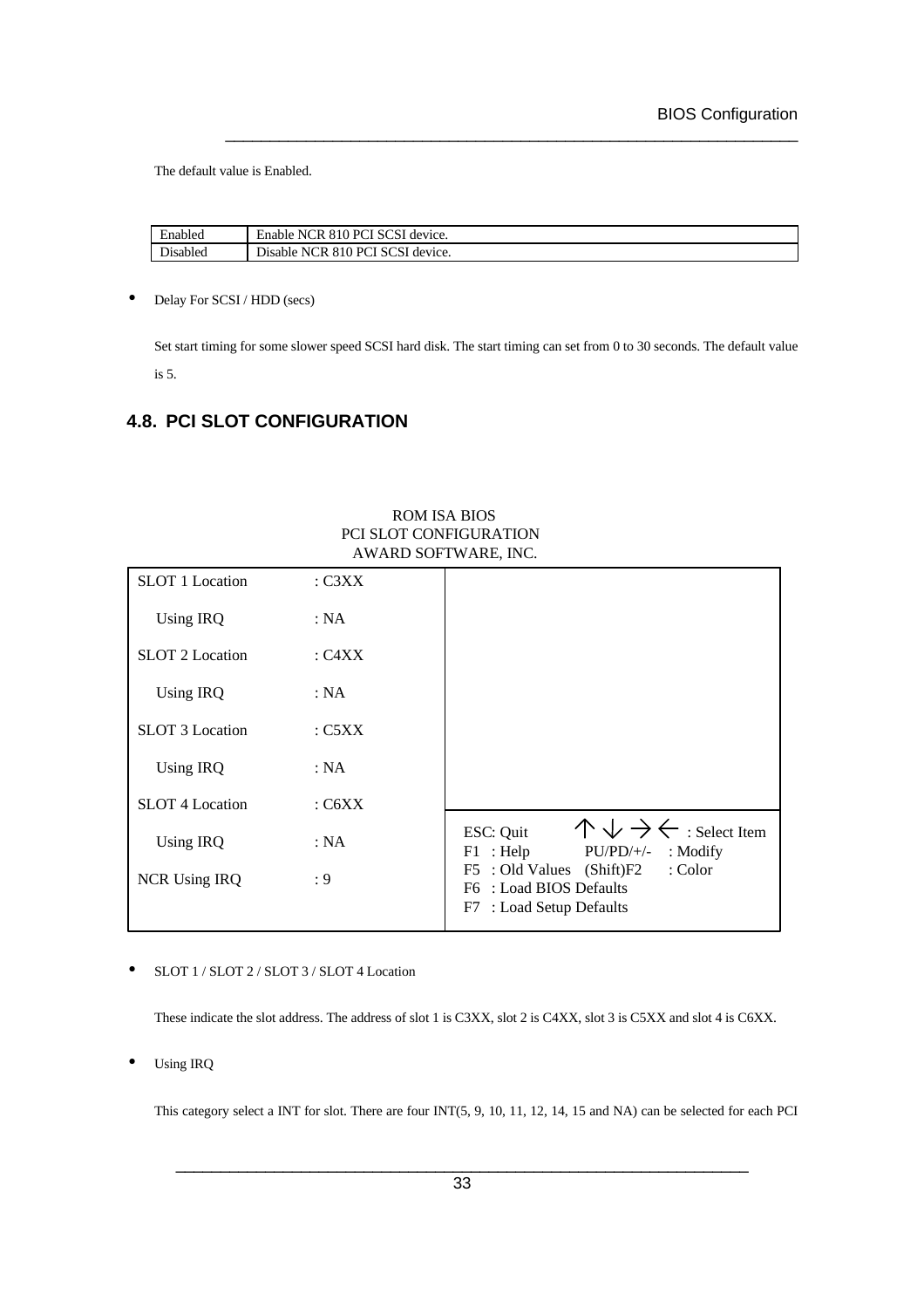slot. This function is completed by Jumper on PCI device card or card's booting BIOS setup, but user must re-setup here. The default value is NA.

\_\_\_\_\_\_\_\_\_\_\_\_\_\_\_\_\_\_\_\_\_\_\_\_\_\_\_\_\_\_\_\_\_\_\_\_\_\_\_\_\_\_\_\_\_\_\_\_\_\_\_\_\_\_\_\_\_\_\_\_\_

• NCR SCSI Using IRQ

This category select a IRQ for NCR 810 PCI SCSI controller (GA-410). There are four IRQ selections (9, 10, 11, 12, 14, 15 and NA) for GA-410. The default value is 9.

#### **4.9. LOAD SETUP DEFAULTS**

| AWARD SOFTWARE, INC.                                    |                                                                                                                                     |  |
|---------------------------------------------------------|-------------------------------------------------------------------------------------------------------------------------------------|--|
| <b>STANDARD CMOS SETUP</b>                              | PASSWORD SETTING                                                                                                                    |  |
| <b>BIOS FEATURES SETUP</b>                              | <b>IDE HDD AUTO DETECTION</b>                                                                                                       |  |
| <b>CHIPSET FEATURES SETUP</b>                           | <b>SAVE &amp; EXIT SETUP</b>                                                                                                        |  |
| PCI SLOT CONFIGUR                                       | OUT SAVING                                                                                                                          |  |
| Load SETUP Defaults (Y/N)? N<br><b>LOAD SETUP DEFAU</b> |                                                                                                                                     |  |
|                                                         |                                                                                                                                     |  |
|                                                         |                                                                                                                                     |  |
| ESC : Save & Exit Setup                                 | $\begin{array}{c} \uparrow \uparrow \downarrow \rightarrow \leftarrow \text{ : Select Item} \end{array}$<br>(Shift)F2 : Chang Color |  |
| $F10$ : Quit                                            |                                                                                                                                     |  |
| Load SETUP Defaults except Standard CMOS SETUP          |                                                                                                                                     |  |

#### ROM ISA BIOS CMOS SETUP UTILITY AWARD SOFTWARE, INC.

• Load SETUP Defaults

To load SETUP defaults value to CMOS SRAM, enter "Y". If not, enter "N".

 $\bullet^*$  If there is any problem occurred, loading SETUP DEFAULTS step is recommended.

#### **4.10. PASSWORD SETTING**

When you select this function, the following message will appear at the center of the screen to assist you in creating a password.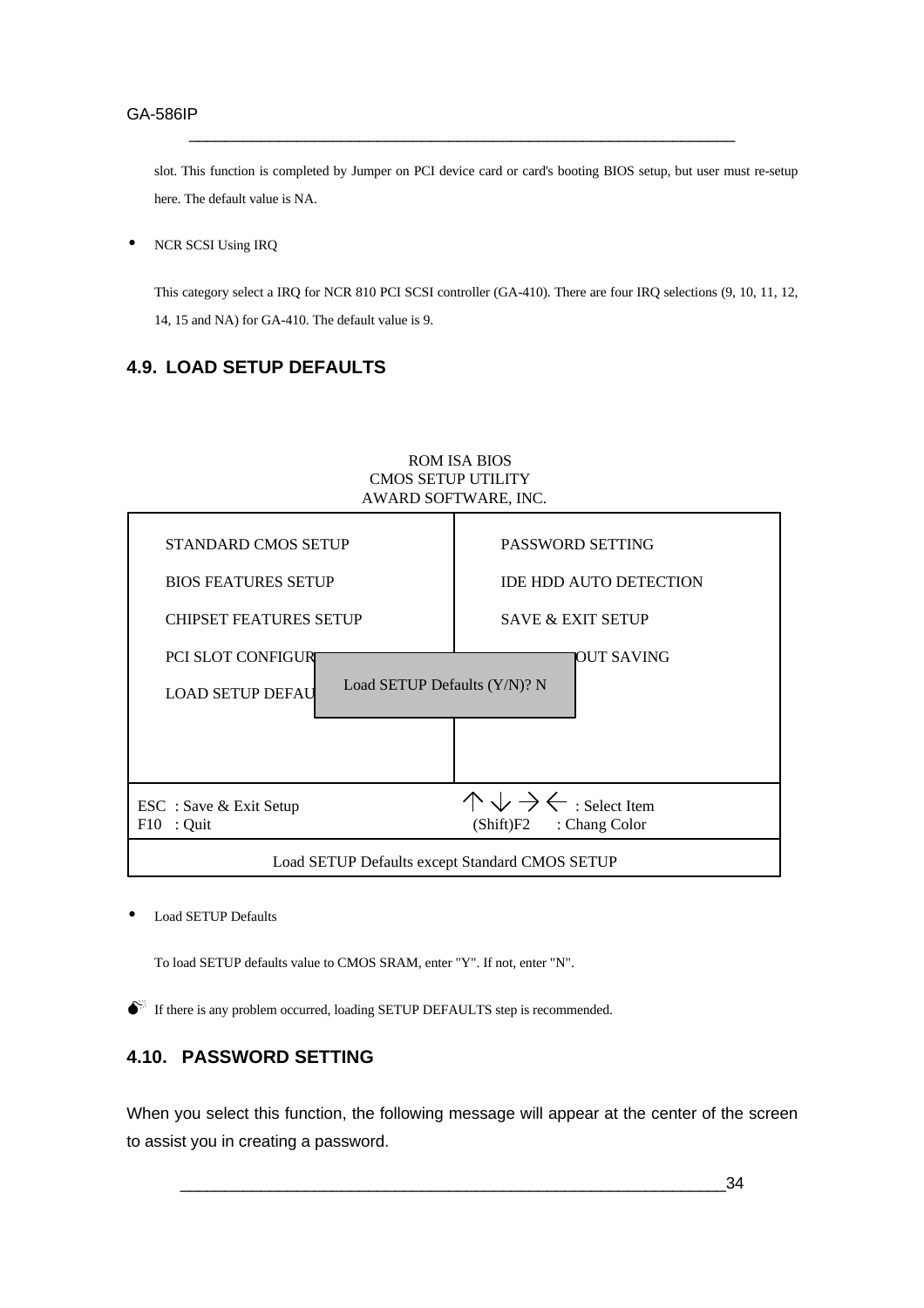#### ENTER PASSWORD

#### ROM ISA BIOS CMOS SETUP UTILITY AWARD SOFTWARE, INC.

\_\_\_\_\_\_\_\_\_\_\_\_\_\_\_\_\_\_\_\_\_\_\_\_\_\_\_\_\_\_\_\_\_\_\_\_\_\_\_\_\_\_\_\_\_\_\_\_\_\_\_\_\_\_\_\_\_\_\_\_\_\_\_\_

| <b>STANDARD CMOS SETUP</b>                                                     | PASSWORD SETTING                                                              |
|--------------------------------------------------------------------------------|-------------------------------------------------------------------------------|
| <b>BIOS FEATURES SETUP</b>                                                     | <b>IDE HDD AUTO DETECTION</b>                                                 |
| <b>CHIPSET FEATURES SETUP</b>                                                  | <b>SAVE &amp; EXIT SETUP</b>                                                  |
| <b>PCI SLOT CONFIGURI</b><br><b>Enter Password:</b><br><b>LOAD SETUP DEFAU</b> | OUT SAVING                                                                    |
| ESC : Save & Exit Setup<br>$F10$ : Quit                                        | $\wedge \vee \rightarrow \leftarrow$ : Select Item<br>(Shift)F2 : Chang Color |
|                                                                                | Change / Set / Disabled Password                                              |

Type the password, up to eight characters, and press <Enter>. The password typed now will clear the previously entered password from CMOS memory. You will be asked to confirm the password. Type the password again and press <Enter>. You may also press <Esc> to abort the selection and not enter a password.

To disable password, just press <Enter> when you are prompted to enter password. A message will confirm the password being disabled. Once the password is disabled, the system will boot and you can enter Setup freely.

#### PASSWORD DISABLED

If you select System at Security Option of BIOS Features Setup Menu, you will be prompted for the password every time the system is rebooted or any time you try to enter Setup. If you select Setup at Security Option of BIOS Features Setup Menu, you will be prompted only when you try to enter Setup.

#### **4.11. IDE HDD AUTO DETECTION**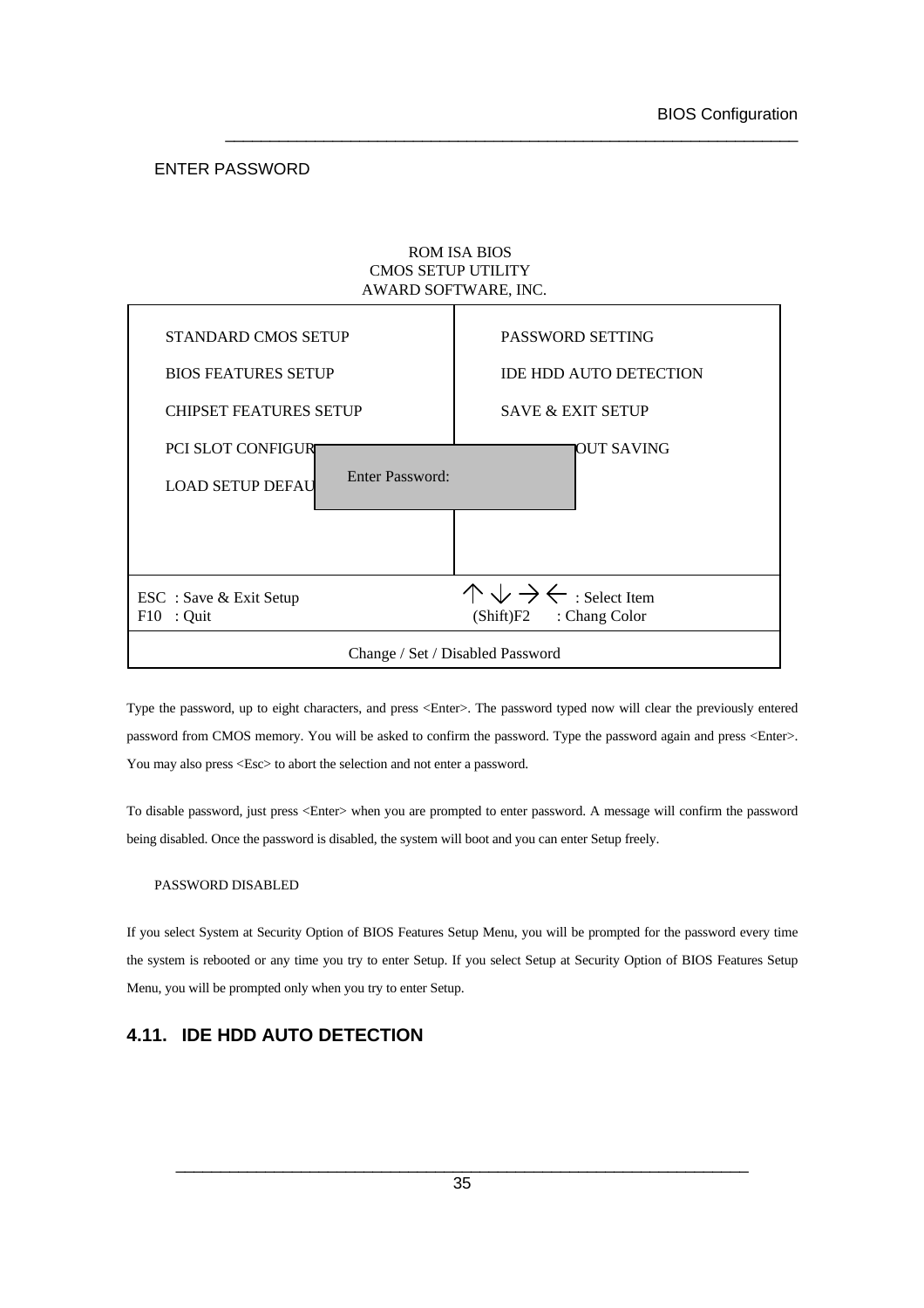#### GA-586IP



Type "Y" will accept the H.D.D. parameter reported by BIOS. Type "N" will keep the old H.D.D. parameter setup.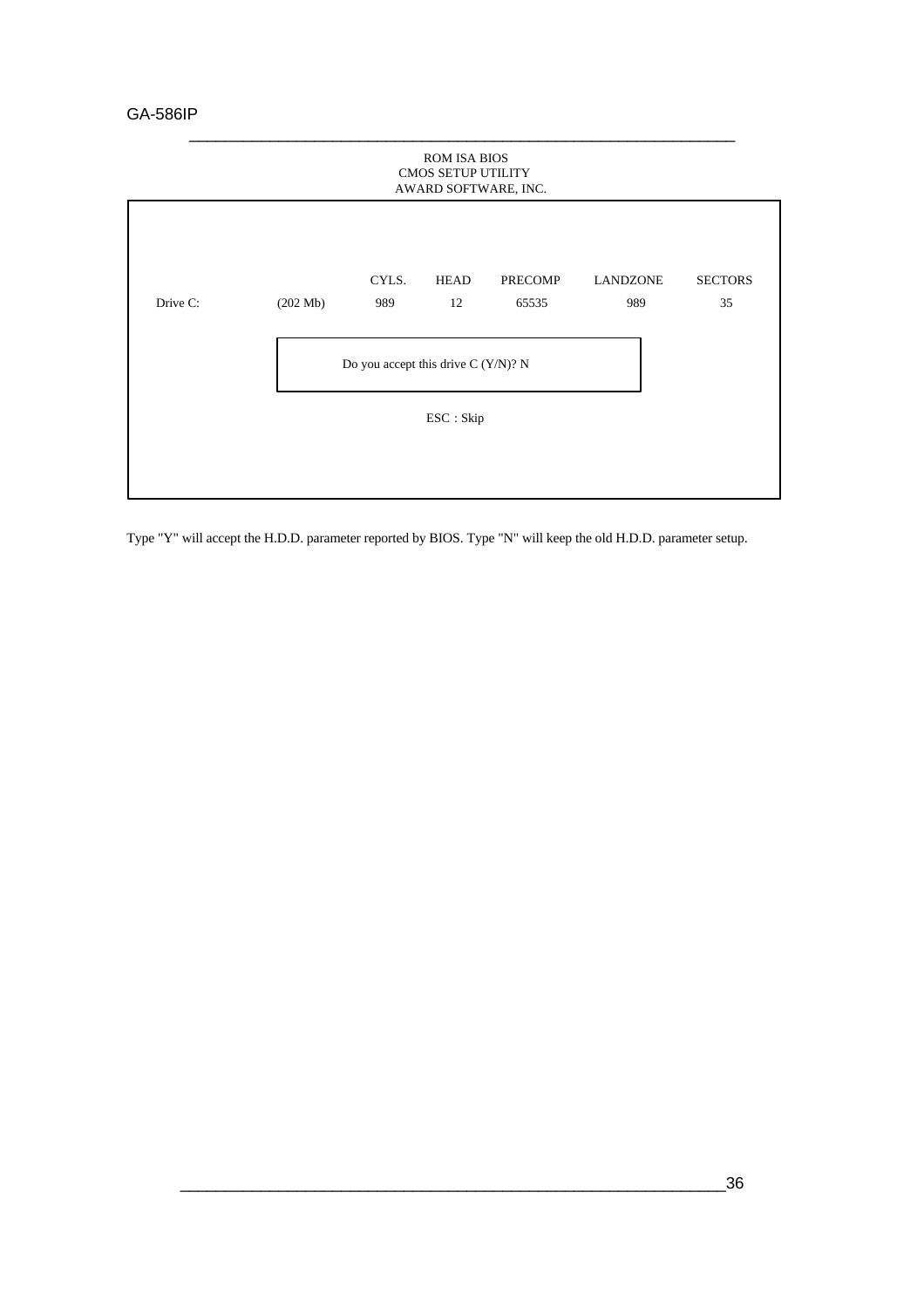## **4.12. SAVE & EXIT SETUP**

|                                                                                                                                                                                    | <b>ROM ISA BIOS</b><br><b>CMOS SETUP UTILITY</b><br>AWARD SOFTWARE, INC.                                         |
|------------------------------------------------------------------------------------------------------------------------------------------------------------------------------------|------------------------------------------------------------------------------------------------------------------|
| <b>STANDARD CMOS SETUP</b><br><b>BIOS FEATURES SETUP</b><br><b>CHIPSET FEATURES SETUP</b><br><b>PCI SLOT CONFIGUR</b><br>SAVE to CMOS and EXIT (Y/N)? N<br><b>LOAD SETUP DEFAU</b> | PASSWORD SETTING<br><b>IDE HDD AUTO DETECTION</b><br><b>SAVE &amp; EXIT SETUP</b><br>OUT SAVING                  |
| ESC<br>: Save & Exit Setup<br>F10<br>: Quit                                                                                                                                        | $\vee \vee \rightarrow \leftarrow$ : Select Item<br>: Chang Color<br>(Shift)F2<br>Save Data to CMOS & Exit SETUP |

\_\_\_\_\_\_\_\_\_\_\_\_\_\_\_\_\_\_\_\_\_\_\_\_\_\_\_\_\_\_\_\_\_\_\_\_\_\_\_\_\_\_\_\_\_\_\_\_\_\_\_\_\_\_\_\_\_\_\_\_\_\_\_\_

Type "Y" will quit the Setup Utility and save the user setup value to RTC CMOS SRAM. Type "N" will return to Setup Utility.

ROM ISA BIOS

## **4.13. EXIT WITHOUT SAVING**

|                                                                                     | <b>CMOS SETUP UTILITY</b><br>AWARD SOFTWARE, INC.                                     |  |
|-------------------------------------------------------------------------------------|---------------------------------------------------------------------------------------|--|
| <b>STANDARD CMOS SETUP</b>                                                          | PASSWORD SETTING                                                                      |  |
| <b>BIOS FEATURES SETUP</b>                                                          | <b>IDE HDD AUTO DETECTION</b>                                                         |  |
| <b>CHIPSET FEATURES SETUP</b>                                                       | <b>SAVE &amp; EXIT SETUP</b>                                                          |  |
| <b>PCI SLOT CONFIGUR</b><br>Quit Without Saving (Y/N)? N<br><b>LOAD SETUP DEFAU</b> | OUT SAVING                                                                            |  |
|                                                                                     |                                                                                       |  |
| ESC<br>: Save & Exit Setup<br>F10<br>: Quit                                         | $\cdot \downarrow \rightarrow \leftarrow$ : Select Item<br>(Shift)F2<br>: Chang Color |  |
| Abandom all Data & Exit SETUP                                                       |                                                                                       |  |

Type "Y" will quit the Setup Utility without saving to RTC CMOS SRAM. Type "N" will return to Setup Utility.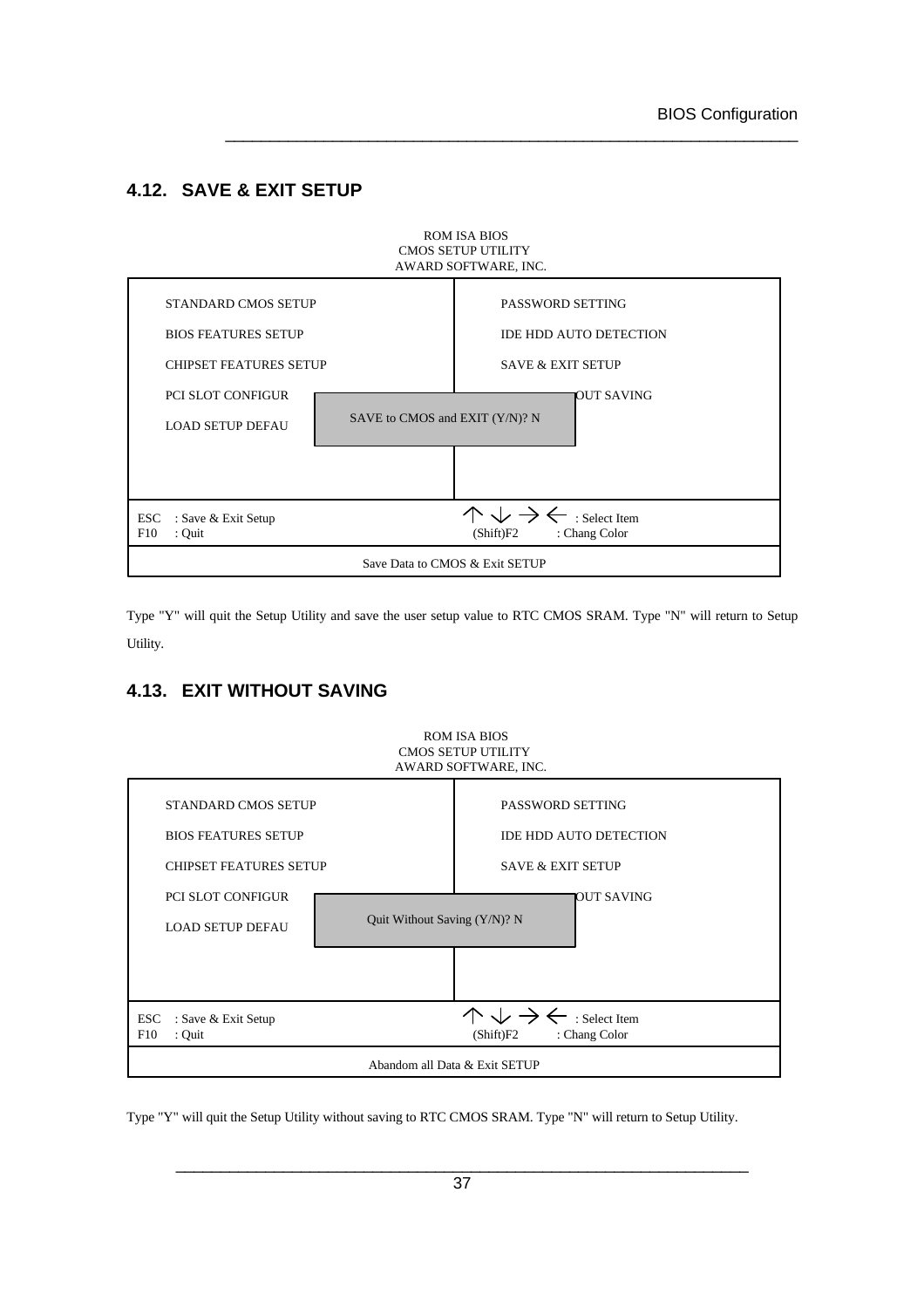GA-586IP

# **4.14. KEYBOARD SETTING FUNCTION**

After booting the O.S., there are some special functions used by keyboard as follows:

| "CTRL ALT DEL" | Pressing these keys simultaneously will cause system to Warm<br>Start (Software Reset).                            |
|----------------|--------------------------------------------------------------------------------------------------------------------|
| "CTRL_ALT_[+]" | Pressing these keys simultaneously will change the system<br>speed to high speed (Turbo, all cache memory enable). |
| "CTRL_ALT_[-]" | Pressing these keys simultaneously will change the system<br>speed to low speed (Normal, disable cache memory).    |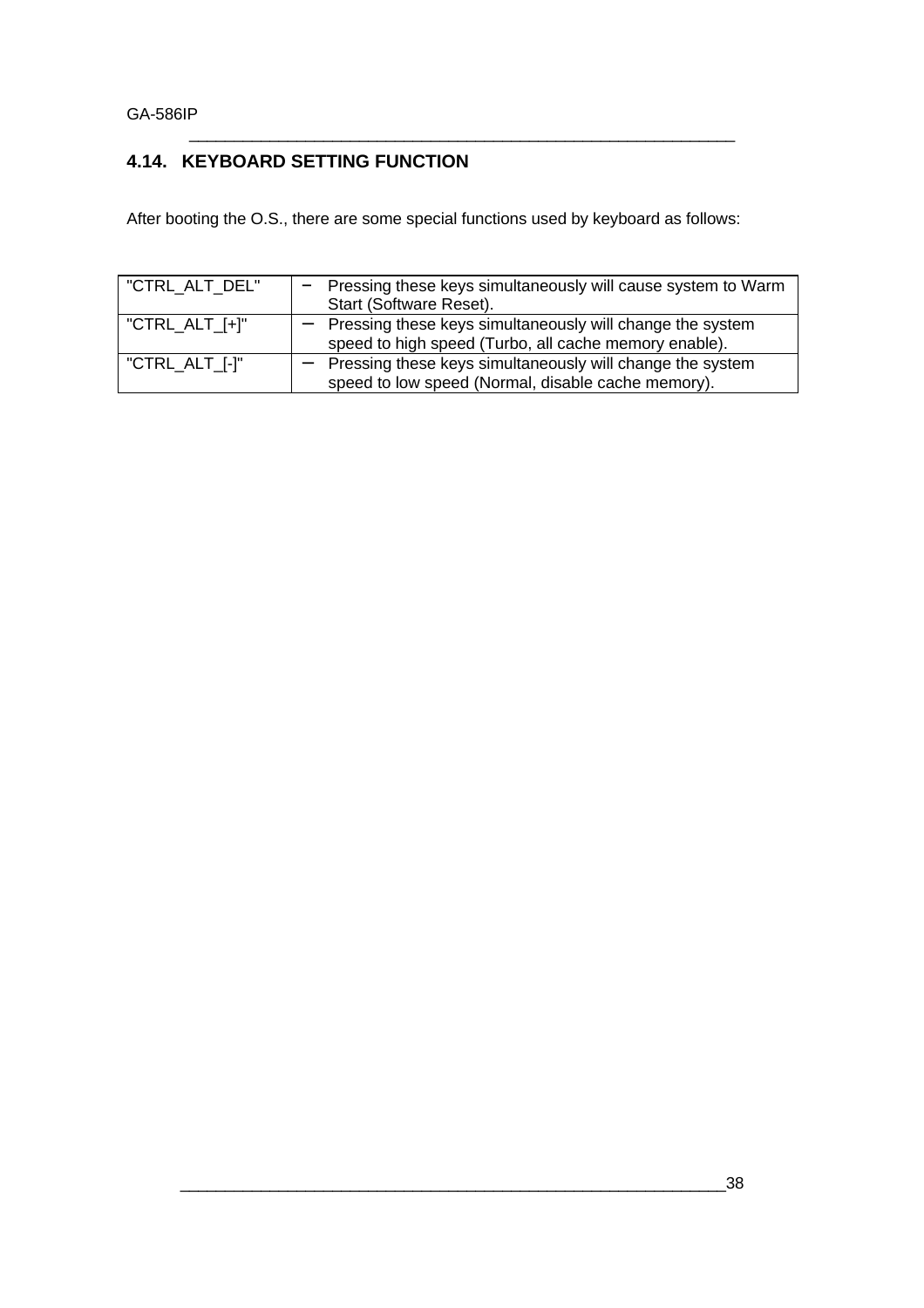# **5. AT TECHNICAL INFORMATION**

#### **5.1. I/O BUS CONNECTOR PIN OUT**

# *5.1.1. ISA SLOT PIN OUT*

| GND_                | <b>B01</b>  | A01 | _-I/O CH CHK |
|---------------------|-------------|-----|--------------|
| RESET_              | <b>B02</b>  | A02 | SD07         |
| $+5V_{-}$           | <b>B03</b>  | A03 | SD06         |
| IRQ9                | <b>B04</b>  | A04 | SD05         |
| $-5V_{-}$           | <b>B05</b>  | A05 | SD04         |
| DRO <sub>2</sub>    | <b>B06</b>  | A06 | SD03         |
| $-12V$ <sub>-</sub> | <b>B07</b>  | A07 | SD02         |
| 0WS_                | <b>B08</b>  | A08 | SD01         |
| $+12V$              | <b>B09</b>  | A09 | SD00         |
| GND.                | <b>B10</b>  | A10 | -I/O CH RDY  |
| -SMEMW              | <b>B11</b>  | A11 | AEN          |
| -SMEMR              | <b>B12</b>  | A12 | SA19         |
| $-IOW_$             | <b>B</b> 13 | A13 | SA18         |
| $-IOR$              | <b>B14</b>  | A14 | SA17         |
| -DACK3.             | <b>B</b> 15 | A15 | SA16         |
| $-DRQ3$             | <b>B</b> 16 | A16 | SA15         |
| -DACK1              | B17 A17     |     | SA14         |
| $-DRQ1$             | <b>B18</b>  | A18 | SA13         |
| -REFRESH            | B19         | A19 | SA12         |
| <b>BCLK</b>         | <b>B20</b>  | A20 | SA11         |
| IRQ7_               | <b>B21</b>  | A21 | SA10         |
| IRQ <sub>6</sub>    | <b>B22</b>  | A22 | <b>SA09</b>  |
| IRQ5                | <b>B23</b>  | A23 | <b>SA08</b>  |
| IRQ4                | <b>B24</b>  | A24 | <b>SA07</b>  |
| IRQ3                | <b>B25</b>  | A25 | SA06         |
| -DACK2              | <b>B26</b>  | A26 | SA05         |
| T/C.                | <b>B27</b>  | A27 | SA04         |
| <b>BALE</b>         | <b>B28</b>  | A28 | SA03         |
| $+5V$ <sub>-</sub>  | B29         | A29 | SA02         |
| OSC.                | <b>B30</b>  | A30 | <b>SA01</b>  |
| GND.                | <b>B31</b>  | A31 | <b>SA00</b>  |
|                     |             |     |              |

| -MEMCS16             | D <sub>01</sub> | CO <sub>1</sub> | SBHE  |
|----------------------|-----------------|-----------------|-------|
| $-VOCS16$            | D <sub>02</sub> | CO <sub>2</sub> | J.A23 |
| <b>IRQ10</b>         | D <sub>03</sub> | CO <sub>3</sub> | LA22  |
| $IRQ11$ <sub>-</sub> | D <sub>04</sub> | CO <sub>4</sub> | LA21  |
| IRQ12_               | D <sub>05</sub> | CO <sub>5</sub> | LA20  |
| IRQ15_               | D <sub>06</sub> | C <sub>06</sub> | LA19  |
| IRQ14                | D <sub>07</sub> | CO7             | LA18  |
| -DACK0.              | D <sub>08</sub> | CO8             | LA17  |
| DRQ <sub>0</sub>     | D <sub>09</sub> | CO9             | -MEMR |
| -DACK5.              | D10             | C10             | -MEMW |
| DRQ5.                | D11             | C11             | SD08  |
| $-DACK6$             | D12             | C12             | SD09  |
| DRQ6                 | D <sub>13</sub> | C13             | SD10  |
| -DACK7 <sub>-</sub>  | D14             | C14             | SD11  |
| DRQ7_                | D <sub>15</sub> | C15             | SD12  |
| $+5V_{-}$            | D <sub>16</sub> | C16             | SD13  |
| -MASTER.             | D17             | C17             | SD14  |
| GND.                 | D <sub>18</sub> | C18             | SD15  |
|                      |                 |                 |       |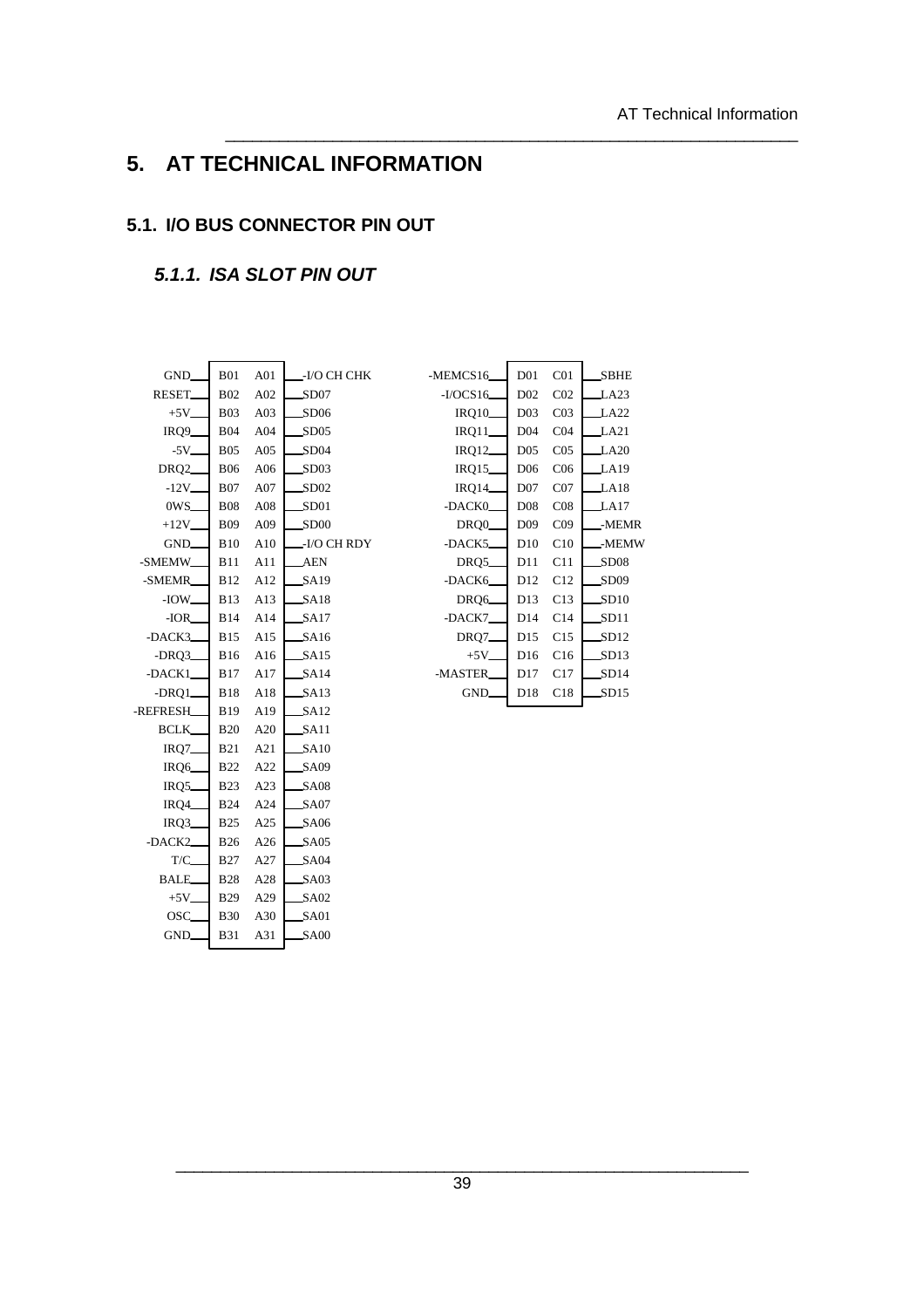## *5.1.2. PCI - BUS SLOT PIN OUT*

| $-12V$       | <b>B01</b>  | A01 | NC               |
|--------------|-------------|-----|------------------|
| NC           | <b>B02</b>  | A02 | $+12V$           |
| GND_         | <b>B03</b>  | A03 | NC               |
| NC           | <b>B04</b>  | A04 | NC               |
|              |             | A05 |                  |
| VCC.         | <b>B05</b>  |     | VCC              |
| VCC.         | <b>B06</b>  | A06 | <b>INTA#</b>     |
| INTB#        | <b>B07</b>  | A07 | INTC#            |
| INTD#        | <b>B08</b>  | A08 | VCC.             |
| PST#1_       | <b>B09</b>  | A09 | NC               |
| NC.          | B10         | A10 | VCC              |
| PST#2_       | B11         | A11 | NC               |
| GND_         | <b>B12</b>  | A12 | <b>GND</b>       |
| GND_         | <b>B13</b>  | A13 | GND              |
| NC.          | <b>B14</b>  | A14 | NC               |
| GND_         | <b>B15</b>  | A15 | RST#             |
| CLK_         | <b>B16</b>  | A16 | .vcc             |
| GND_         | B17         | A17 | GNT#             |
| REQ#         | <b>B18</b>  | A18 | <b>GND</b>       |
| VCC_         | <b>B19</b>  | A19 | NC               |
| AD 31        | <b>B20</b>  | A20 | AD 30            |
| AD 29        | B21         | A21 | NC               |
| GND_         | <b>B22</b>  | A22 | AD <sub>28</sub> |
| AD 27_       | <b>B23</b>  | A23 | AD26             |
| AD 25        | <b>B24</b>  | A24 | <b>GND</b>       |
| NC           | <b>B25</b>  | A25 | $AD_24$          |
| CBE#3        | <b>B26</b>  | A26 | JDSEL            |
| AD_23        | B27         | A27 | NC               |
| GND.         | <b>B28</b>  | A28 | $AD$ 22          |
| $AD_21$      | <b>B29</b>  | A29 | AD 20            |
| AD_19        | <b>B30</b>  | A30 | <b>GND</b>       |
| NC           | <b>B31</b>  | A31 | $AD_18$          |
| $AD_17$      | <b>B32</b>  | A32 | $AD_16$          |
| <b>CEB#2</b> | <b>B33</b>  | A33 | NC               |
| GND_         | <b>B34</b>  | A34 | FRAME#           |
| IRDY#        | <b>B35</b>  | A35 | <b>GND</b>       |
| NC.          | <b>B36</b>  | A36 | TRDY#            |
| DEVSEL#      | <b>B37</b>  | A37 | <b>GND</b>       |
| GND_         | <b>B38</b>  | A38 | STOP#            |
| LOCK#        | <b>B39</b>  | A39 | NC               |
| PERR#        | <b>B40</b>  | A40 |                  |
|              |             |     | SDONE            |
| NC           | <b>B</b> 41 | A41 | SBO#             |
| SERR#        | <b>B42</b>  | A42 | GND              |
| $NC_{-}$     | <b>B43</b>  | A43 | PAR              |
| CBE#1        | <b>B44</b>  | A44 | AD_15            |
| $AD_14$      | <b>B</b> 45 | A45 | NC               |
| GND_         | <b>B46</b>  | A46 | AD_13            |
| AD 12        | <b>B47</b>  | A47 | $AD$ 11          |
| $AD_10$      | <b>B48</b>  | A48 | $-GND$           |
| GND.         | <b>B49</b>  | A49 | $AD_09$          |
| $AD_08$      | <b>B52</b>  | A52 | CBE#0            |
| $AD_07$      | <b>B53</b>  | A53 | NC               |
| NC.          | <b>B54</b>  | A54 | AD 06            |
| $AD_05$      | <b>B55</b>  | A55 | $AD_04$          |
| AD 03        | <b>B56</b>  | A56 | GND              |
| GND.         | <b>B57</b>  | A57 | AD 02            |
| $AD_01$      | <b>B58</b>  | A58 | $AD_00$          |
| VCC.         |             |     | <b>VCC</b>       |
|              | <b>B59</b>  | A59 |                  |
| NC.          | <b>B60</b>  | A60 | NC               |
| VCC.         | <b>B61</b>  | A61 | VCC              |
| VCC.         | <b>B62</b>  | A62 | vcc              |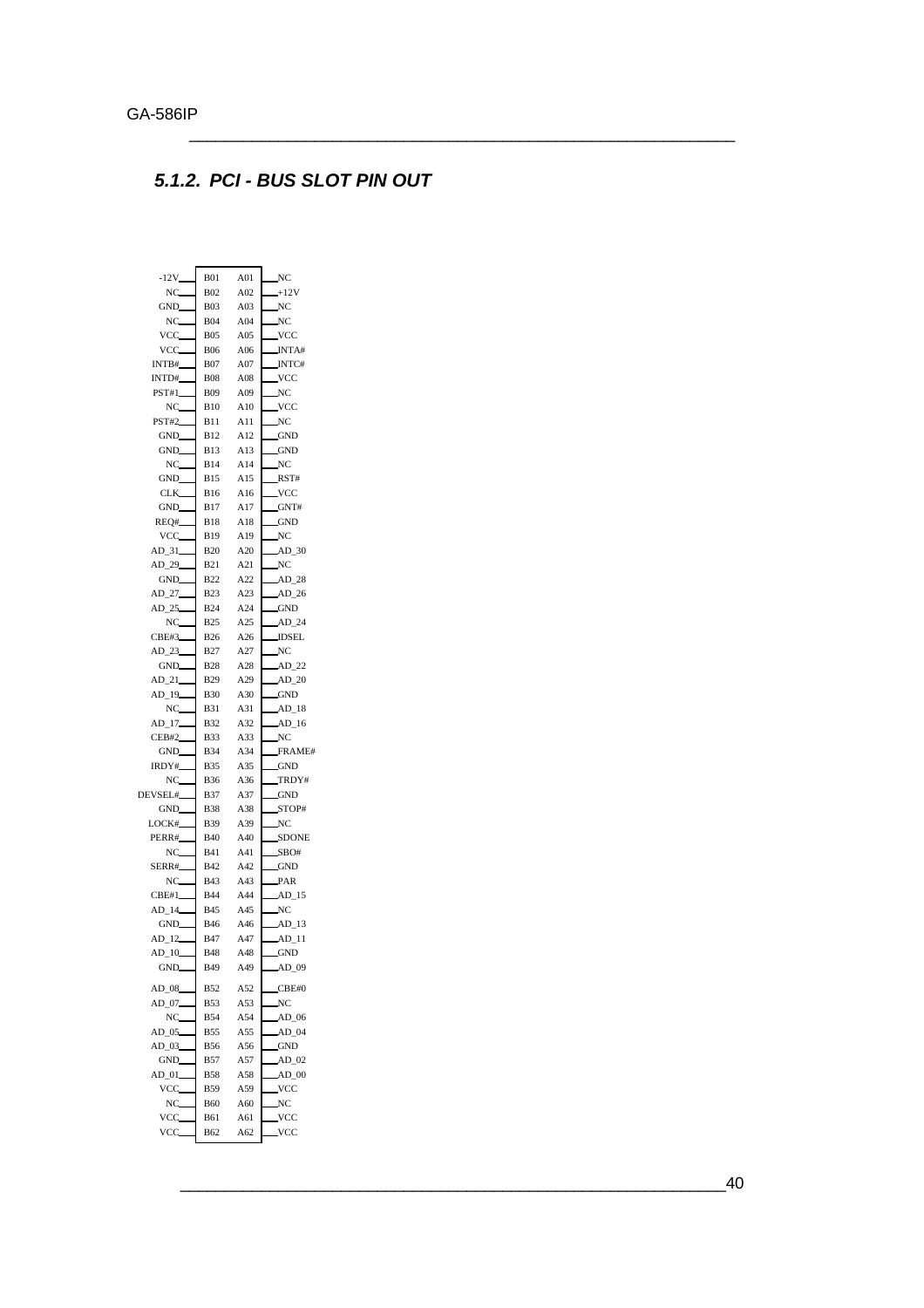# **5.2. I/O & MEMORY MAP**

| <b>MEMORY MAP:</b> | [0000000-009FFFF]<br>[00A0000-00BFFFF] | System memory used by DOS and application program.<br>Display buffer memory for VGA/EGA/CGA/MONOCHROME<br>adapter. |
|--------------------|----------------------------------------|--------------------------------------------------------------------------------------------------------------------|
|                    | [00C0000-00DFFFF]                      | Reserved<br>for I/O device BIOS ROM or RAM buffer.                                                                 |
|                    | [00E0000-00EFFFF]                      | Reserved for PCI device ROM.                                                                                       |
|                    | [00F0000-00FFFFF]                      | System BIOS ROM.                                                                                                   |
|                    | [0100000-BFFFFFF]                      | System extension memory.                                                                                           |
| I/O MAP:           | $[000-01F]$                            | DMA controller. (Master)                                                                                           |
|                    | $[020-021]$                            | INTERRUPT controller. (Master)                                                                                     |
|                    | $[022-023]$                            | CHIPSET control registers I/O ports.                                                                               |
|                    | [040-05F]                              | TIMER control registers.                                                                                           |
|                    | [060-06F]                              | KEYBOARD interface controller.(8042)                                                                               |
|                    | [070-07F]                              | RTC ports & CMOS I/O ports.                                                                                        |
|                    | [080-09F]                              | DMA register.                                                                                                      |
|                    | $[0A0-0BF]$                            | INTERRUPT controller. (Slave)                                                                                      |
|                    | $[0C0-0DF]$                            | DMA controller.(Slave)                                                                                             |
|                    | $[0F0-0FF]$                            | <b>MATH COPROCESSOR</b>                                                                                            |
|                    | [1F0-1F8]                              | HARD DISK controller.                                                                                              |
|                    | $[278-27F]$                            | PARALLEL port-2.                                                                                                   |
|                    | [2B0-2DF]                              | GRAPHICS adapter controller.                                                                                       |
|                    | [2F8-2FF]                              | SERIAL port-2.                                                                                                     |
|                    | $[360-36F]$                            | NETWORK ports.                                                                                                     |
|                    | $[378-37F]$                            | PARALLEL port-1                                                                                                    |
|                    | $[3B0-3BF]$                            | MONOCHROME & PRINTER adapter.                                                                                      |
|                    | $[3C0-3CF]$                            | EGA adapter.                                                                                                       |
|                    | $[3D0-3DF]$                            | CGA adapter.                                                                                                       |
|                    | $[3F0-3F7]$                            | FLOPPY DISK controller.                                                                                            |
|                    | $[3F8-3FF]$                            | SERIAL port-1.                                                                                                     |

\_\_\_\_\_\_\_\_\_\_\_\_\_\_\_\_\_\_\_\_\_\_\_\_\_\_\_\_\_\_\_\_\_\_\_\_\_\_\_\_\_\_\_\_\_\_\_\_\_\_\_\_\_\_\_\_\_\_\_\_\_\_\_\_

## **5.3. TIMER & DMA CHANNELS MAP**

| TIMER MAP:    | TIMER Channel-0 System timer interrupt<br>TIMER Channel-1 DRAM REFRESH request<br>TIMER Channel-2 SPEAKER tone generator                                                                                                                         |
|---------------|--------------------------------------------------------------------------------------------------------------------------------------------------------------------------------------------------------------------------------------------------|
| DMA CHANNELS: | DMA Channel-0 Available<br>DMA Channel-1 IBM SDLC<br>DMA Channel-2 FLOPPY DISK adapter<br>DMA Channel-3 Available<br>DMA Channel-4 Cascade for DMA controller 1<br>DMA Channel-5 Available<br>DMA Channel-6 Available<br>DMA Channel-7 Available |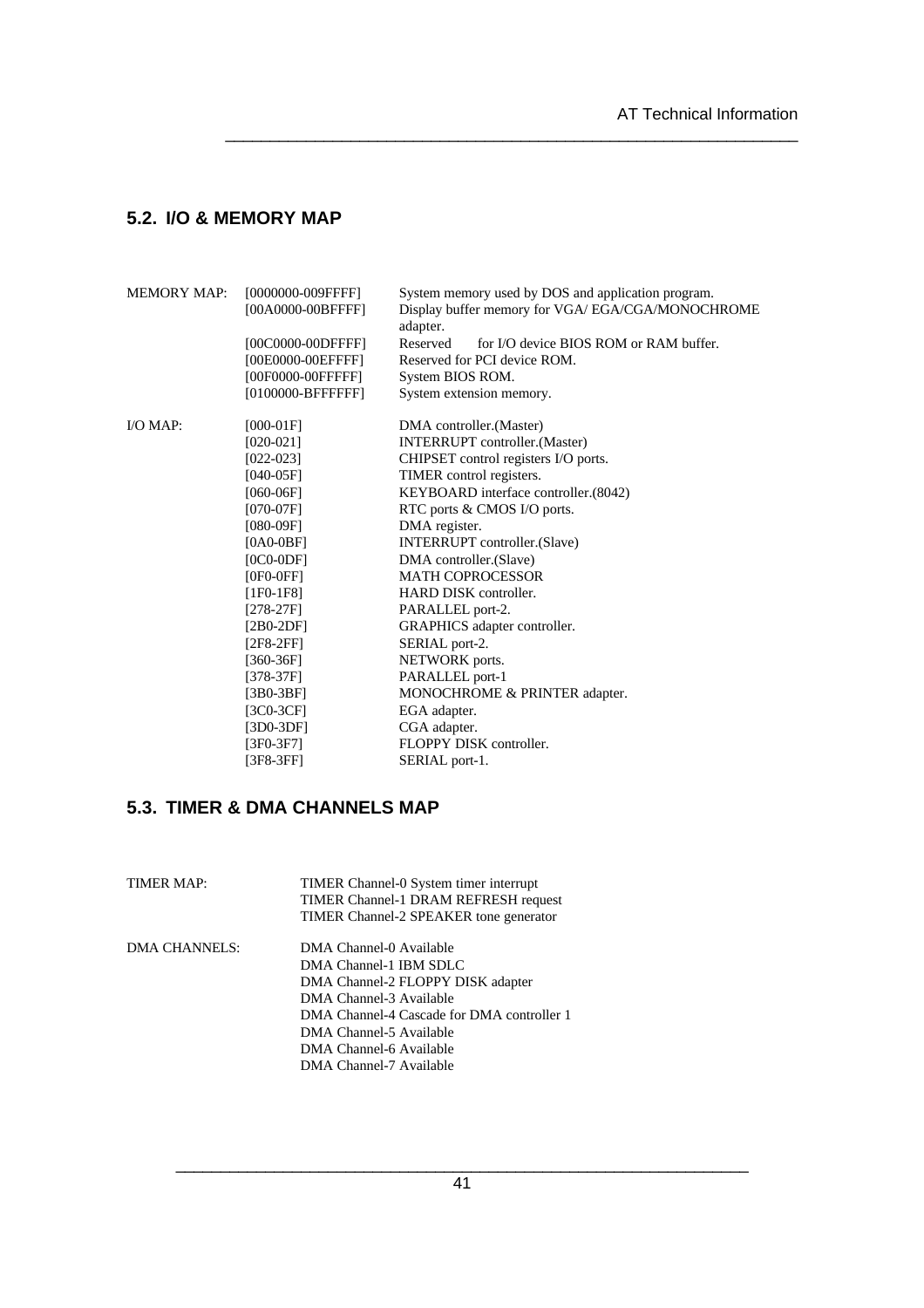# **5.4. INTERRUPT MAP**

NMI: Parity check error

| IRQ (H/W): | 0 System TIMER interrupt from TIMER-0 |
|------------|---------------------------------------|
|            | 1 KEYBOARD output buffer full         |
|            | 2 Cascade for IRO 8-15                |
|            | 3 SERIAL port 2                       |
|            | 4 SERIAL port 1                       |
|            | 5 PARALLEL port 2                     |
|            | 6 FLOPPY DISK adapter                 |
|            | 7 PARALLEL port 1                     |
|            | 8 RTC clock                           |
|            | 9 Available                           |
|            | 10 Available                          |
|            | 11 Available                          |
|            | 12 Available                          |
|            | 13 MATH coprocessor                   |
|            | 14 HARD DISK adapter                  |
|            | 15 Available                          |

\_\_\_\_\_\_\_\_\_\_\_\_\_\_\_\_\_\_\_\_\_\_\_\_\_\_\_\_\_\_\_\_\_\_\_\_\_\_\_\_\_\_\_\_\_\_\_\_\_\_\_\_\_\_\_\_\_\_\_\_\_

# **5.5. RTC & CMOS RAM MAP**

| RTC & CMOS: | 00             | Seconds                                 |
|-------------|----------------|-----------------------------------------|
|             | 01             | Second alarm                            |
|             | 02             | <b>Minutes</b>                          |
|             | 03             | Minutes alarm                           |
|             | 04             | Hours                                   |
|             | 05             | Hours alarm                             |
|             | 06             | Day of week                             |
|             | 07             | Day of month                            |
|             | 08             | Month                                   |
|             | 09             | Year                                    |
|             | 0A             | Status register A                       |
|             | 0B             | Status register B                       |
|             | 0 <sup>C</sup> | Status register C                       |
|             | 0 <sub>D</sub> | Status register D                       |
|             | 0E             | Diagnostic status byte                  |
|             | 0F             | Shutdown byte                           |
|             | 10             | FLOPPY DISK drive type byte             |
|             | 11             | Reserve                                 |
|             | 12             | <b>HARD DISK type byte</b>              |
|             | 13             | Reserve                                 |
|             | 14             | Equipment byte                          |
|             | 15             | Base memory low byte                    |
|             | 16             | Base memory high byte                   |
|             | 17             | Extension memory low byte               |
|             | 18             | Extension memory high byte              |
|             | $19-2d$        |                                         |
|             | $2E-2F$        |                                         |
|             | 30             | Reserved for extension memory low byte  |
|             | 31             | Reserved for extension memory high byte |
|             |                |                                         |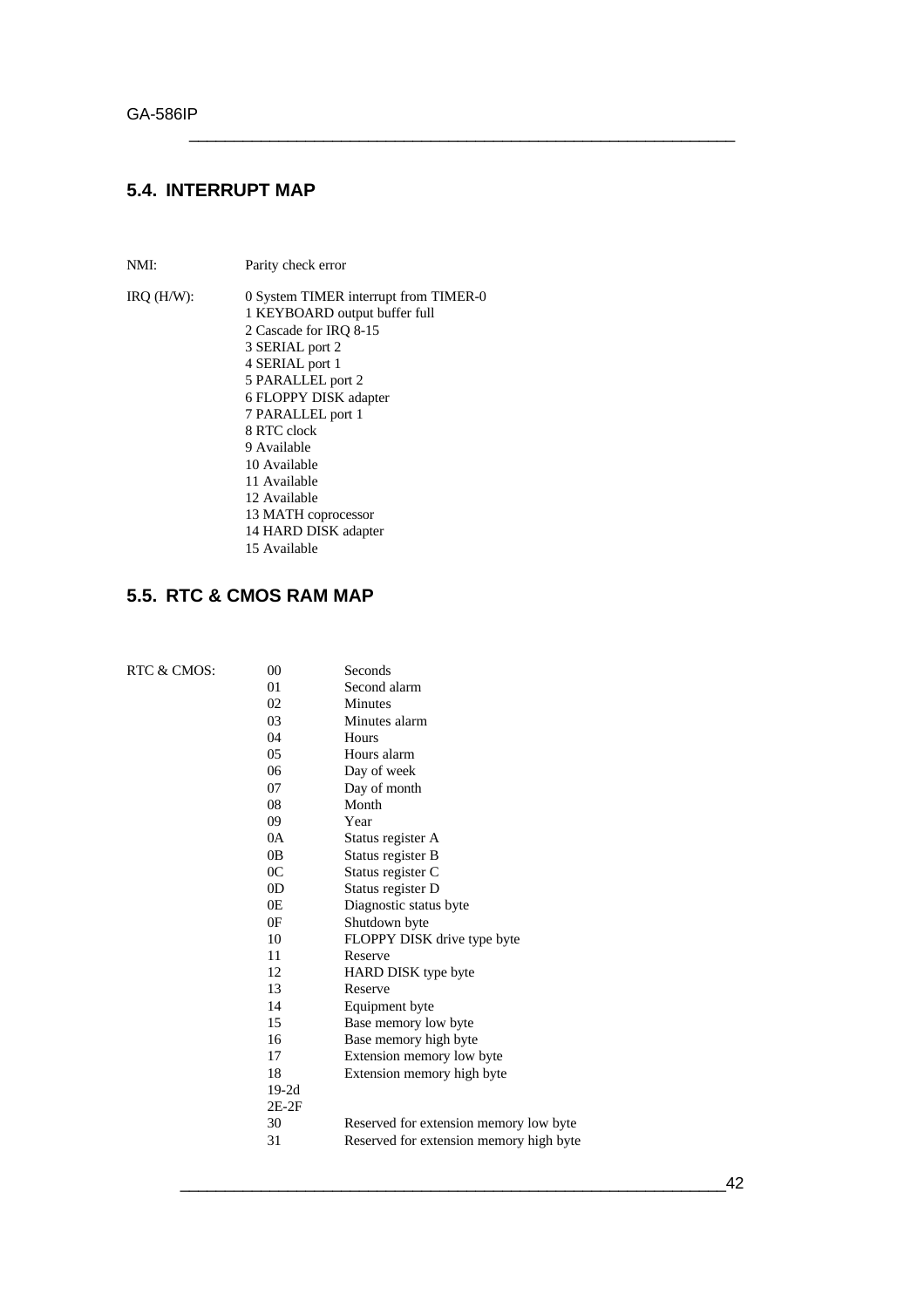32 DATE CENTURY byte 33 INFORMATION FLAG 34-3F Reserve<br>40-7f Reserved Reserved for CHIPSET SETTING DATA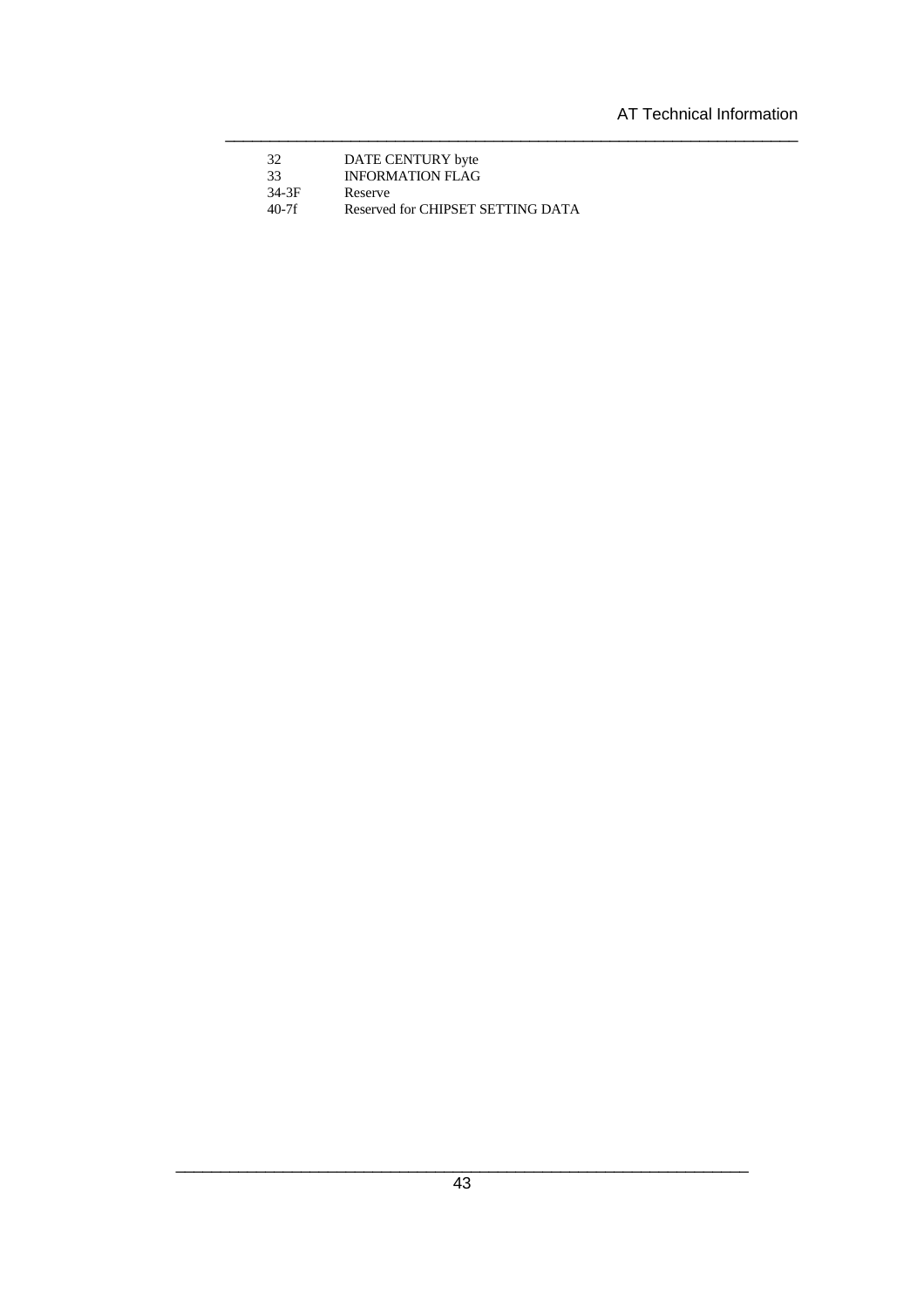# **APPENDIX A: POST MESSAGE**

When the BIOS encounters an error that requires the user to correct something, either a beep code will sound or a message will be displayed in a box in the middle of the screen and the message PRESS F1 TO CONTINUE, CTRL-ALT-ESC OR DEL TO ENTER SETUP will be shown in the information box at the bottom.

\_\_\_\_\_\_\_\_\_\_\_\_\_\_\_\_\_\_\_\_\_\_\_\_\_\_\_\_\_\_\_\_\_\_\_\_\_\_\_\_\_\_\_\_\_\_\_\_\_\_\_\_\_\_\_\_\_\_\_\_\_

## **• POST BEEP**

Currently there is only one beep code in BIOS. This code indicates that a video error has occurred and the BIOS cannot initialize the video screen to display any additional information. This beep code consists of a single long beep followed by two short beeps.

## l ERROR MESSAGE

Once or more of the following messages may be displayed if the BIOS detects an error during the POST. This list includes message for both the ISA and the EISA BIOS.

#### $\overline{\infty}$  CMOS BATTERY HAS FAILED

CMOS battery is no longer functional. It should be replaced.

#### $\overline{\infty}$  CMOS CHECKSUM ERROR

Checksum of CMOS is incorrect. This can indicate that CMOS has become corrupt. This error may have been caused by a weak battery. Check the battery and replace if necessary.

#### $\mathbb{Z}$  DISK BOOT FAILURE, INSERT SYSTEM DISK AND PRESS ENTER

No boot device was found. Insert a system disk into Drive A: and press <Enter>. If you assumed the system would boot from the hard drive, make sure the controller is inserted correctly and all cables are properly attached. Also be sure the disk is formatted as a boot device. Then reboot the system.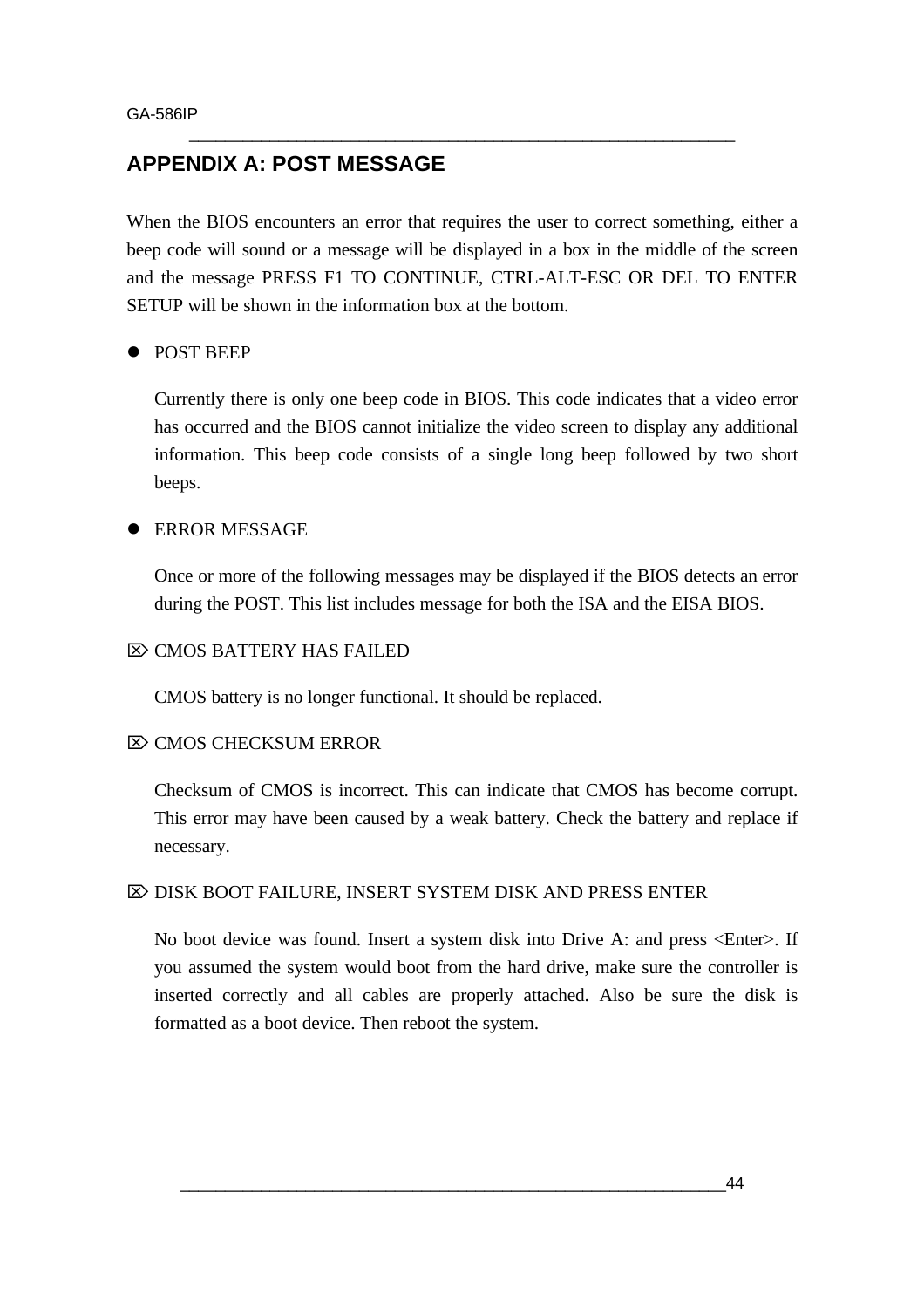#### $\mathbb{Z}$  DISKETTE DRIVES OR TYPES MISMATCH ERROR - RUN SETUP

Type of diskette drive installed in the system is different from the CMOS definition. Run Setup to re-configure the drive type correctly.

\_\_\_\_\_\_\_\_\_\_\_\_\_\_\_\_\_\_\_\_\_\_\_\_\_\_\_\_\_\_\_\_\_\_\_\_\_\_\_\_\_\_\_\_\_\_\_\_\_\_\_\_\_\_\_\_\_\_\_\_\_\_\_\_

#### **EX DISPLAY SWITCH IS SET INCORRECTLY**

Display switch on the motherboard can be set to either monochrome or color. This indicates the switch is set to a different setting than indicated in Setup. Determine which setting is correct, and then either turn off the system and change the jumper, or enter Setup and change the VIDEO selection.

#### $\boxtimes$  DISPLAY TYPE HAS CHANGED SINCE LAST BOOT

Since last powering off the system, the display adapter has been changed. You must configure the system for the new display type.

# ■ EISAConfigurationChecksumError

#### PLEASE RUN EISA CONFIGURATION UTILITY

The EISA non-volatile RAM checksum is incorrect or cannot correctly read the EISA slot. This can indicate either the EISA non-volatile memory has become corrupt or the slot has configured incorrectly. Also be sure the card is installed firmly in the slot.

#### ÷ EISAConfigurationIsNotComplete PLEASE RUN EISA CONFIGURATION UTILITY

The slot configuration information stored in the EISA non-volatile memory is incomplete.

F When either of these errors appear, the system will boot in ISA mode, which allows you to run the EISA Configuration Utility.

#### $\overline{\infty}$  ERROR ENCOUNTERED INITIALIZING HARD DRIVE

Hard drive cannot be initialized. Be sure the adapter is installed correctly and all cables are correctly and firmly attached. Also be sure the correct hard drive type is selected in Setup.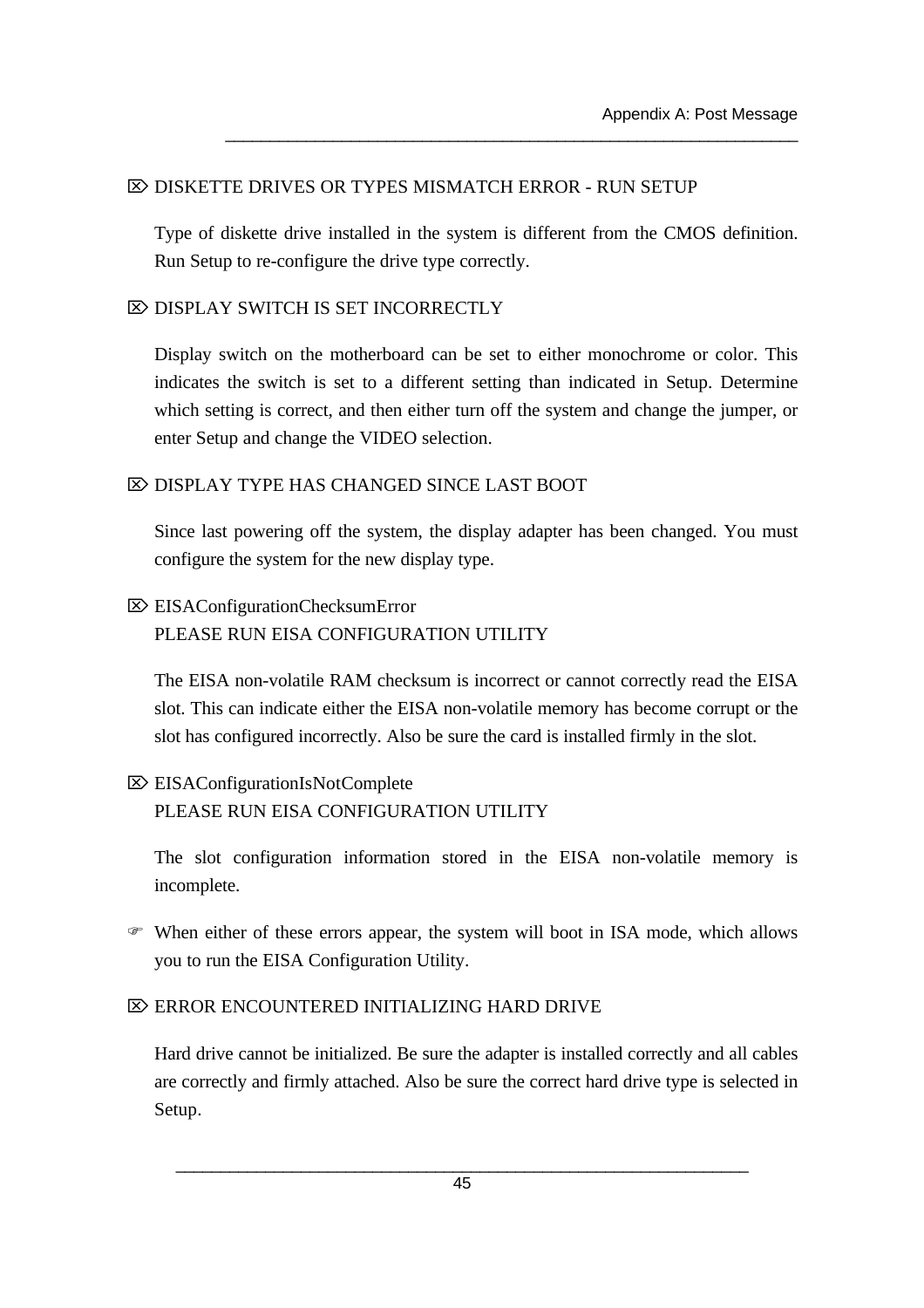#### $\mathbb{Z}$  ERROR INITIALIZING HARD DISK CONTROLLER

Cannot initialize controller. Make sure the cord is correctly and firmly installed in the bus. Be sure the correct hard drive type is selected in Setup. Also check to see if any jumper needs to be set correctly in the hard drive.

\_\_\_\_\_\_\_\_\_\_\_\_\_\_\_\_\_\_\_\_\_\_\_\_\_\_\_\_\_\_\_\_\_\_\_\_\_\_\_\_\_\_\_\_\_\_\_\_\_\_\_\_\_\_\_\_\_\_\_\_\_

#### $\boxtimes$  FLOPPY DISK CNTRLR ERROR OR NO CNTRLR PRESENT

Cannot find or initialize the floppy drive controller. Make sure the controller is installed correctly and firmly. If there are no floppy drives installed, be sure the Diskette Drive selection in Setup is set to NONE.

 $\triangleright$  InvalidEISAConfiguration PLEASE RUN EISA CONFIGURATION UTILITY

The non-volatile memory containing EISA configuration information was programmed incorrectly or has become corrupt. Re-run EISA configuration utility to correctly program the memory.

F When this error appears, the system will boot in ISA mode, which allows you to run the EISA Configuration Utility.

#### **E> KEYBOARD ERROR OR NO KEYBOARD PRESENT**

Cannot initialize the keyboard. Make sure the keyboard is attached correctly and no keys are being pressed during the boot.

If you are purposely configuring the system without a keyboard, set the error halt condition in Setup to HALT ON ALL, BUT KEYBOARD. This will cause the BIOS to ignore the missing keyboard and continue the boot.

 $\boxtimes$  Memory Address Error at ...

Indicates a memory address error at a specific location. You can use this location along with the memory map for your system to find and replace the bad memory chips.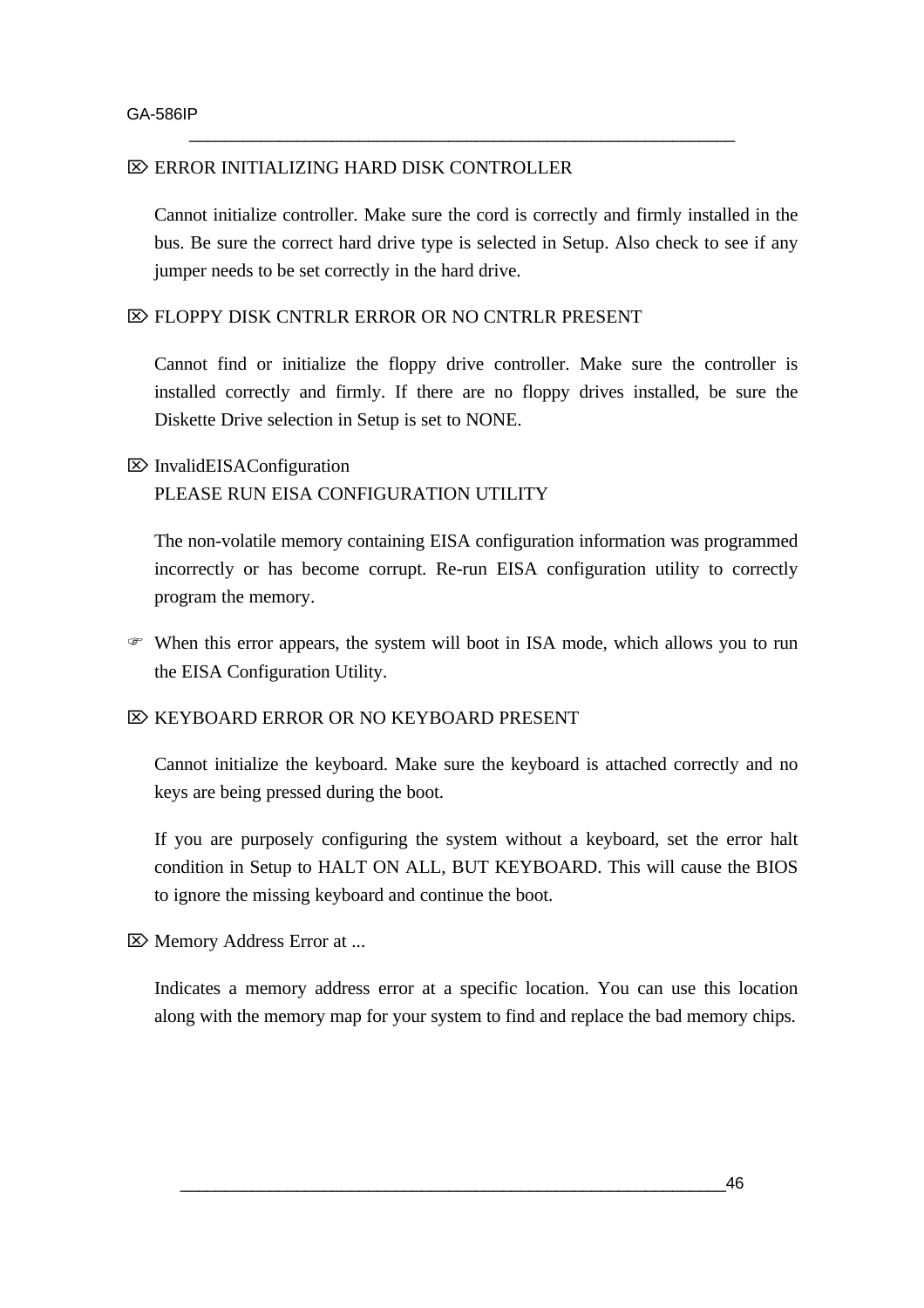#### $\boxtimes$  Memory parity Error at ...

Indicates a memory parity error at a specific location. You can use this location along with the memory map for your system to find and replace the bad memory chips.

\_\_\_\_\_\_\_\_\_\_\_\_\_\_\_\_\_\_\_\_\_\_\_\_\_\_\_\_\_\_\_\_\_\_\_\_\_\_\_\_\_\_\_\_\_\_\_\_\_\_\_\_\_\_\_\_\_\_\_\_\_\_\_\_

#### $\gg$  MEMORY SIZE HAS CHANGED SINCE LAST BOOT

Memory has been added or removed since the last boot. In EISA mode use Configuration Utility to re-configure the memory configuration. In ISA mode enter Setup and enter the new memory size in the memory fields.

#### $⊠$  Memory Verify Error at ...

Indicates an error verifying a value already written to memory. Use the location along with your system's memory map to locate the bad chip.

#### **EX OFFENDING ADDRESS NOT FOUND**

This message is used in conjunction with the I/O CHANNEL CHECK and RAM PARITY ERROR messages when the segment that has caused the problem cannot be isolated.

#### $\mathbb{Z}$  OFFENDING SEGMENT:

This message is used in conjunction with the I/O CHANNEL CHECK and RAM PARITY ERROR messages when the segment that has caused the problem has been isolated.

#### $\overline{\infty}$  PRESS A KEY TO REBOOT

This will be displayed at the bottom screen when an error occurs that requires you to reboot. Press any key and the system will reboot.

#### **EX PRESS F1 TO DISABLE NMI, F2 TO REBOOT**

When BIOS detects a Non-maskable Interrupt condition during boot, this will allow you to disable the NMI and continue to boot, or you can reboot the system will the NMI enabled.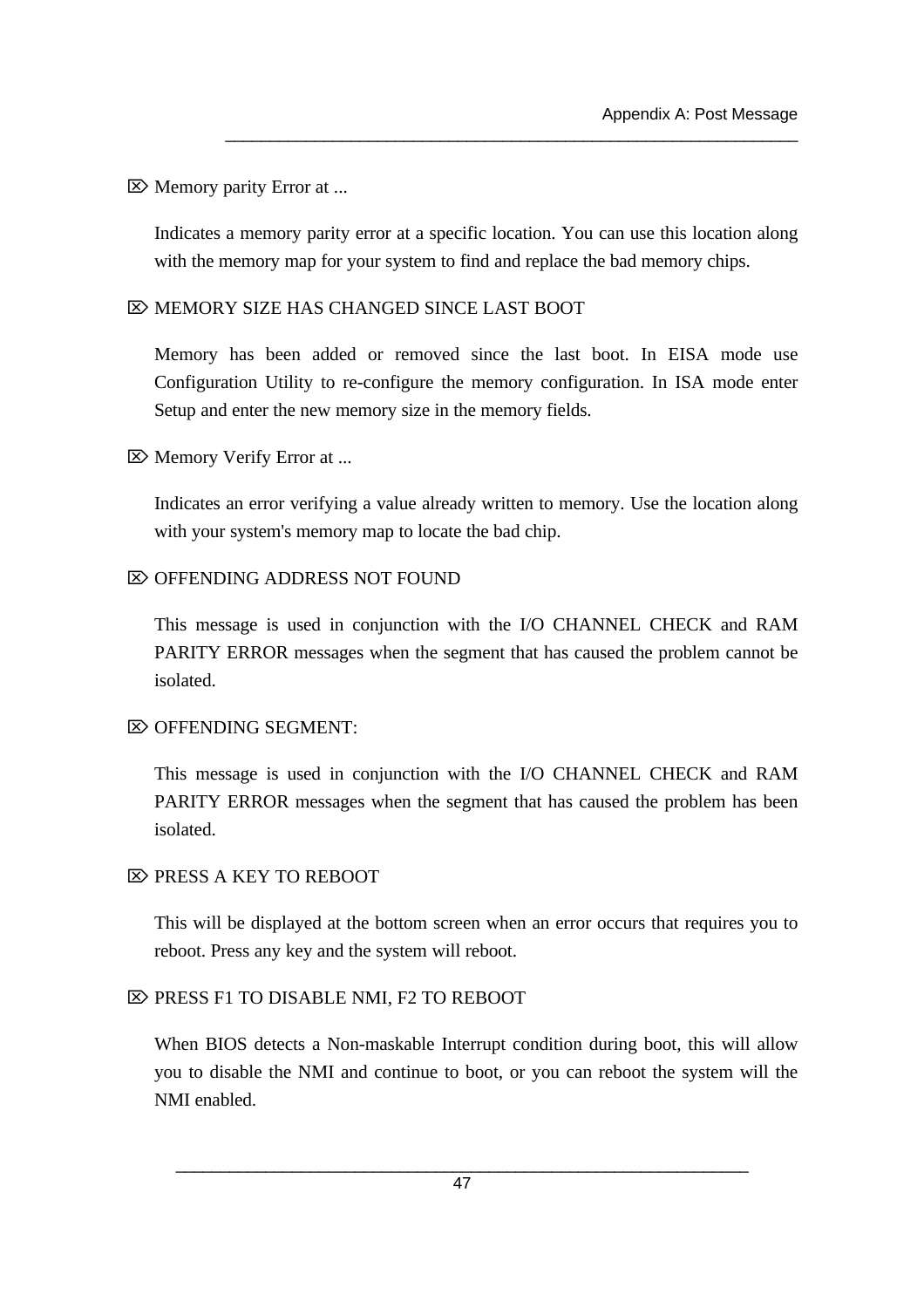#### $\boxtimes$  RAM PARITY ERROR - CHECKING FOR SEGMENT ...

Indicates a parity error in Random Access Memory.

# $\boxtimes$  ShouldBeEmptyButEISABoardFound PLEASE RUN EISA CONFIGURATION UTILITY

A valid board ID was found in a slot that was configured as having no board ID.

\_\_\_\_\_\_\_\_\_\_\_\_\_\_\_\_\_\_\_\_\_\_\_\_\_\_\_\_\_\_\_\_\_\_\_\_\_\_\_\_\_\_\_\_\_\_\_\_\_\_\_\_\_\_\_\_\_\_\_\_\_

F When this error appears, the system will boot in ISA mode, which allows you to run the EISA Configuration Utility.

# $\boxtimes$  ShouldHaveEISABoardButNotFound PLEASE RUN EISA CONFIGURATION UTILITY

The board installed is not responding to the ID request, or no board ID has been found in the indicated slot.

F When this error appears, the system will boot in ISA mode, which allows you to run the EISA Configuration Utility.

 $\boxtimes$  Slot Not Empty

Indicates that a slot designated as empty by the EISA Configuration Utility actually contains a board.

F When this error appears, the system will boot in ISA mode, which allows you to run the EISA Configuration Utility.

÷ SYSTEM HALTED, (CTRL-ALT-DEL) TO REBOOT ...

Indicates the present boot attempt has been aborted and the system must be rebooted. Press and hold down the CTRL and ALT keys and press DEL.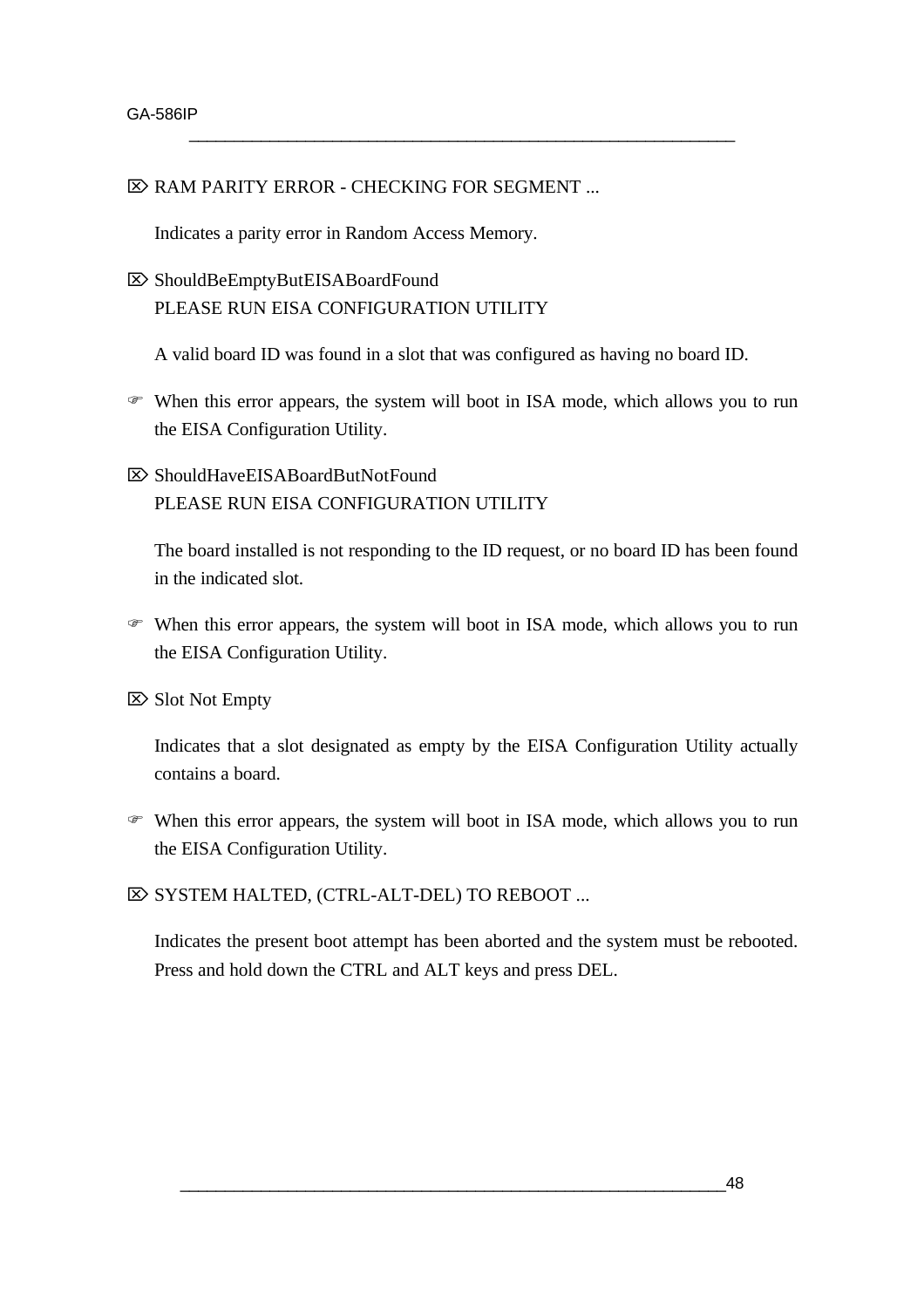# ÷ WrongBoardInSlot PLEASE RUN EISA CONFIGURATION UTILITY

The board ID does not match the ID stored in the EISA non-volatile memory.

F When this error appears, the system will boot in ISA mode, which allows you to run the EISA Configuration Utility.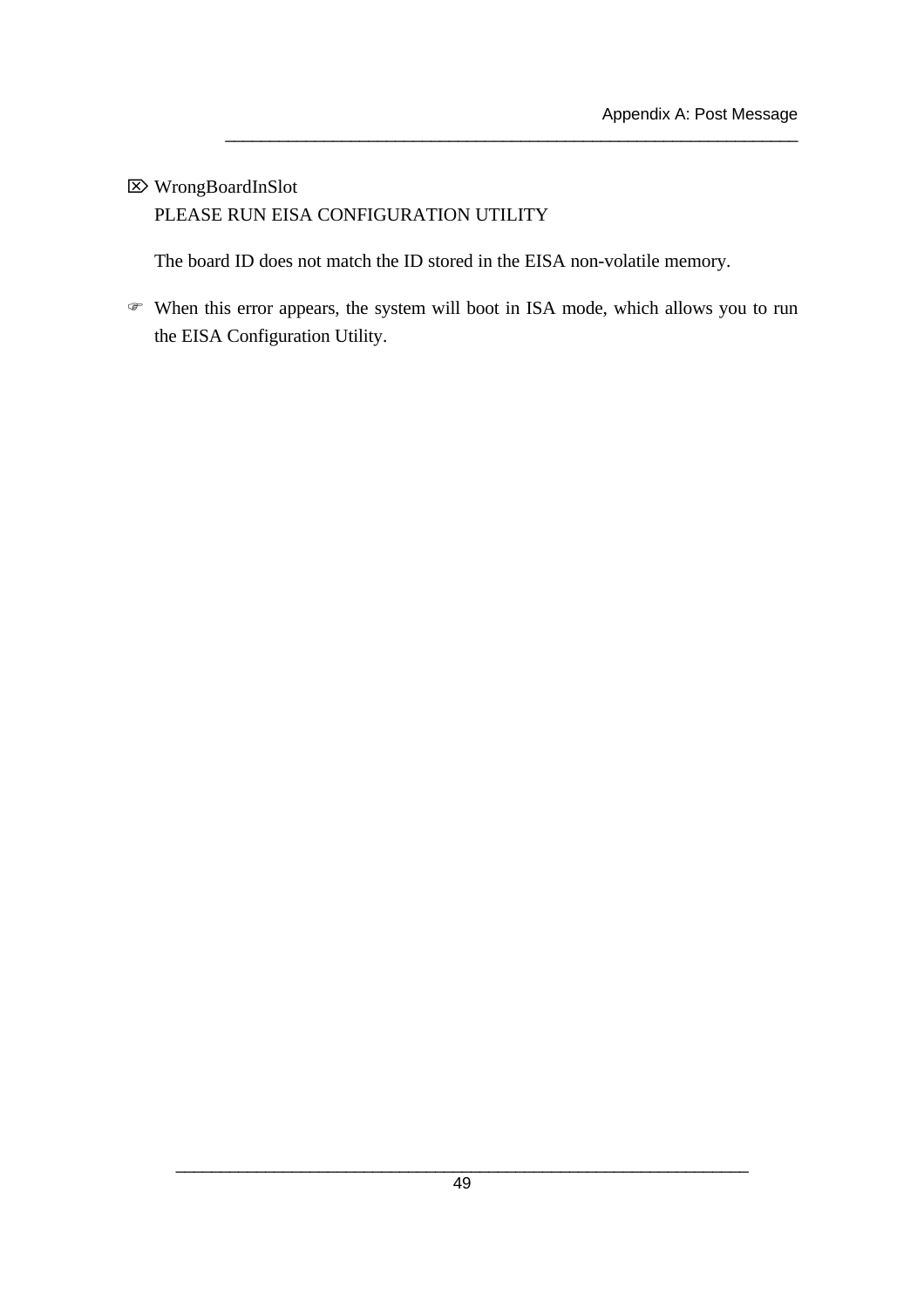# **APPENDIX B: POST CODES**

F EISA POST codes are typically output to port address 300h. ISA POST codes are typically output to port address 80h.

| <b>POST</b>    | Name                       | Description                                                                      |
|----------------|----------------------------|----------------------------------------------------------------------------------|
| $\rm CO$       | Turn Off Chipset Cache     | OEM Specific-Cache control.                                                      |
| $\mathbf{1}$   | Processor Test 1           | Processor Status (1 FLAGS) Verification.                                         |
|                |                            | Test the following processor status flags                                        |
|                |                            | carry, zero, sign, overflow,                                                     |
|                |                            | The BIOS will set each of these flags, verify they are set, then turn each flag  |
|                |                            | off and verify it is off.                                                        |
| 2              | Processor Test 2           | Read/Write/Verify all CPU registers except SS, SP, and BP with data              |
|                |                            | pattern FF and 00.                                                               |
| 3              | <b>Initialize Chips</b>    | Disable NMI, PIE, AIE, UEI, SQWV.                                                |
|                |                            | Disable video, parity checking, DMA.                                             |
|                |                            | Reset math coprocessor.                                                          |
|                |                            | Clear all page registers, CMOS shutdown byte.                                    |
|                |                            | Initialize timer 0, 1, and 2, including set EISA timer to a known state.         |
|                |                            | Initialize DMA controllers 0 and 1.                                              |
|                |                            | Initialize interrupt controllers 0 and 1.<br>Initialize EISA extended registers. |
| 4              | Test Memory Refresh        | RAM must be periodically refreshed in order to keep the memory from              |
|                | Toggle                     | decaying. This function assures that the memory refresh function is working      |
|                |                            | properly.                                                                        |
| 5              | Blank video, Initialize    | Keyboard controller initialization.                                              |
|                | keyboard                   |                                                                                  |
| 6              | Reserved                   |                                                                                  |
| 7              | Test CMOS Interface and    | Verifies CMOS is working correctly, detects bad battery.                         |
|                | <b>Battery Status</b>      |                                                                                  |
| BE             | <b>Chipset Default</b>     | Program chipset registers with power on BIOS defaults.                           |
|                | Initialization             |                                                                                  |
| C <sub>1</sub> | Memory presence test       | OEM Specific-Test to size on-board memory.                                       |
| C <sub>5</sub> | Early Shadow               | OEM Specific-Early Shadow enable for fast boot.                                  |
| C <sub>6</sub> | Cache presence test        | External cache size detection.                                                   |
| 8              | Setup low memory           | Early chip set initialization.                                                   |
|                |                            | Memory presence test.                                                            |
|                |                            | OEM chip set routines.                                                           |
|                |                            | Clear low 64 K of memory.                                                        |
|                |                            | Test first 64 K memory.                                                          |
| 9              | Early Cache Initialization | Cyrix CPU initialization.                                                        |
|                |                            | Cache initialization.                                                            |
| A              | Setup Interrupt Vector     | Initialize first 120 interrupt vectors with SPURIOUS_INT-HDLR and                |
|                | Table                      | initialize INT 00h-1Fh according to INT_TBL.                                     |
| B              | <b>Test CMOS RAM</b>       | Test CMOS RAM Checksum, if bad, or insert key pressed, load defaults.            |
|                | Checksum                   |                                                                                  |
| $\mathsf{C}$   | Initialize keyboard        | Detect type of keyboard controller (optional).<br>Set NUM_LOCK status.           |
| D              | Initialize Video Interface | Detect CPU clock.                                                                |
|                |                            | Read CMOS location 14h to find out type of video in use.                         |
|                |                            | Detect and Initialize Video Adapter.                                             |
| Ε              | Test Video Memory          | Test video memory, write sign-on message to screen.                              |
|                |                            | Setup shadow RAM - Enable shadow according to Setup.                             |
| ${\bf F}$      | Test DMA Controller 0      | BIOS checksum test.                                                              |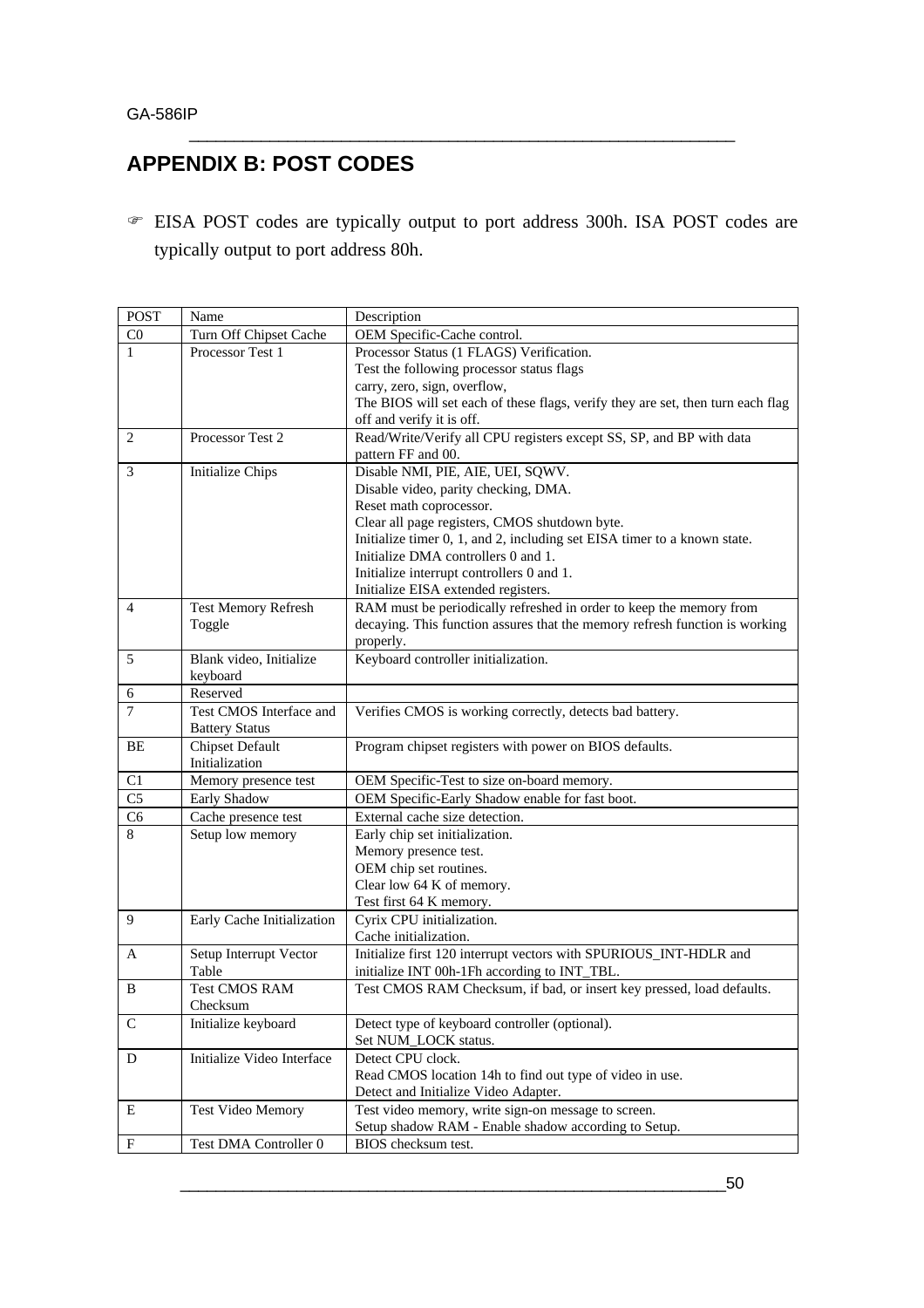|           |                                                 | Keyboard detect and initialization.                                                 |
|-----------|-------------------------------------------------|-------------------------------------------------------------------------------------|
| 10        | Test DMA Controller 1                           |                                                                                     |
| 11        | Test DMA Page registers                         | Test DMA Page Registers.                                                            |
| $12-13$   | Reserved                                        |                                                                                     |
| 14        | <b>Test Timer Counter 2</b>                     | Test 8254 Timer 0 Counter 2.                                                        |
| 15        | Test 8259-1 Mask Bits                           | Verify 8259 Channel 1 masked interrupts by alternately turning off and on           |
|           |                                                 | the interrupt lines.                                                                |
| 16        | Test 8259-2 Mask Bits                           | Verify 8259 Channel 2 masked interrupts by alternately turning off and on           |
|           |                                                 | the interrupt lines.                                                                |
| 17        | Test Stuck 8259's<br>Interrupt Bits             | Turn off interrupts then verify no interrupt mask register is on.                   |
| 18        | Test 8259 Interrupt<br>Functionality            | Force an interrupt and verify the interrupt occurred.                               |
| 19        | <b>Test Stuck NMI Bits</b><br>(Parity/IO Check) | Verify NMI can be cleared.                                                          |
| 1A        |                                                 | Display CPU clock.                                                                  |
| $1B-1E$   | Reserved                                        |                                                                                     |
| 1F        | Set EISA Mode                                   | If EISA non-volatile memory checksum is good, execute EISA initialization.          |
|           |                                                 | If not, execute ISA tests an clear EISA mode flag.                                  |
|           |                                                 | Test EISA Configuration Memory Integrity (checksum & communication                  |
|           |                                                 | interface).                                                                         |
| 20        | Enable Slot 0                                   | Initialize slot 0 (System Board).                                                   |
| $21-2F$   | Enable Slots 1-15                               | Initialize slot 1 through 15.                                                       |
| 30        | Size Base and Extended                          | Size base memory from 256 K to 640 K extended memory above 1 MB.                    |
|           | Memory                                          |                                                                                     |
| 31        | Test Base and Extended                          | Test base memory from 256 K to 640 K and extended memory above 1 MB                 |
|           | Memory                                          | using various patterns.                                                             |
|           |                                                 | This will be skipped in EISA mode and can be "skipped" with ESC key<br>in ISA mode. |
| 32        | <b>Test EISA Extended</b>                       | If EISA Mode flag is set then test EISA memory found in slots initialization.       |
|           | Memory                                          | ☞<br>This will be skipped in ISA mode and can be "skipped" with ESC key             |
|           |                                                 | in EISA mode.                                                                       |
| $33-3B$   | Reserved                                        |                                                                                     |
| 3C        | Setup Enabled                                   |                                                                                     |
| 3D        | Initialize & Install Mouse                      | Detect if mouse is present, initialize mouse, install interrupt vectors.            |
| 3E        | Setup Cache Controller                          | Initialize cache controller.                                                        |
| 3F        | Reserved                                        |                                                                                     |
| <b>BF</b> | <b>Chipset Initialization</b>                   | Program chipset registers with Setup values.                                        |
| 40        |                                                 | Display virus protest disable or enable.                                            |
| 41        | Initialize Floppy Drive &                       | Initialize floppy disk drive controller and any drives.                             |
|           | Controller                                      |                                                                                     |
| 42        | Initialize Hard Drive &                         | Initialize hard drive controller and any drives.                                    |
|           | Controller                                      |                                                                                     |
| 43        | Detect & Initialize                             | Initialize any serial and parallel ports (also game port).                          |
|           | Serial/Parallel Ports                           |                                                                                     |
| 44        | Reserved                                        |                                                                                     |
| 45        | Detect & Initialize Math                        | Initialize math coprocessor.                                                        |
|           | Coprocessor                                     |                                                                                     |
| 46        | Reserved                                        |                                                                                     |
| 47        | Reserved                                        |                                                                                     |
| 48-4D     | Reserved                                        |                                                                                     |
| 4Ε        | Manufacturing POST                              | Reboot if Manufacturing POST Loop pin is set. Otherwise display any                 |
|           | Loop or Display                                 | messages (i.e., any non-fatal errors that were detected during POST) and            |
|           | Messages                                        | enter Setup.                                                                        |
| 4F        | Security Check                                  | Ask password security (optional).                                                   |
| 50        | Write CMOS                                      | Write all CMOS values back to RAM and clear screen.                                 |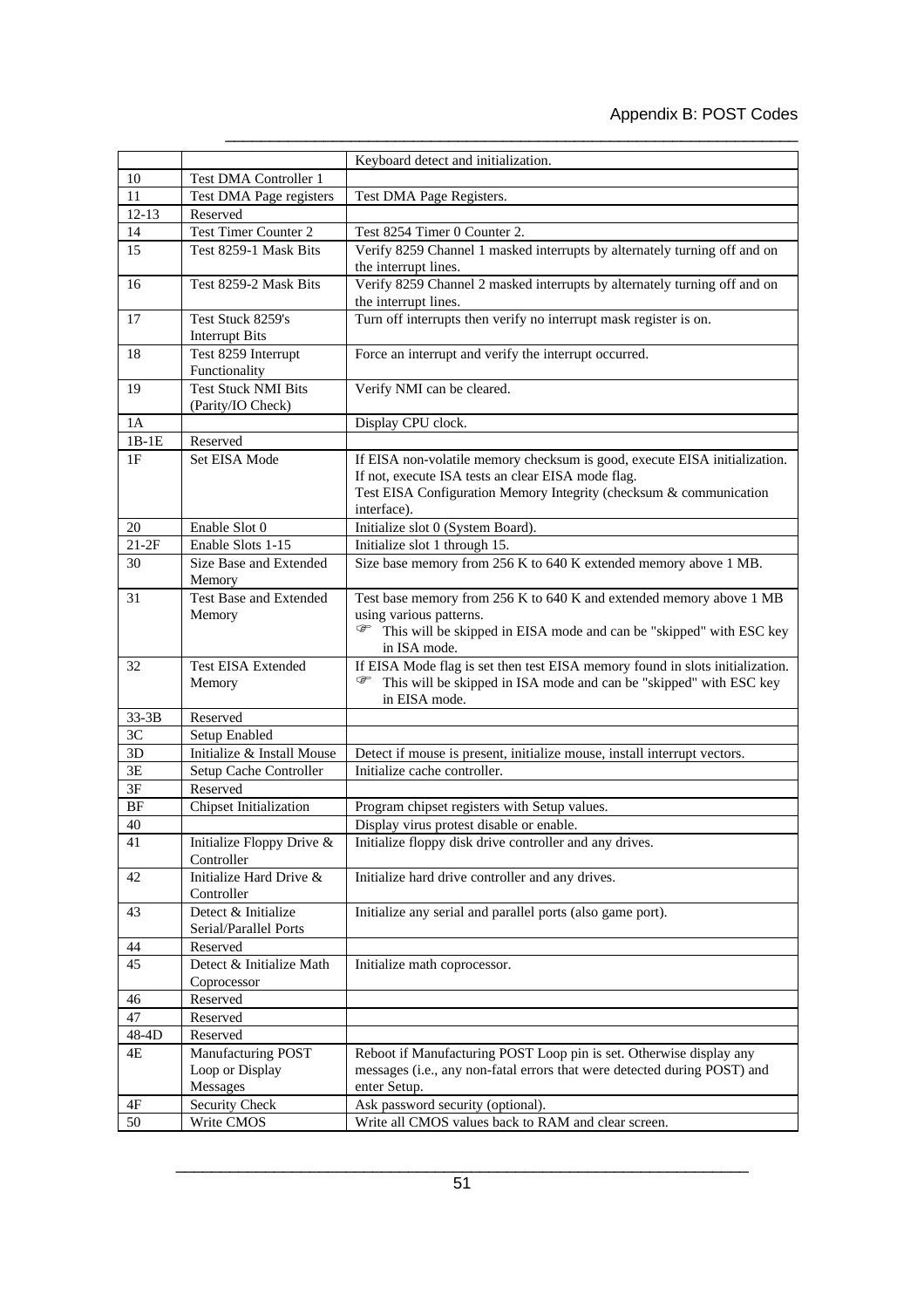#### GA-586IP

| 51             | Pre-boot Enable        | Enable parity checker.                                            |  |  |  |  |  |
|----------------|------------------------|-------------------------------------------------------------------|--|--|--|--|--|
|                |                        | Enable NMI, Enable cache before boot.                             |  |  |  |  |  |
| 52             | Initialize Option ROMs | Initialize any option ROMs present from C8000h to EFFFFh.         |  |  |  |  |  |
|                |                        | When FSCAN option is enabled, will initialize from C8000h to<br>☞ |  |  |  |  |  |
|                |                        | F7FFFh.                                                           |  |  |  |  |  |
| 53             | Initialize Time Value  | Initialize time value in 40h: BIOS area.                          |  |  |  |  |  |
| 60             | Setup Virus Protect    | Setup virus protect according to Setup                            |  |  |  |  |  |
| 61             | Set Boot Speed         | Set system speed for boot                                         |  |  |  |  |  |
| 62             | Setup NumLock          | Setup NumLock status according to Setup                           |  |  |  |  |  |
| 63             | <b>Boot Attempt</b>    | Set low stack.                                                    |  |  |  |  |  |
|                |                        | Boot via INT 19h.                                                 |  |  |  |  |  |
| B <sub>0</sub> | <b>Spurious</b>        | If interrupt occurs in protected mode.                            |  |  |  |  |  |
| B1             | <b>Unclaimed NMI</b>   | If unmasked NMI occurs, display                                   |  |  |  |  |  |
|                |                        | Press F1 to disable NMI, F2 reboot.                               |  |  |  |  |  |
| $E1-EF$        | <b>Setup Pages</b>     | E1 - Page 1, E2 - Page 2, etc.                                    |  |  |  |  |  |
| FF             | <b>Boot</b>            |                                                                   |  |  |  |  |  |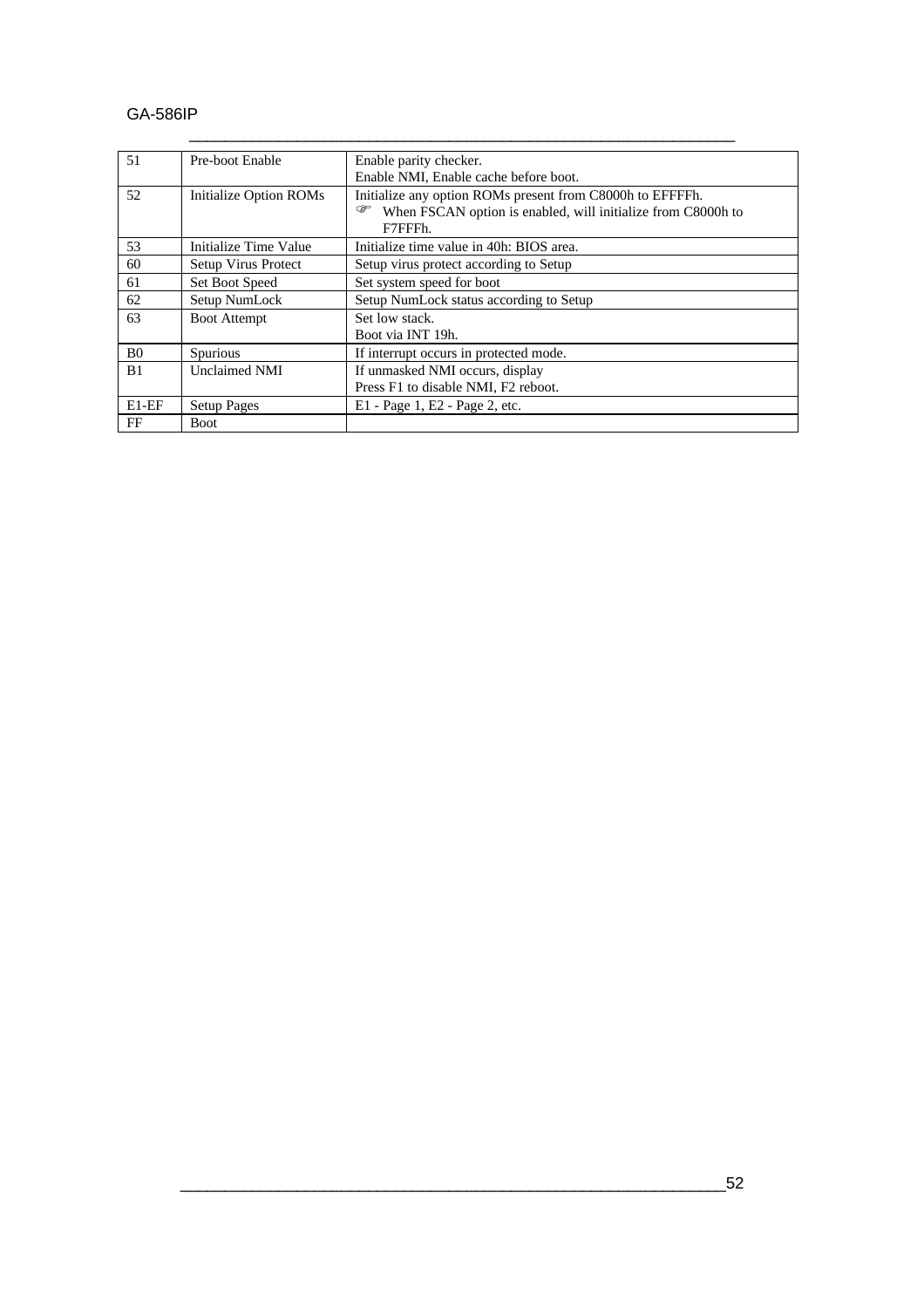\_\_\_\_\_\_\_\_\_\_\_\_\_\_\_\_\_\_\_\_\_\_\_\_\_\_\_\_\_\_\_\_\_\_\_\_\_\_\_\_\_\_\_\_\_\_\_\_\_\_\_\_\_\_\_\_\_\_\_\_\_\_\_\_

# **APPENDIX C: BIOS DEFAULT DRIVE TABLE**

| Type            | Size (MB)         | Cylinders | Heads            | Sectors | Write /          | Land | Example Model               |
|-----------------|-------------------|-----------|------------------|---------|------------------|------|-----------------------------|
|                 |                   |           |                  |         | Precomp          | Zone |                             |
| $\mathbf{1}$    | 10 MB             | 306       | $\overline{4}$   | 17      | 128              | 305  | TEAC SD510<br>MMI 112, 5412 |
| 2               | 20 MB             | 615       | $\overline{4}$   | 17      | 300              | 615  | Seagate ST225, ST4026       |
| 3               | 31 MB             | 615       | 6                | 17      | 300              | 615  |                             |
| $\overline{4}$  | 62 MB             | 940       | $\,$ 8 $\,$      | 17      | 512              | 940  |                             |
| $\sqrt{5}$      | 47 MB             | 940       | 6                | 17      | 512              | 940  |                             |
| 6               | 20 MB             | 615       | $\overline{4}$   | 17      | 65535            | 615  | Seagate ST125               |
|                 |                   |           |                  |         |                  |      | Tandon TM262                |
| $\overline{7}$  | 31 MB             | 462       | $\,$ 8 $\,$      | 17      | 256              | 511  |                             |
| $\,8\,$         | 30 MB             | 733       | $\overline{5}$   | 17      | 65535            | 733  | Tandon TM703                |
| 9               | 112 MB            | 900       | 15               | 17      | 65535            | 901  |                             |
| $10\,$          | $20\ \mathrm{MB}$ | 820       | 3                | 17      | 65535            | 820  |                             |
| 11              | 35 MB             | 855       | 5                | 17      | 65535            | 855  |                             |
| 12              | 50 MB             | 855       | 7                | 17      | 65535            | 855  |                             |
| 13              | 20 MB             | 306       | 8                | 17      | 128              | 319  | Disctron526,                |
|                 |                   |           |                  |         |                  |      | <b>MMI M125</b>             |
| 14              | 43 MB             | 733       | $\boldsymbol{7}$ | 17      | 65535            | 733  |                             |
| 16              | 20 MB             | 612       | $\overline{4}$   | 17      | $\overline{0}$   | 663  | Microscience HH725          |
|                 |                   |           |                  |         |                  |      | Syquest3250, 3425           |
| 17              | 41 MB             | 977       | 5                | 17      | 300              | 977  |                             |
| 18              | 57 MB             | 977       | 7                | 17      | 65535            | 977  |                             |
| 19              | $60\ \mathrm{MB}$ | 1024      | 7                | 17      | 512              | 1023 |                             |
| 20              | 30 MB             | 733       | 5                | 17      | 300              | 732  |                             |
| 21              | 43 MB             | 733       | $\overline{7}$   | 17      | 300              | 732  |                             |
| $22\,$          | 30 MB             | 733       | 5                | 17      | 300              | 733  | Seagate ST4038              |
| 23              | 10 MB             | 306       | $\overline{4}$   | 17      | $\boldsymbol{0}$ | 336  |                             |
| 24              | 54 MB             | 925       | 7                | 17      | $\theta$         | 925  | Seagate ST4051              |
| $25\,$          | 69 MB             | 925       | $\mathbf{Q}$     | 17      | 65535            | 925  | Seagate ST4096              |
| 26              | 44 MB             | 754       | $\overline{7}$   | 17      | 754              | 754  | Maxtor2085                  |
| 27              | 69 MB             | 754       | 11               | 17      | 65535            | 754  | Maxtor2140,                 |
|                 |                   |           |                  |         |                  |      | Priam S14                   |
| 28              | 41 MB             | 699       | $\overline{7}$   | 17      | 256              | 699  | Maxtor2190,                 |
|                 |                   |           |                  |         |                  |      | Priam S19                   |
| 29              | 68 MB             | 823       | 10               | 17      | 65535            | 823  | Maxtor1085                  |
|                 |                   |           |                  |         |                  |      | Micropolis1325              |
| $30\,$          | 53 MB             | 918       | $\boldsymbol{7}$ | $17\,$  | 918              | 918  | Maxtor1105, 1120, 4780      |
| 31              | 94 MB             | 1024      | 11               | 17      | 65535            | 1024 | Maxtor1170                  |
| $\overline{32}$ | 128 MB            | 1024      | 15               | 17      | 65535            | 1024 | CDC9415                     |
| 33              | 43 MB             | 1024      | 5                | 17      | 1024             | 1024 |                             |
| 34              | $10\,\mbox{MB}$   | 612       | $\overline{2}$   | 17      | 128              | 612  |                             |
| 35              | 77 MB             | 1024      | 9                | 17      | 65535            | 1024 |                             |
| 36              | 68 MB             | 1024      | $\,8\,$          | $17\,$  | 512              | 1024 |                             |
| 37              | 41 MB             | 615       | $\,8\,$          | 17      | 128              | 615  |                             |
| 38              | 25 MB             | 987       | $\mathfrak{Z}$   | 17      | 987              | 987  |                             |
| 39              | 57 MB             | 987       | $\boldsymbol{7}$ | 17      | 987              | 987  | Maxtor1140, 4380            |
| 40              | 41 MB             | 820       | 6                | 17      | 820              | 820  | Seagate ST251               |
| 41              | 41 MB             | 977       | 5                | 17      | 977              | 977  | Seagate ST4053              |
|                 |                   |           |                  |         |                  |      | Miniscribe3053/6053         |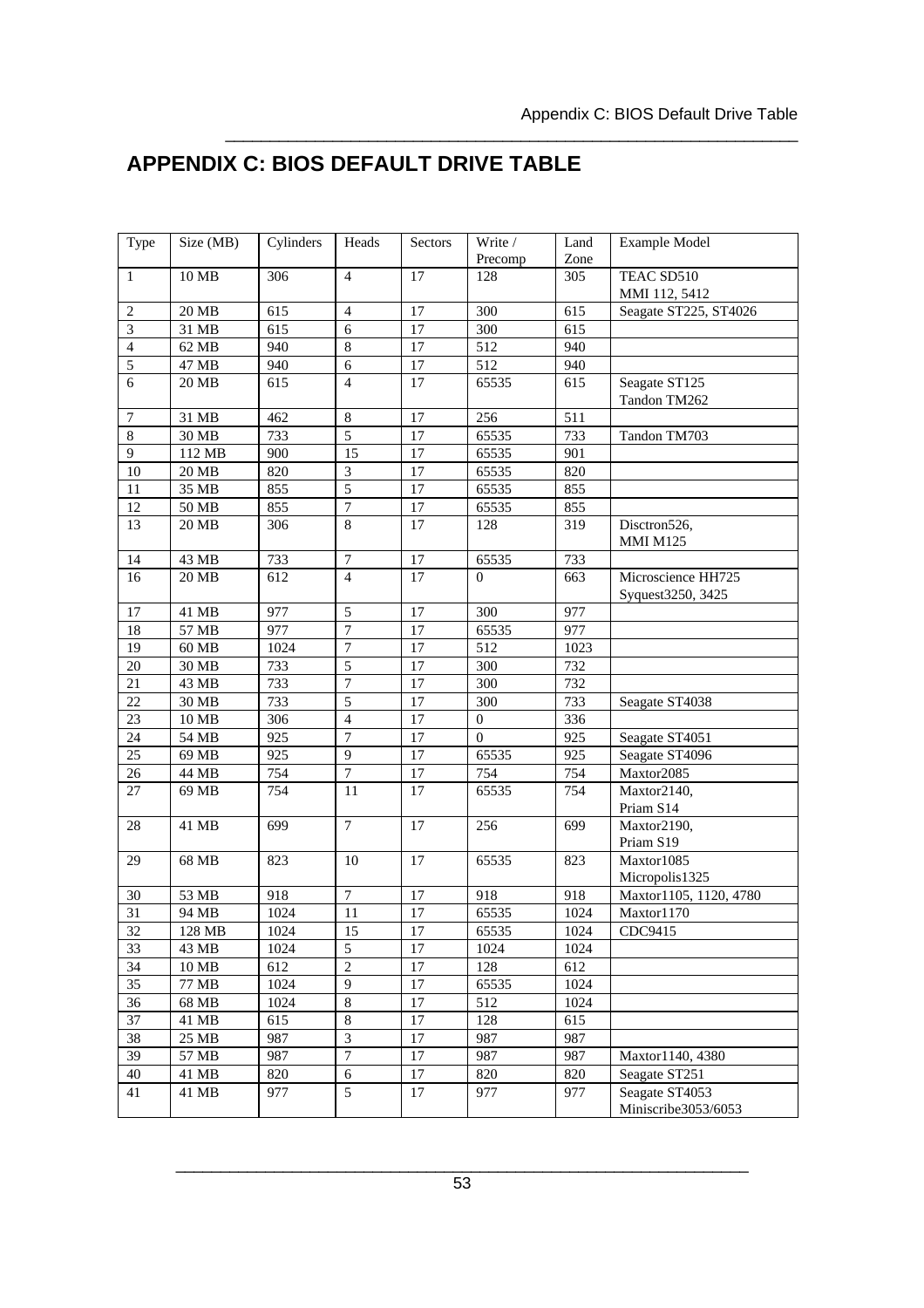#### GA-586IP

| 42   | 41 MB  | 981  |    | 17 | 981   | 981  | Miniscribe3053/6053 RLL |
|------|--------|------|----|----|-------|------|-------------------------|
| 43   | 48 MB  | 830  |    | 17 | 512   | 830  | Miniscribe 3650         |
| 44   | 69 MB  | 830  | 10 |    | 65535 | 830  | Miniscribe 3650 RLL     |
| 45   | 114 MB | 917  | 15 | 17 | 65535 | 918  | Conner CP3104           |
| 46   | 152 MB | 1224 | 15 | 17 | 65535 | 1223 | Conner CP3204           |
| User |        |      |    |    |       |      |                         |